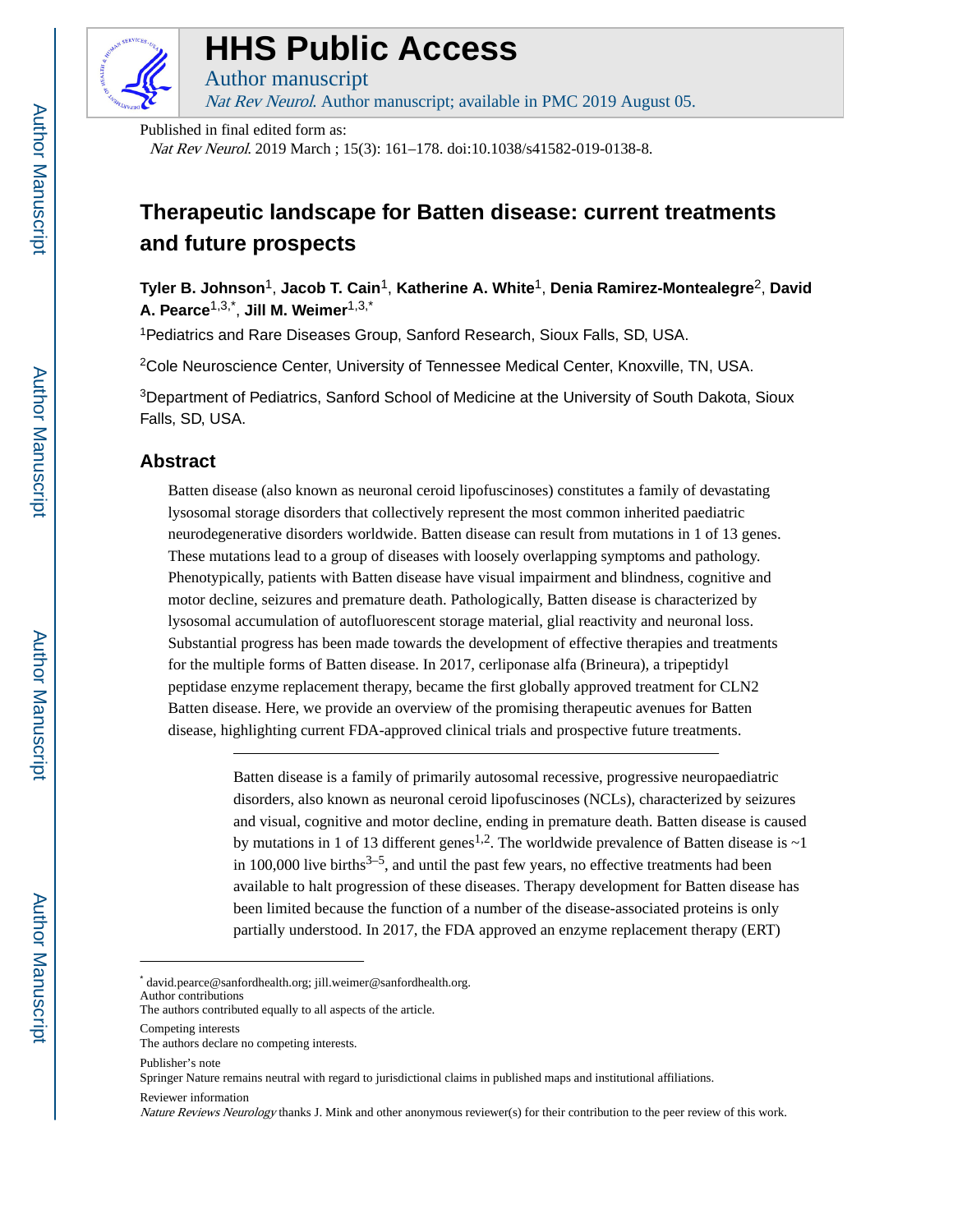called cerliponase alfa (Brineura; BioMarin Pharmaceutical), the first treatment to delay the progression of CLN2 Batten disease. In parallel with this momentous achievement, a number of research teams are using a multitude of therapeutic modalities to accelerate the development of novel treatments for other forms of Batten disease at an unprecedented pace. Here, we provide an overview of Batten disease, including the unique challenges faced by researchers studying this disease and the innovative strategies that they are pursuing to reshape the treatment landscape for these devastating diseases.

#### **Classification of the NCLs**

The first reported description of Batten disease was by Otto Christian Stengel in 1826. He described a case of progressive dementia and blindness in four siblings<sup>6</sup>. This initial report was followed by similar reports by Frederick Batten in 1903 ( $\text{refs}^{7,8}$ ). In 1969, the term NCL was coined on the basis of the ultrastructural pattern of accumulated lipofuscin or ceroid<sup>1</sup> a feature that helped to distinguish this group of diseases from similar neurological disorders. Before the discovery of mutated genes in NCLs, patients were classified by a combination of age of onset and ultrastructural patterns of these deposits<sup>9,10</sup>. The disease was first classified as infantile onset (with granular deposits<sup>11</sup>), late-infantile onset (with curvilinear profiles or rectilinear complex<sup>12</sup>), juvenile onset (with fingerprint profiles<sup>13</sup>) or adult onset (with granular deposits $^{14}$ ). Additionally, an ultra-rare congenital NCL (with granular deposits) was identified<sup>15–23</sup>. Several cases described over the past decade do not follow these classic pathology-based classifications (for example, patients with TPP1 mutations who do not have onset until their early teens or with CLN6 mutations that result in disease onset in the late teen years). In addition, several genes have been identified in which mutations lead to the accumulation of autofluorescent storage material (ASM), and the associated conditions have been grouped as Batten disease. Thus, the field has slowly transitioned to a nomenclature that reflects genetic mutation rather than pathology.

The first genes associated with Batten disease were discovered in 1995 through exhaustive genetic linkage methods<sup>24,25</sup>. These findings opened the door for genetic characterization and classification of individual forms of the disease. Improvements in genetic sequencing technologies now enable Batten disease to be delineated according to mutations in 1 of 13 different genes<sup>26</sup> (Table 1). In 2012, an updated classification system was proposed to provide thorough characterization of patients' genetic background, taking into account biochemical and clinical phenotypes (reviewed previously<sup>27</sup>). In the proposed classification, the disorder classification has been simplified and codified numerically according to the affected gene (for instance, CLN1 Batten disease).

#### **Clinical diagnosis and disease progression**

The diagnosis of Batten disease is based on a combination of clinical signs and symptoms, ophthalmological evaluations, EEG and brain MRI and is subsequently confirmed with genetic and biochemical tests<sup>2,28,29</sup>. In developing countries, where access to neurophysiology, imaging and genetic testing is limited, cellular pathology and electroretinograms continue to be used as diagnostic tools. The clinical features historically used to identify Batten disease were the result of a compilation of case reports, and natural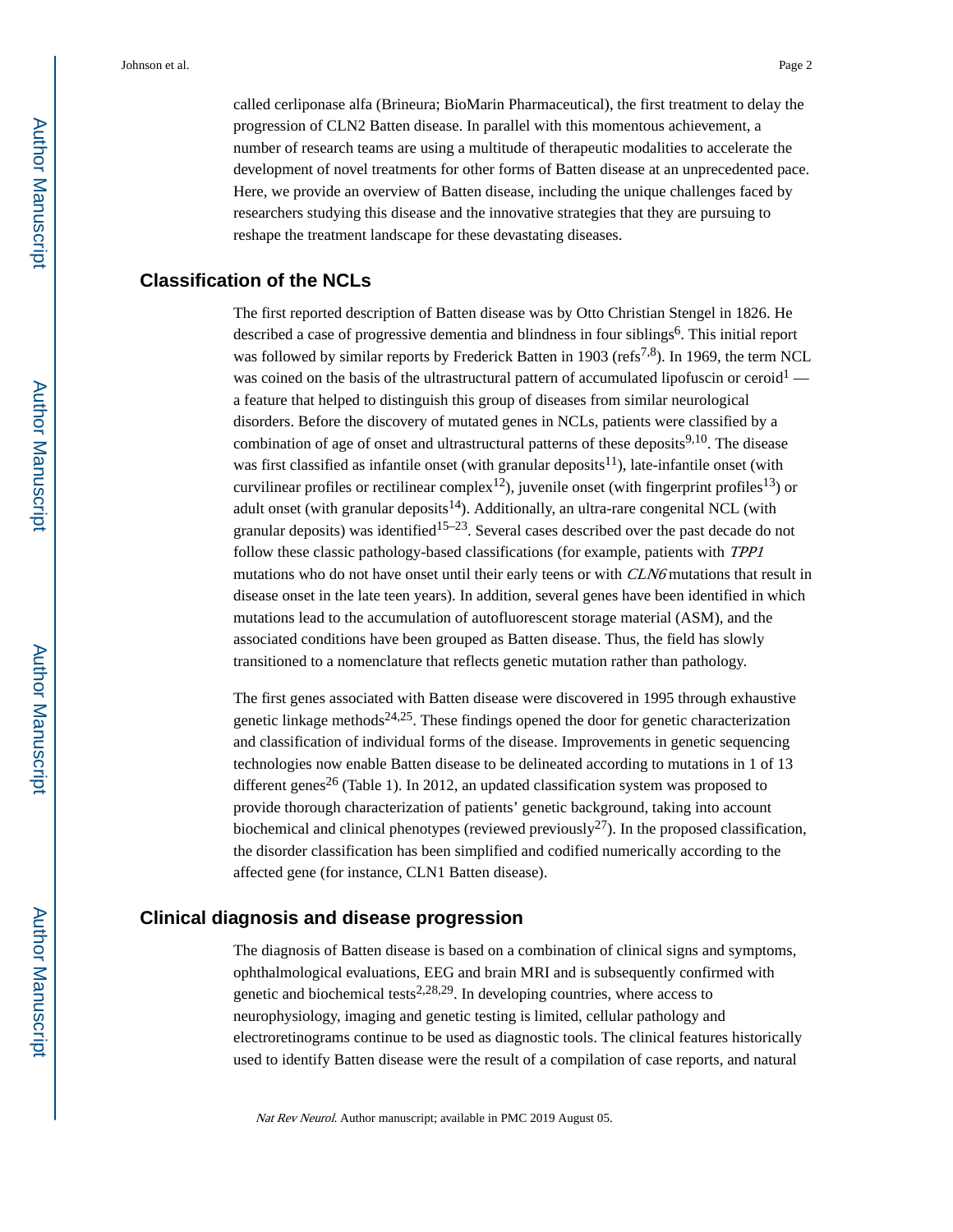history reports have continued to inform disease characterization and clinical trial preparation<sup>8,30–34</sup>. In the clinical setting, age and onset of symptoms still play a key part in suspicion of Batten disease and eventually in pursuit of confirmatory genetic testing for the disease. Common clinical hallmarks of Batten disease include visual impairment, inability to achieve normal developmental milestones and/or developmental regression, behavioural problems, progressive cerebral atrophy, seizures, cognitive decline and dementia $10,19,32,35-38$ . However, the order and frequency in which these symptoms present vary between the different subtypes and between the different variants for each genetic mutation. Although an extensive clinical review is out of the scope of this paper, we briefly discuss genotype–phenotype correlations of the most common neuropaediatric diseases. Clinical generalities for all subtypes of Batten disease are included in Table 1.

#### **Common subtypes of Batten disease**

**CLN1.—**Inheritance of CLN1 Batten disease is autosomal recessive. The disease is caused by mutations in palmitoyl protein thioesterase (encoded by PPT1) a lysosomal enzyme involved in the removal of palmitate residues from proteins. PPT1 is also associated with important cellular pathways, including synaptogenesis and synaptic maintenance, endosomal trafficking and lipid metabolism<sup>39–45</sup>. Classic onset of CLN1 disease is in the first year of life, with irritability, developmental arrest and rapid regression, deceleration of head circumference growth, hypotonia, myoclonic seizures and progressive vision loss with optic nerve atrophy. In some variants of CLN1 disease, the clinical presentation mimics CLN3 disease, with slower progression and less severe seizures than in typical CLN1 disease. This variant is probably associated with some residual activity of PPT1 that is sufficient to cause a protracted disease course but not enough to prevent disease progression. With regards to genotype–phenotype correlations, severe forms of the disease are associated with Arg151X homozygous mutations, whereas Thr75Pro substitution is associated with a later onset and more protracted clinical course than other CLN1 mutations<sup>46,47</sup>.

**CLN2.—**Inheritance of CLN2 Batten disease is autosomal recessive, and affected patients have mutations in the lysosomal enzyme tripeptidyl peptidase (encoded by TPP1). The proposed mechanism of action involves the removal of tripeptides from the amino terminus of small polypeptides. Classic clinical presentation includes acute onset of myoclonic seizures (usually refractory to medication), ataxia, developmental arrest and regression, central hypotonia with appendicular spasticity and rapidly progressing motor decline. Similar to CLN1 disease, residual TPP1 activity is associated with a protracted disease course, as patients who retain small amounts of active TPP1 demonstrate slow disease progression<sup>48</sup>. Although these protracted cases are rare globally, they occur in ~50% of affected individuals in the South American population<sup>48,49</sup>. Additionally, mutations in TPP1 have been described in a subgroup of patients with spinocerebellar ataxia 7, which further suggests that residual activity is associated with less severe or atypical forms of the disease $50,51$ .

**CLN3.—**Inheritance of CLN3 Batten disease is autosomal recessive, and the disease is caused by mutations in battenin (encoded by CLN3), a ubiquitously expressed protein of unknown function that is associated with cellular homeostasis and neuronal survival.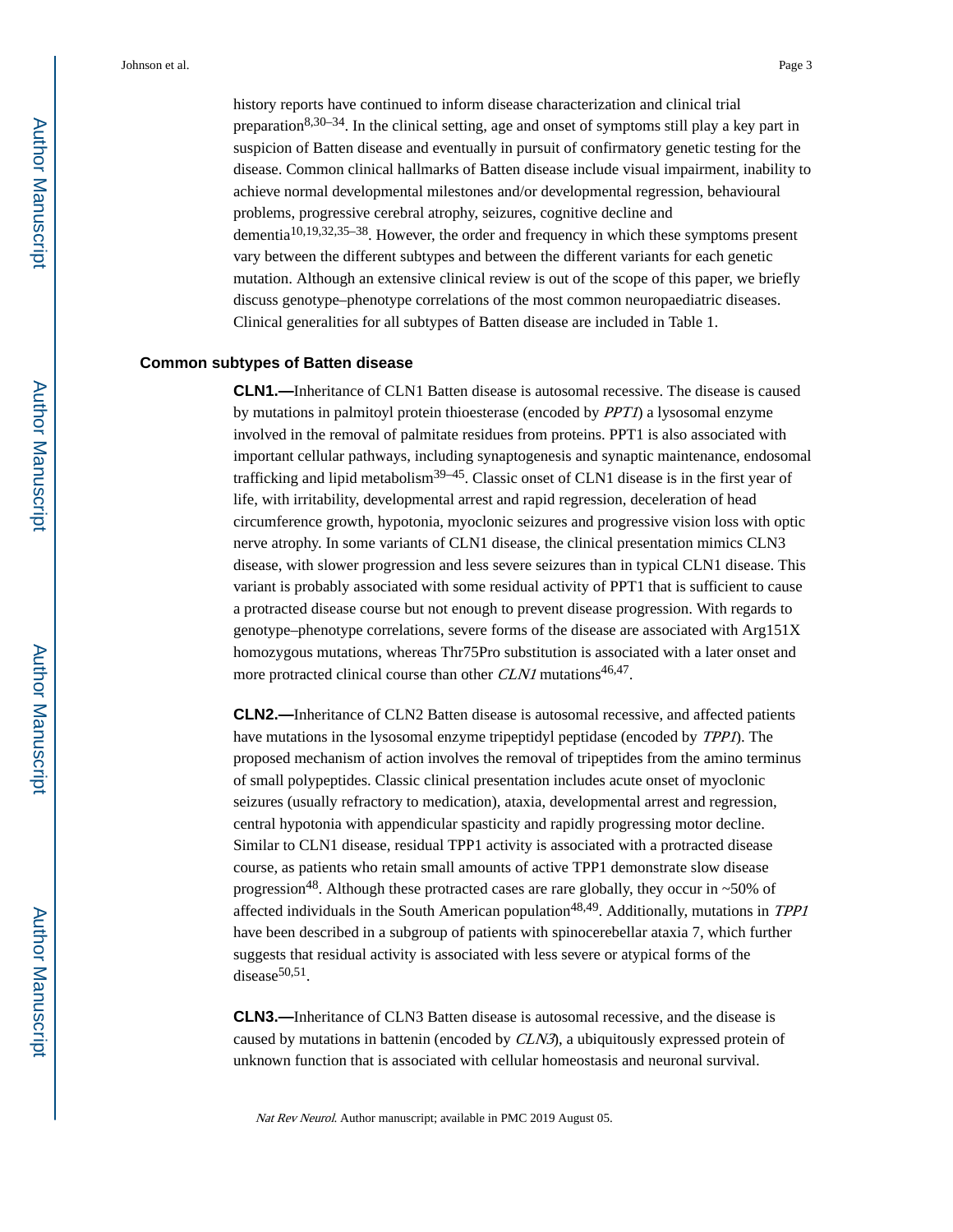Patients usually present with central vision loss followed by behavioural and cognitive problems, motor decline, parkinsonism, speech apraxia with echolalia and seizures. Most of the patients harbour a 966 bp deletion in CLN3, and individuals with protracted disease have been reported, all of whom were compound heterozygous, with some lacking the most common mutation<sup>52</sup>. As with CLN1 and CLN2 disease, additional rare cases of *CLN3* mutations have been reported that lead to late-onset  $(\sim 20-40$  years of age) nonsyndromic retinal degeneration<sup>53</sup>, adding to the clear genotype–phenotype correlations of these diseases.

**CLN5.—**Inheritance of CLN5 disease is autosomal recessive and is caused by mutations in ceroid lipofuscinosis neuronal protein 5 (encoded by CLN5), a transmembrane protein of unclear function. Most cases of CLN5 disease have been described in patients of Finnish descent, but mutations have been identified in patients with diverse ethnic backgrounds<sup>54–57</sup>. The most common clinical features include intellectual disability, ataxia and myoclonic epilepsy, and the classic form has an age of onset between 4 and 7 years. Similarly to other Batten disease forms, variants with late onset and/or mild symptoms have been reported<sup>58</sup>.

**CLN6.—**The CLN6 disease subtype was initially described in a large cohort of patients from Costa Rica, where this form is one of the most common causes of Batten disease in the country. Nevertheless, patients with CLN6 disease have been identified from across a broad range of ethnic backgrounds<sup>52,59</sup>. CLN6 disease is caused by mutations in ceroid lipofuscinosis neuronal protein 6 (encoded by CLN6), a transmembrane protein of unknown function, and is inherited in an autosomal recessive manner. Symptoms include early-onset seizures, motor decline and ataxia, halt in developmental milestones and, subsequently, developmental regression and progressive cognitive decline and speech problems. Classic forms of CLN6 disease have an onset of symptoms between 3 and 5 years of age, and some variants are associated with a protracted disease course with slow progression. Additionally, a rare form of adult-onset CLN6 disease, known as Kufs disease, exists in both autosomal recessive and dominant forms and manifests at around age 30 years. This variant might have therapeutic implications, as it might be amenable to pre-symptomatic treatments that would be otherwise impossible in paediatric-onset forms of the disease without prenatal genetic diagnosis<sup>14,60</sup>.

#### **Diagnosis**

Many neurodegenerative diseases of childhood share similar symptoms, so delayed diagnosis of Batten disease is not uncommon<sup>61</sup>. Definitive diagnosis can be challenging in infants and toddlers, in whom thorough neurological and ophthalmological evaluations require a skilled and knowledgeable professional. Batten disease presents after a period of apparently normal development, despite the lack of a functional protein that is important for brain function, and so one must conclude that a small therapeutic window exists where successful interventions can halt and/or prevent the progression of the disease. Consequently, early diagnosis is crucial for optimal therapeutic results, and prospective trials must include patients who are only mildly affected by disease. In this respect, the clinician must be familiar with the clinical features of the disease and suspect the diagnosis in order to pursue confirmatory testing as quickly as possible.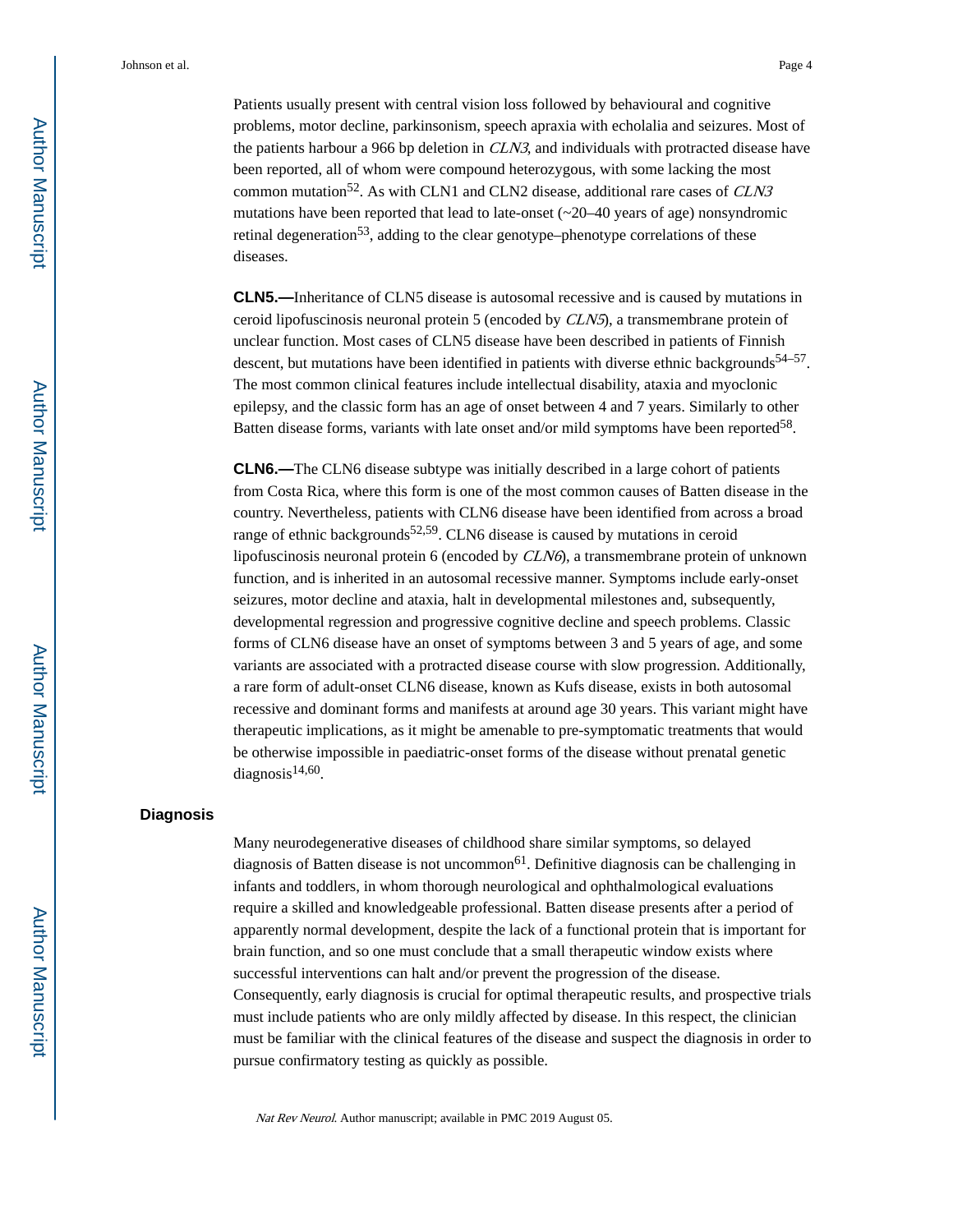#### **Microscopic, biochemical and genetic assays**

Conventional diagnosis of Batten disease phenotypes had been based on microscopic analysis of storage deposits. However, genetic testing and enzyme activity assays are now standard of care. These approaches are readily available in most developed countries and can be conducted reliably prenatally with amniotic fluid or fetal cells<sup>23,24,38,62–65</sup>. In countries where genetic and biochemical testing is not readily available, skin biopsy samples can be collected, and accumulation of lipopigments, a pathological hallmark of these disorders, can be evaluated<sup>38,66–70</sup>. Electron microscopic analysis of the ultrastructural patterns of cellular deposits helps to delineate patients into possible subtypes of Batten disease. Lipopigment morphotypes tend to correlate strongly with genotype<sup>37</sup>, but genotype does not always align with the clinical presentation of the disease. Thus, storage deposits can be used as confirmation of Batten disease subtype rather than as a strictly diagnostic tool, with different morphotypes indicative of different forms of the disease  $38,71$  (summarized in Table 1). Additionally, patients with CLN3 Batten disease have vacuolated lymphocytes; this feature can be assessed by regular blood smear and can aid differential diagnosis of patients<sup>72,73</sup>.

Biochemical enzyme activity assays of three lysosomal enzymes that are mutated in various forms of the disease (PPT1, TPP1 and cathepsin D (encoded by CTSD)) are conclusive methods for diagnosis of CLN1, CLN2 and CLN10 Batten disease, respectively<sup>23,74–77</sup>. For PPT1 assays, patient samples — including fibroblasts, leukocytes, amniocytes, dried blood spots and chorionic villi — are mixed with a synthetic substrate that is hydrolysed by active PPT1 enzyme to release a detectable fluorophore<sup>76,77</sup>. Absence of the fluorophore confirms CLN1 disease. Similarly, TPP1 and CTSD activity assays use fluorogenic Ala–Ala–Phecoupled and haemoglobin-coupled synthetic substrates, respectively, in which the active enzyme of interest cleaves the substrate for fluorophore activation<sup>78–80</sup>. Each of these assays provides a rapid and reliable tool to aid clinicians in delineation between prospective disorders during initial diagnosis.

Technological advances in genomic sequencing make whole-exome, whole-genome or direct Sanger sequencing the most definitive analytical tools to precisely identify patient mutations<sup>29,81,82</sup>. These methods are particularly helpful in patients with clinical variants and/or patients with atypical or novel mutations. The vast differences in age of onset, clinical presentations, severity and disease course of Batten disease mean that genetic testing remains one of the most informative tools that clinicians and scientists can use to determine specific genetic mutations that might result in protein dysfunction. Currently, clinicians are primarily using commercially available gene panels or whole-exome sequencing to diagnose patients with Batten disease. A mutation database now exists that catalogues all the known variant mutations of Batten disease genes, consisting of  $\sim$ 446 disease-causing mutations $81$ . Continual collaboration between clinicians and investigators is essential to reach prompt diagnoses for patients affected with these devastating diseases.

#### **Neuropathology**

Several pathological hallmarks exist for Batten disease, and these changes are well characterized in human tissues and animal models (Tables 1,2). Massive neuronal loss and accumulation of intracellular ASM are predominant features in all patients with Batten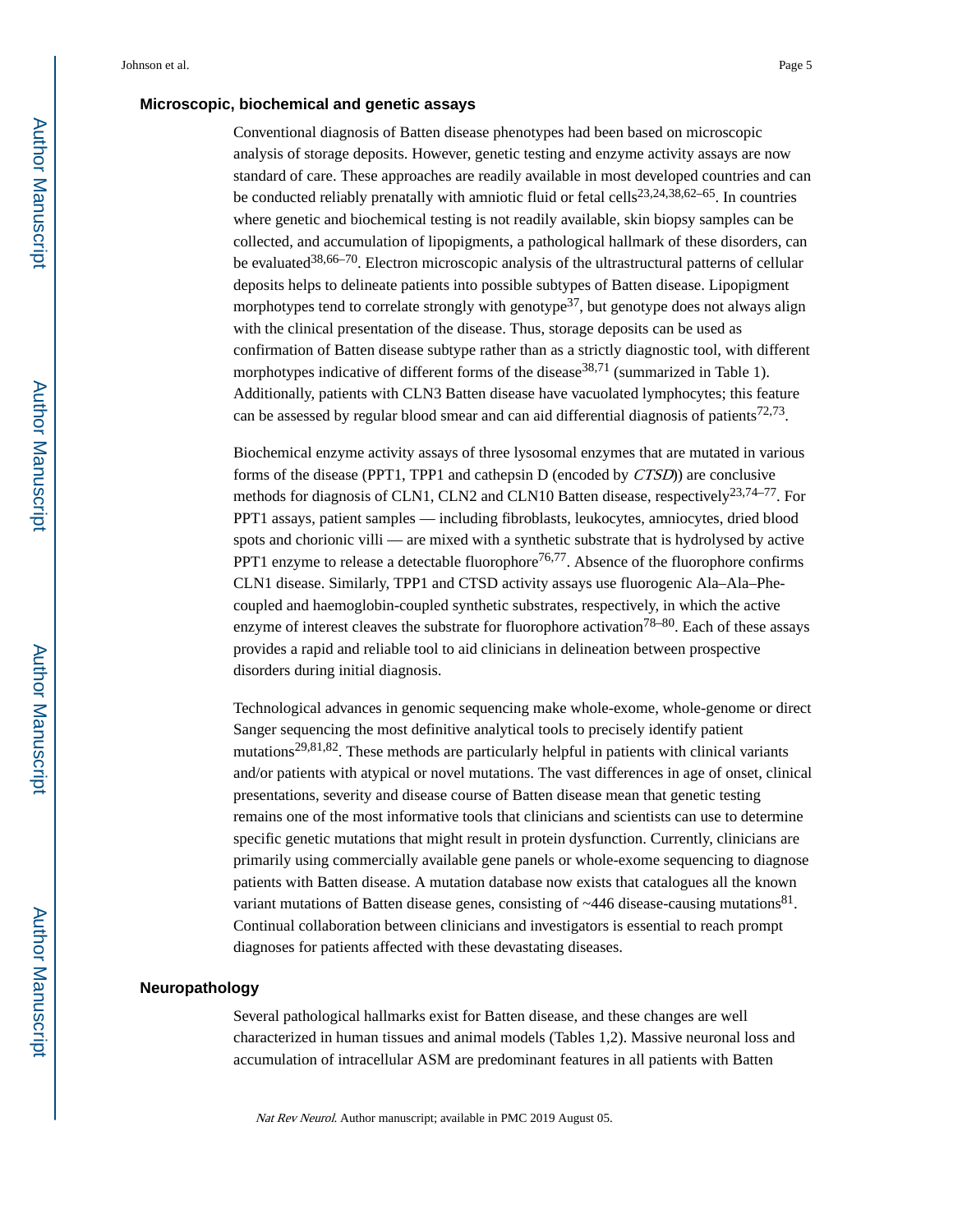disease. Cortical, subcortical, cerebellar, brainstem and spinal cord neurons are affected by pathology to varying degrees depending on the disease variant. Cortical layer-specific loss of neurons has been described in layers II and V in CLN2, CLN3 and CLN5 disease<sup>83–85</sup>, layers II and III in CLN4 disease<sup>85</sup>, the occipital lobe and layer V in CLN6 disease<sup>85</sup> and complete disorganization of neurons in CLN10 disease<sup>15,20</sup>. Hippocampal neuron degeneration and microglial activation occur selectively in the CA2–CA4 regions, whereas the CA1 region is seemingly spared  $85-87$ . Cortical and hippocampal neuron loss is accompanied by loss of Purkinje and granular cells in the cerebellum and dentate nucleus, extreme glial activation, severe astrocytosis and demyelination of white matter<sup>1,15,17,20,21,85,88</sup>. Visual problems generally comprise one or more of the following: retinal atrophy, photoreceptor death, gliosis, bull's eye maculopathy, disc atrophy, peripheral pigmentary changes and attenuation of retinal vasculature<sup>12,85,89–92</sup>.

### **Advances in therapy development**

Although little is known about the cellular function of many of the CLN proteins (reviewed previously<sup>93</sup>), robust animal models that effectively recapitulate features of human disease (Table 2) have provided an improved understanding of the pathology and disease hallmarks of Batten disease that has accelerated therapeutic development. Many different tailored mouse models have been engineered to match individual, uncommon mutations from patients to enable specific therapies to be tested. Large, multi-laboratory collaborations among the Batten disease research community have also substantially increased the rate at which novel treatments that slow or halt the rapid progression of Batten disease are being developed and tested. Additionally, researchers and clinicians have teamed up to develop a number of much needed tools to monitor patients as the clinical phase of drug discovery is initiated (box 1). Together with cerliponase alfa, these advances have enabled numerous promising therapies to rapidly enter preclinical and clinical testing phases for multiple Batten disease subtypes. We highlight a number of these studies here and consider their limitations and therapeutic challenges.

#### **Use of animal models in Batten disease**

Animal models of Batten disease enable the genetic, molecular, biochemical and metabolic mechanisms that lead to the rapid neurodegeneration observed in patients to be studied on a substantially abbreviated timescale. Animal models now exist for nearly every form of Batten disease (a comprehensive list of these models is reviewed elsewhere $94$ ). In the past few years, these models have been key contributors to preclinical testing of the safety and efficacy of prospective therapies and, in some cases, have helped researchers to tailor therapies to individual mutations (Table 2). In this respect, mouse models have been an integral part of Batten disease research. However, neurodevelopmental, neuroanatomical and mechanistic differences between mice and humans present challenges for translation and are apparent in the phenotypic presentation of Batten disease mouse models (reviewed previously<sup>95,96</sup>). Specifically, disease presentation varies depending on strain in several Batten disease mouse models, retinal degeneration does not occur or is limited in several models, and most models show delayed or reduced mortality compared with their human counterparts<sup>97</sup> (reviewed previously<sup>98</sup>). Perhaps as a consequence of these differences,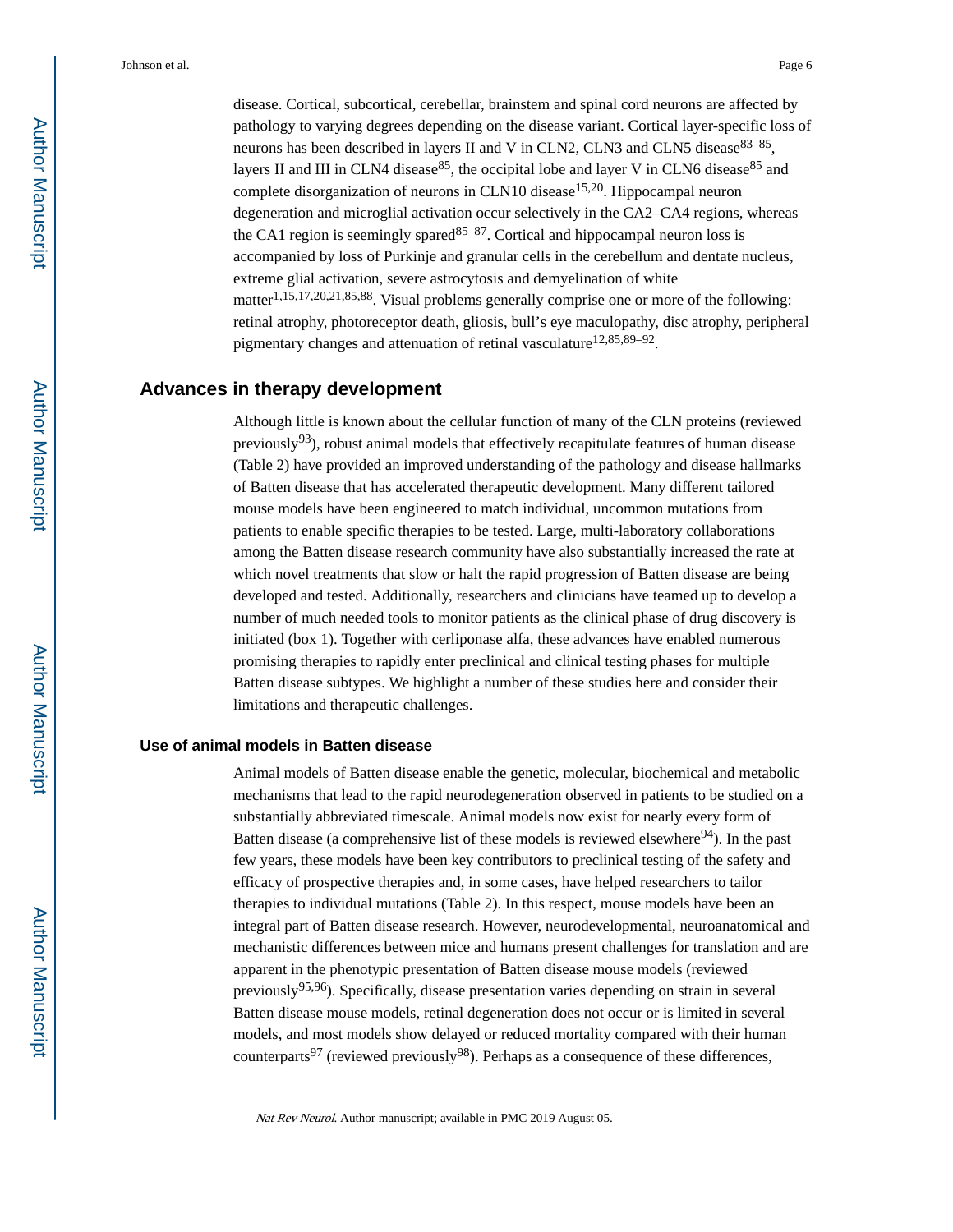several clinical trials have shown that therapies that showed promise in these mouse models lacked efficacy in patients (although they have generally been safe and well tolerated) $99-101$ .

Large animal models resemble humans more closely than mouse models do in terms of anatomy, physiology, size, lifespan, biochemistry and genetics, and bridge the substantial gap between the current Batten disease mouse models and the clinic (reviewed previously<sup>102</sup>). A variety of models have been developed or discovered in sheep, dogs and pigs, and a naturally occurring nonhuman primate model of CLN7 Batten disease was also reported in the past year<sup>103–108</sup>. Although each of these models has clear limitations with regards to translation to the clinic — including size, cost and unavoidable anatomical and physiological differences — each of these species has the potential to improve the accuracy of not only models of Batten disease but also models of therapeutic delivery mechanisms, pharmacodynamics and toxicology<sup>109–112</sup>. Swine models of Batten disease might prove particularly insightful, given the similarities in pig and human brain development, structure and size<sup>113,114</sup>. Indeed, swine models of human diseases such as ataxia telangiectasia<sup>115</sup>, cystic fibrosis<sup>116,117</sup> and neurofibromatosis type 1 (ref.<sup>118</sup>) have been very useful in recapitulating disease hallmarks in instances where mouse models have failed.

#### **Enzyme replacement therapy**

ERT is a treatment strategy for enzyme deficiencies that introduces purified recombinant enzymes via intravenous, intracerebroventricular or intrathecal injection. The injected enzyme is then delivered to the correct cellular compartment via receptor-mediated uptake. Four of the Batten disease subtypes result from deficiencies in soluble lysosomal enzymes: CLN1 (PPT1), CLN2 (TPP1), CLN10 (CTSD) and CLN13 (cathepsin  $F (CTSF)$ <sup>81,119</sup>. Preclinical studies on the efficacy of recombinant human PPT1 ERT indicated that both intravenous and intrathecal delivery systems were well tolerated in  $Ppt1^{-/-}$  mice and reduced many of the pathological hallmarks of the disease, including ASM, astrocytosis and glial activation<sup>120–123</sup>. In vitro experiments have also tested potential ERT of a recombinant human TPP1 (rhTPP1) proenzyme in human TPP1-deficient fibroblasts. The proenzyme is not enzymatically active until acidification autocatalytically converts it to the mature form124. This process requires efficient trafficking and targeting of the enzyme to the lysosomal compartment of recipient cells. Trafficking of lysosomal hydrolases, including TPP1, requires mannose-6-phosphate post-translational modification for proper endocytosis and targeting of the proteins to the lysosome<sup>124,125</sup> (fig. 1). rhTPP1 retains mannose-6phosphate post-translational modifications, which results in receptor-mediated endocytosis of the enzyme by the mannose-6-phosphate receptor, trafficking to the lysosomal compartment, restoration of TPP1 activity and reduction in ASM accumulation in  $fibroblasts<sup>124</sup>$ . Successful treatment of patients with Batten disease would require efficient targeting of ERTs to the CNS, which necessitates that the protein bypasses the blood–brain barrier (BBB). Consequently, intravenous administration of rhTPP1 is unlikely to be efficacious. Permeabilization of the BBB is possible<sup>126–128</sup>, but this process can further exacerbate neuronal damage<sup>129,130</sup> and therefore is not ideal for treatment in all patients. In initial safety and efficacy tests of rhTPP1 delivery in mouse and dog models of CLN2 disease, recombinant enzyme was delivered through catheters implanted in the lateral ventricle (intracerebroventricular) or subarachnoid space (intrathecal) that remained intact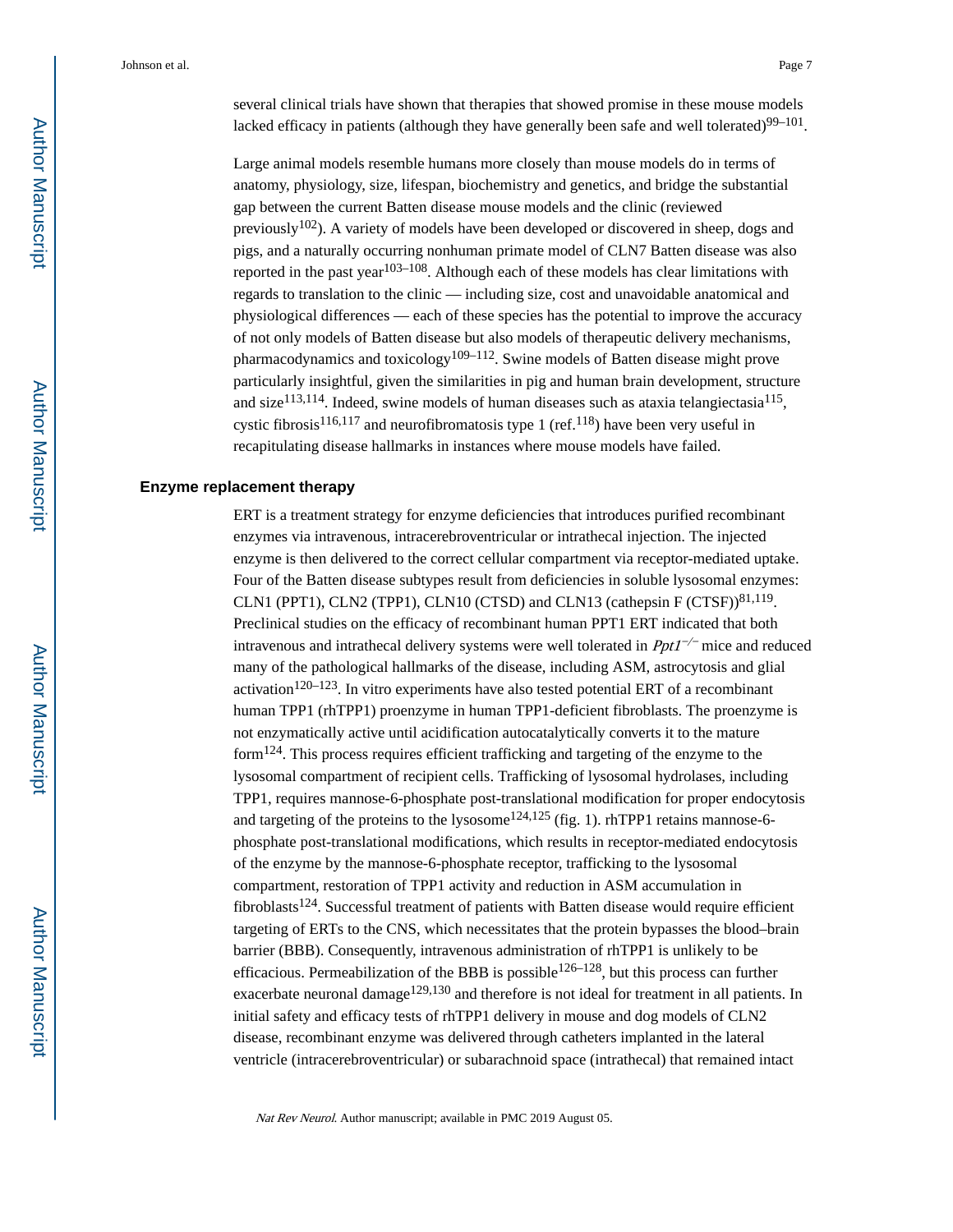during the duration of the studies<sup>125,131</sup>. This delivery method resulted in widespread diffusion of rhTPP1 in both hemispheres of the brain and significant reduction in the regionspecific neuronal loss, ASM, reactive astrocytosis and tremors associated with CLN2 Batten disease progression<sup>125,131</sup>. Additionally, rhTPP1 treatment preserved cognitive function and significantly extended the lifespan of CLN2 model animals in a dose-dependent manner.

On the basis of these preclinical results, BioMarin Pharmaceutical manufactured an rhTPP1 enzyme, cerliponase alfa (also known as BMN 190 or Brineura), and evaluated its safety and efficacy for treatment of patients with CLN2 Batten disease in a phase I/II study<sup>132</sup>, the results of which were published in 2018. In the initial trial, 24 patients between the ages of 3 and 16 years with CLN2 Batten disease were enrolled<sup>133</sup>. Three multicentre, multi-national trials are currently underway<sup>134–136</sup>. Patient inclusion criteria for the initial 48-week openlabel dose-escalation study were as follows: 3 years of age at enrolment; diagnosis of CLN2 Batten disease by TPP1 enzyme activity in leukocytes or by molecular analysis identifying two known pathogenic mutations; and a two-domain score of 3–6 on the motor– gait and language domains of the Hamburg  $Scale<sup>133</sup>$ . Exclusion criteria included previous receipt of stem cell therapy, gene therapy or ERT for CLN2 disease; diagnosis of additional neurological disease; contraindications for neurosurgery or MRI; an episode of generalized motor status epilepticus or severe infection within 4 weeks of the first infusion; presence of ventricular abnormality or shunt; and known hypersensitivity to any components of cerliponase alfa.

Baseline clinical scores (including both the Weill Cornell CNS scale<sup>137</sup> and the Hamburg CLN2 scale30 (NCL-2 rating scales), which quantify seizures, loss of language, motor and visual function), vital signs and EEG, electrocardiography and MRI findings were recorded before surgical implantation of the intracerebroventricular reservoir and cannula in the lateral ventricle of the right hemisphere. Implantation was confirmed by MRI. Blood and cerebrospinal fluid (CSF) were also sampled to monitor potential biomarkers, immunogenicity and pharmacokinetics during the study. All patients received cerliponase alfa at the time of surgery or within 14 days after surgery and every other week thereafter. Infusions were administered at 2.5 ml/h over 4 h, followed by electrolyte infusion. Patients 1–9 were assigned to three cohorts of three patients, who each received an initial dose of 30, 100 or 300 mg. For the dose-escalation period, each initial dose was administered for 4 weeks before increasing to the subsequent dosing schedule. After the escalation period, all participants received a stable dose of 300 mg cerliponase alfa every other week for at least 48 weeks. Of the 24 patients enrolled in the initial trial, 23 are enrolled in the ongoing longterm extension study<sup>135</sup> for continued treatment and monitoring for 240 weeks.

Efficacy of the ERT in patients was monitored with the NCL-2 rating scales for motor– language scores and total scores in four domains — motor skills, language, vision and seizures<sup>133</sup> — and compared with natural history data from 42 patients from two CLN2 Batten disease registries (Weill Cornell CNS scale<sup>137</sup> and Hamburg CLN2 scale<sup>30</sup>). Rates of decline from baseline in the motor–language score were calculated over the 48-week and 96 week periods<sup>133</sup>. The scoring for motor and language function consisted of a score of  $0-3$ for each domain, for a total score of 6. A score of 3 represented normal gait and intelligible language with no decline noted. A 1-point decline in the motor score indicated the ability to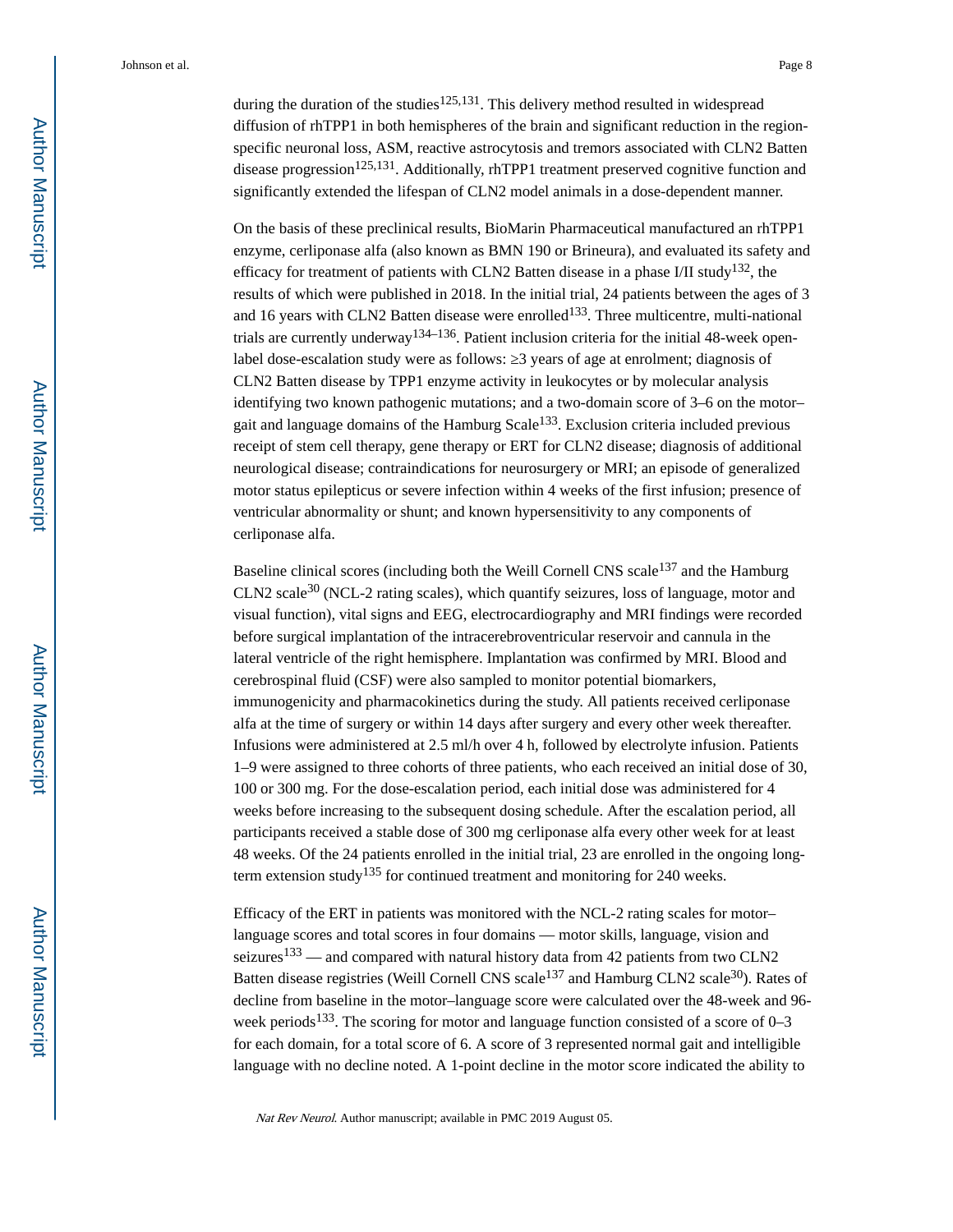walk with obvious instability and possible falls. A 2-point decline corresponded to the requirement for assistance to walk or having the ability to only crawl, and a score of 0 represented loss of the ability to walk or crawl. A 1-point decline in the language domain score indicated recognizable abnormalities in speech, a 2-point decline represented language that was difficult to understand with little ability to formulate intelligible words, and a score of 0 corresponded to loss of vocalizations and no intelligible words. Secondary efficacy parameters were based on brain atrophy (grey matter volumes), as measured with highresolution T1-weighted MRI, and changes after treatment were descriptively summarized. Primary efficacy changes in treated patients were compared with matched patients in the historical control group that had the closest values in baseline scores, age and genotype. Safety analysis consisted of reporting of any adverse events, summarized by system organ class, preferred medical term, relationship to treatment and severity.

ERT resulted in substantial delay of motor, language and visual decline, as evidenced by stabilization of NCL-2 rating scores and substantial reduction in cortical volume loss. Historical control patients experienced a mean  $(\pm s.d.)$  adjusted rate of decline in motor– language scores of  $2.06 \pm 0.15$  points per 48-week period, whereas the treated patients never reached a 2-point drop in motor–language scores and averaged declines of  $0.38 \pm 0.10$  points over the same period<sup>133</sup>. Direct comparison of 1:1 matched pairs among the treated and historical groups revealed a mean motor–language score decrease of  $0.20 \pm 0.67$  and  $0.50$  $\pm$  0.71 points for the treated group compared with 1.90  $\pm$  1.23 and 2.80  $\pm$  1.10 points for historical controls at 48 weeks and 96 weeks of treatment, respectively<sup>133</sup>. Additionally, two treated patients who had perfect motor–language scores at the start of the study did not experience a single-point decline at the conclusion of 96 weeks. Total four-domain score declines for treated patients were  $0.30 \pm 1.70$  and  $0.40 \pm 2.08$  compared with  $2.80 \pm 2.04$ and  $4.30 \pm 2.26$  for historical controls after 48 weeks and 96 weeks of treatment, respectively<sup>133</sup>. The importance of this finding is emphasized if one considers that small declines on the NCL-2 rating scale (a simple 0–3 score system) can represent the difference between walking or being wheelchair bound. Grey matter volumes of treated patients decreased by 6.7% on average; however, volumetric changes were not recorded for historical controls. Nevertheless, this value is much lower than that reported from separate studies, which indicate an average loss of cortical volume of  $\sim$ 15–20% annually for patients with untreated CLN2 Batten disease<sup>138</sup>.

#### **Gene therapy**

Adeno-associated virus (AAV)-mediated gene therapy is a promising option for the treatment of neurodegenerative diseases and lysosomal storage disorders and is effective in several models of Batten disease. AAV-mediated gene therapy has been shown to be safe and effective in several clinical trials for lysosomal storage disorders, including Pompe disease and mucopolysaccharidoses<sup>139–142</sup> (reviewed previously<sup>143</sup>). Previous studies have also shown that reintroduction of a lysosomal enzyme via gene therapy can rescue enzyme activity systemically and in the CNS. In 2018, Abeona Therapeutics reported that, in patients with mucopolysaccharidosis type IIIA (a lysosomal storage disorder associated with mutations in the lysosomal enzyme SGSH), a single intravenous dose of self-complementary AAV9 (scAAV9) containing human SGSH (hSGSH) was well tolerated, crossed the BBB,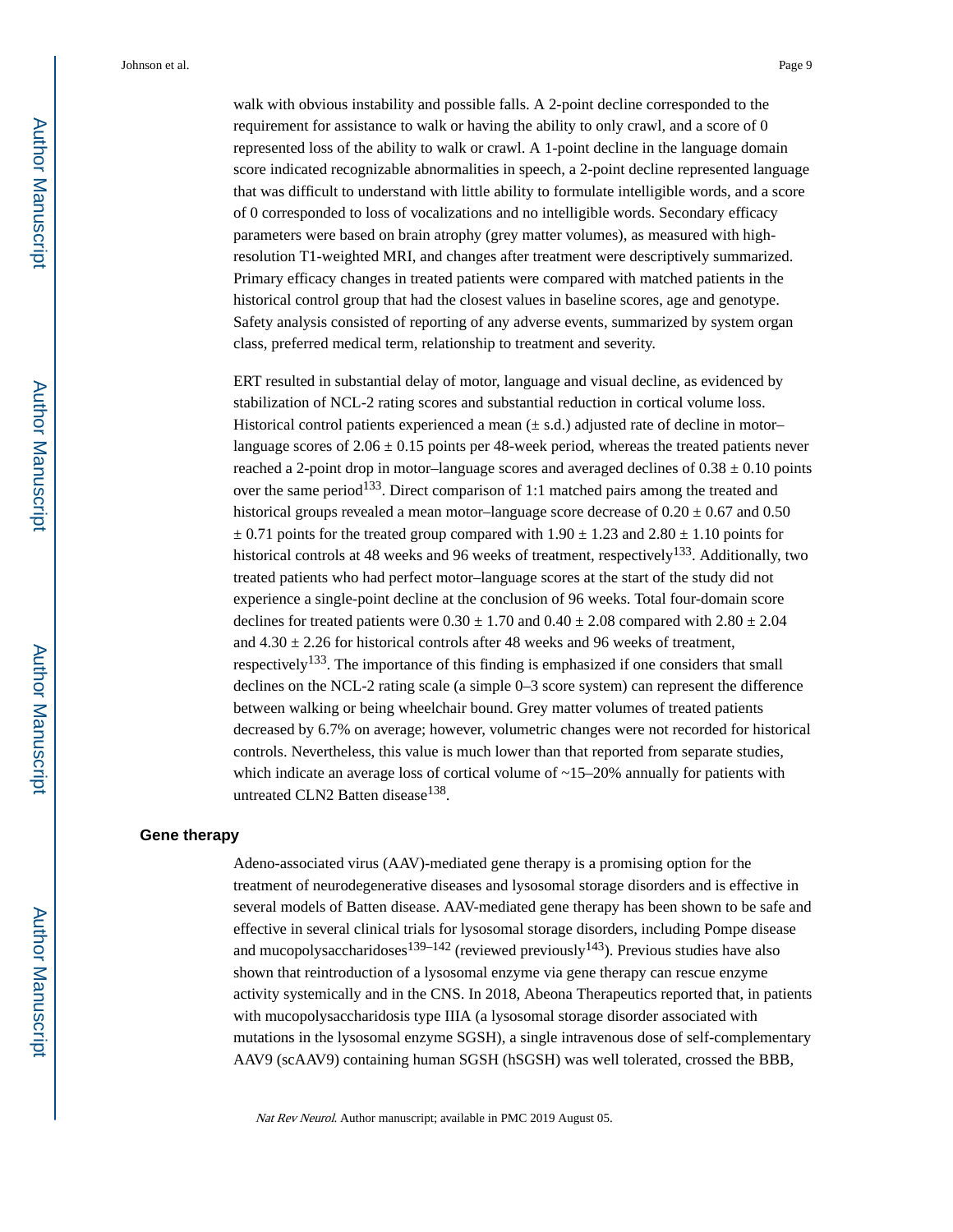increased SGSH enzyme activity, reduced accumulation of heparin sulfate in CSF and urine and improved cognition<sup>143</sup>. To date, nearly 40 clinical trials have been listed on the NIH online clinical trial registry that are using various serotypes of AAV to treat a variety of neurodegenerative diseases and lysosomal storage disorders, including Parkinson disease (PD), Leber hereditary optic neuropathy, Pompe disease, mucopolysaccharidosis types I, II, IIIa, IIIb and VI, CLN6 Batten disease, CLN2 Batten disease, spinal muscular atrophy, Alzheimer disease (AD) and Charcot–Marie–Tooth neuropathy type 1a.

AAV carries single-stranded DNA and naturally infects humans. Twelve AAV serotypes and >108 serovars exist, each differing in its antigenicity and tropism (reviewed previously $144,145$ ). Successful infection, transduction and biodistribution of the AAV for therapy depend on a number of factors, including the route of administration and the specific tropism of the different serotypes. Efficiency of gene cassette expression can be increased by using scAAV vectors, which eliminates the need for double-stranded DNA synthesis at the cost of a reduction in the capacity of the gene expression cassette. When targeting AAVs to the CNS, it is important to consider not only the dose, route, tropism and targeting of cells outside the CNS but also the potential for immune response to the viral capsid or transgene product. AAV exposure in humans is a common occurrence and results in production of neutralizing antibodies that can negatively affect AAV transduction and gene transfer. Thus, patients need to be monitored for the presence of antibodies against AAV or the transgene, and in cases where they are present, alternative approaches need to be explored.

Several preclinical studies have focused on the use of various AAV serotypes in treatment of various forms of Batten disease. Multiple intracranial injections of AAV2 encoding human PPT1 (hPPT1) have been used to successfully treat a mouse model of CLN1 Batten disease ( $Ppt1^{-/-}$ ). AAV2-hPPT1 increased PPT1 enzyme activity and rescued many of the classic Batten disease pathological features, but only in areas near the injection site, probably owing to limited viral spread throughout the  $CNS<sup>146</sup>$ . In addition, a greater number of viral injections was associated with a greater rescue of the Batten disease pathology, including a correction of motor and learning behaviours. However, injection number had no effect on median survival<sup>147</sup>.

Studies in a canine model of CLN2 Batten disease showed that intraventricular delivery of AAV2 encoding canine TPP1 (caTPP1) into the circulating CSF led to widespread transduction of AAV2–caTPP1 to the ependymal lining of the third and fourth ventricles. TPP1, secreted from the ependymal cells, was subsequently detected in the cortex and cerebellum. This increase in the levels of TPP1 delayed the onset of Batten disease symptoms, reduced glial activation, rescued behavioural phenotypes and increased longevity. Coadministration of mycophenolate mofetil, an inhibitor of B and T lymphocyte proliferation, starting 5 days before AAV2–caTPP1 administration to reduce the number of neutralizing antibodies led to even greater increases in longevity. Although secreted caTPP1 was taken up by neurons, the virus was only able to transduce the ependymal cells rather than spreading throughout the  $CNS^{148}$ .

Although AAV2 has displayed strong local levels of transduction, distribution of AAV2 from the local site of administration has been hindered by its strong heparin sulfate proteoglycan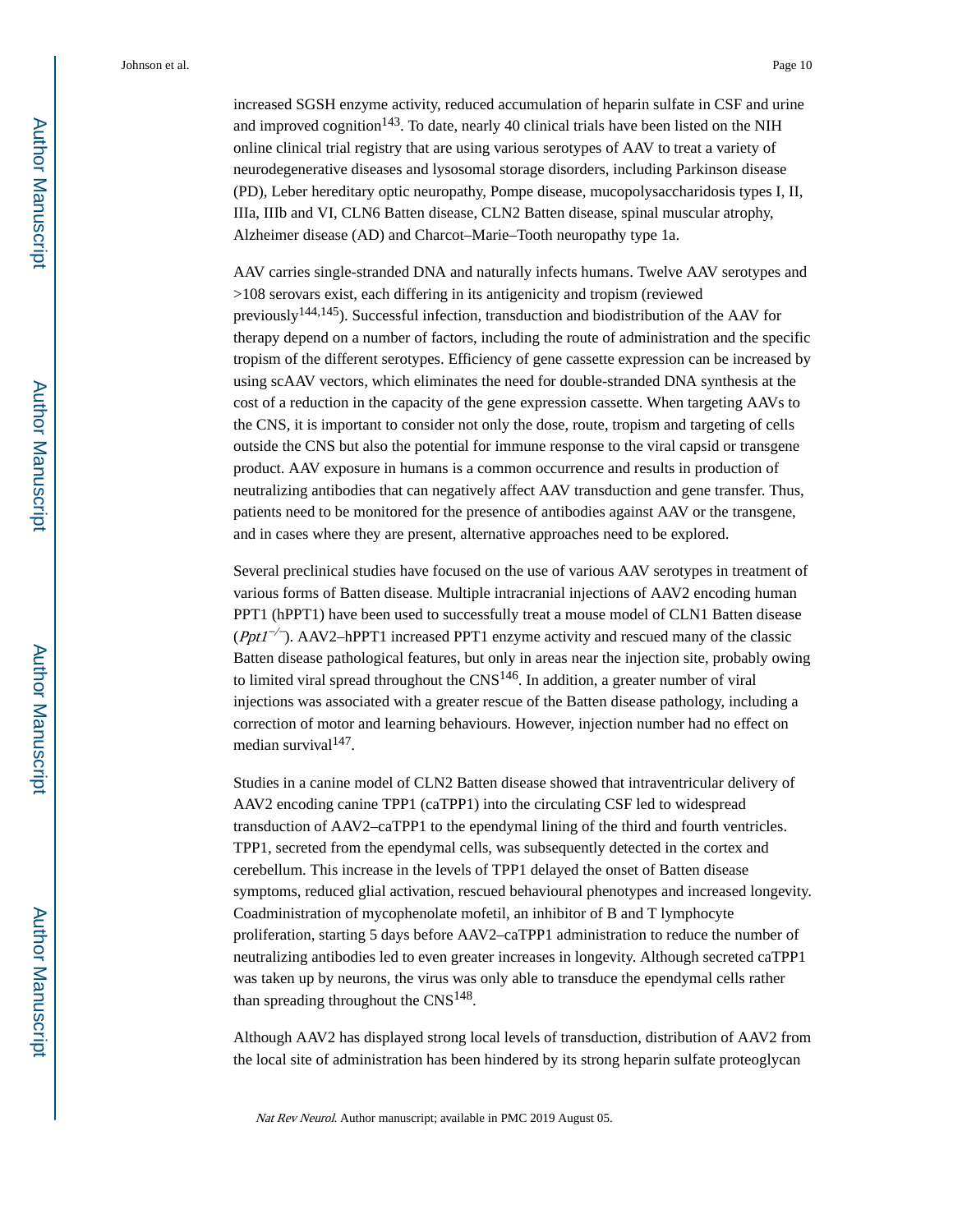binding<sup>149</sup>. To rectify this issue, the AAV2 gene expression cassette was combined with capsids from other AAV serotypes. One study used a recombinant AAV1 capsid expressing hTPP1 in an AAV2 gene expression cassette. AAV1–hTTP1 was injected into the striatum, hippocampus deep cerebellar nucleus, motor cortex, thalamus and medulla of 4-week-old pre-symptomatic or 11-week-old post-symptomatic Cln2 mutant mice. Treatment at both time points restored TPP1 activity to wild-type levels, and mice treated presymptomatically had better pathological outcomes, including reduction in ASM, decreased axon degeneration, improved motor function and increased median lifespan. These data indicate that gene therapy has the potential to delay and prevent Batten disease pathology but not reverse it<sup>150</sup>. Delivery of hTTP1 using AAVrh.10, an AAV serotype derived from rhesus macaques, yielded a higher level of TPP1 activity than AAV2 and had a broader distribution in a mouse model<sup>151,152</sup>. AAVrh.10 carrying human  $CLN3$  also rescued several phenotypes associated with CLN3 Batten disease in mice, including astrocyte activation but not microglial activation<sup>153</sup>.

An AAV2 cassette with an AAV5 capsid (AAV2/5) expressing hPPT1 has been used to rescue phenotypes in  $PptI^{-/-}$  mice. A bilateral intracranial injection into the anterior cortex at postnatal day 1 restored PPT1 enzyme activity to wild-type levels, increased lifespan by 10 weeks, reduced activation of microglia and astrocytes and ameliorated motor deficits for 7 months154. In a subsequent study, AAV2/9–hPPT1 was used in the same mouse model and administered via intrathecal injection to the lumbar spinal cord, an intracranial injection to the anterior cortex, hippocampus and cerebellum or a combination of both at postnatal day 1 or 2. Both intrathecal and intracranial injections yielded many improvements in Batten disease pathology, including reduction of ASM, improved motor function, reduced microglial and astrocyte activation and increased median survival. As might be expected, the spinal intrathecal injection had greater local effects in the spinal cord, whereas the intracranial injection had greater effects in the cortex; however, the greatest overall benefits were observed in the animals that received combined intrathecal and intracranial injections, which increased median survival by 6–8 months compared with either injection alone<sup>155</sup>.

The population of cells targeted for transduction might also influence the efficacy of viral treatments. One study compared the efficacy of two AAV serotypes to correct Batten disease-related pathologies in the eye. An AAV2/8 virus carrying human CLN6 delivered intravitreally to  $C ln \theta$ <sup>nclf</sup> mice (an established model of CLN6 disease) was unable to correct photoreceptor loss. However, bipolar cell-specific expression of a modified AAV2/2 serotype 7m8 successfully prevented photoreceptor loss<sup>156</sup>.

In other studies, an AAV9 capsid has been combined with the AAV2 inverted terminal repeat (ITR) gene cassette to generate a scAAV9–hCLN3 vector driven by one of two promoters, a Mecp2 promoter driving low expression or a chicken  $\beta$ -actin (CB) promoter driving high expression. The scAAV9–hCLN3 vector was delivered intravenously into 1-month-old *Cln3* ex7/8 mice (knock-in mice with exons 7 and 8 removed)<sup>157</sup>. The high-expression CB promoter virus resulted in a threefold to eightfold increase in Cln3 expression compared with the Mecp2 promoter; however, the increase in levels of CLN3 did not correlate with increased benefit. The low-expression promoter actually corrected more disease pathologies, including motor coordination, reduced astrocytosis, microglial activation and lysosomal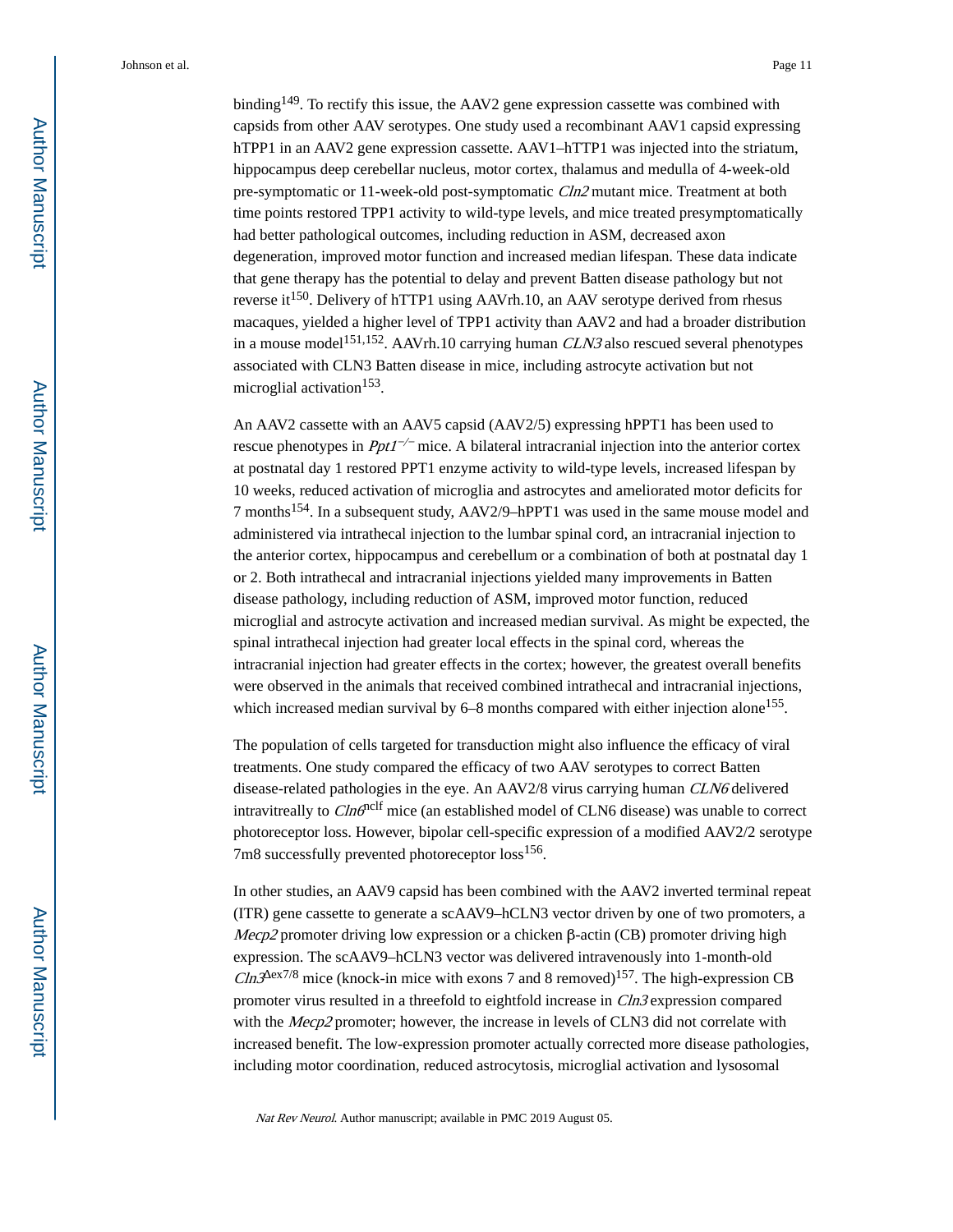pathology, whereas the CB promoter increased glial activation in the thalamus and failed to rescue motor deficit. However, whether these differing outcomes were due to change in gene expression or the types of cells expressing the scAAV9–hCLN3 was unclear<sup>158</sup>.

Preclinical studies show that a single intracerebroventricular injection of scAAV9.cb.hCLN6 in the  $C In \mathcal{O}^{\text{nclf}}$  mouse model and intrathecal injection in non-human primates result in widespread CNS expression of the *CLN6* transcript, including in the eye and optic nerve, and result in substantial reduction of ASM and reactive gliosis<sup>159,160</sup>. On the basis of these data, a phase I/II clinical trial of scAAV9.cb.hCLN6 for treatment of CLN6 Batten disease was initiated<sup>161</sup>, and is currently underway. The study involves use of an AAV9 capsid carrying the AAV2 gene cassette with hCLN6 injected intrathecally into the subarachnoid space of the lumbar spine of patients. Using a similar paradigm with a modified lower expression promoter, the same group conducted preclinical studies of scAAV9.hCLN3 in the  $Cln3$  ex7/8 mouse model and nonhuman primates and reported similar widespread CNS expression and reduction of pathological hallmarks<sup>162</sup>. These observations formed the basis of a recently initiated phase I/IIa clinical trial<sup>163</sup>.

Additionally, one clinical trial<sup>164</sup> assessed the efficacy of AAV2 for treatment of CLN2 Batten disease. Twelve intracranial injections of AAV2 encoding hTPP1 were administered to patients in the moderate or severe stages of CLN2 Batten disease, according to the Steinfeld et al. neurological assessment scale $30$ . Results indicated that the treatment was well tolerated and that no serious adverse events were attributable to the administration of AAV, and the rate of decline was significantly slowed when compared with natural history studies<sup>165</sup> according to the neurological assessment scale. Two other trials are ongoing166,167 that use a similar paradigm to the first, with the exception of the use of an AAVrh.10 serotype with the aim to achieve a broader biodistribution of viral transduction<sup>151,153</sup>.

#### **Stem cell therapies**

Several groups have sought to use stem cell-based therapies to address the visual deficits associated with progression of Batten disease<sup>168</sup>. One such study involved use of a clonal neural stem cell (NSC) line that was transduced with a lentivirus that expressed ciliary neurotrophic factor (CNTF), a cytokine that has been shown to rescue retinal degeneration in various animal models $169,170$ . These CTNF-expressing NSCs were injected intravitreally into one eye, and control green fluorescent protein (GFP)-expressing NSCs were injected into the other. The NSCs subsequently attached and formed a cell layer on the lens where they stopped proliferation and preferentially differentiated into CNTF-secreting astrocytes, enabling the consistent secretion of the neuroprotective cytokine. Six weeks after the injection, the retinae injected with CTNF-expressing cells showed increased retinal thickness and increased photoreceptor numbers compared with GFP controls<sup>171</sup>. In another study, bone marrow-derived mesenchymal stem cells (MSCs) were transduced with AAV2– hTPP1 and injected into the eyes in a canine model of CLN2 Batten disease. The injected MSCs remained in the vitreous and could be observed for 9 weeks after injection. Eyes from PPT1-null dogs that were not treated with the hTPP1-expressing MSCs began to display retinal lesions at 7 months that progressively worsened, whereas hTPP1-treated dogs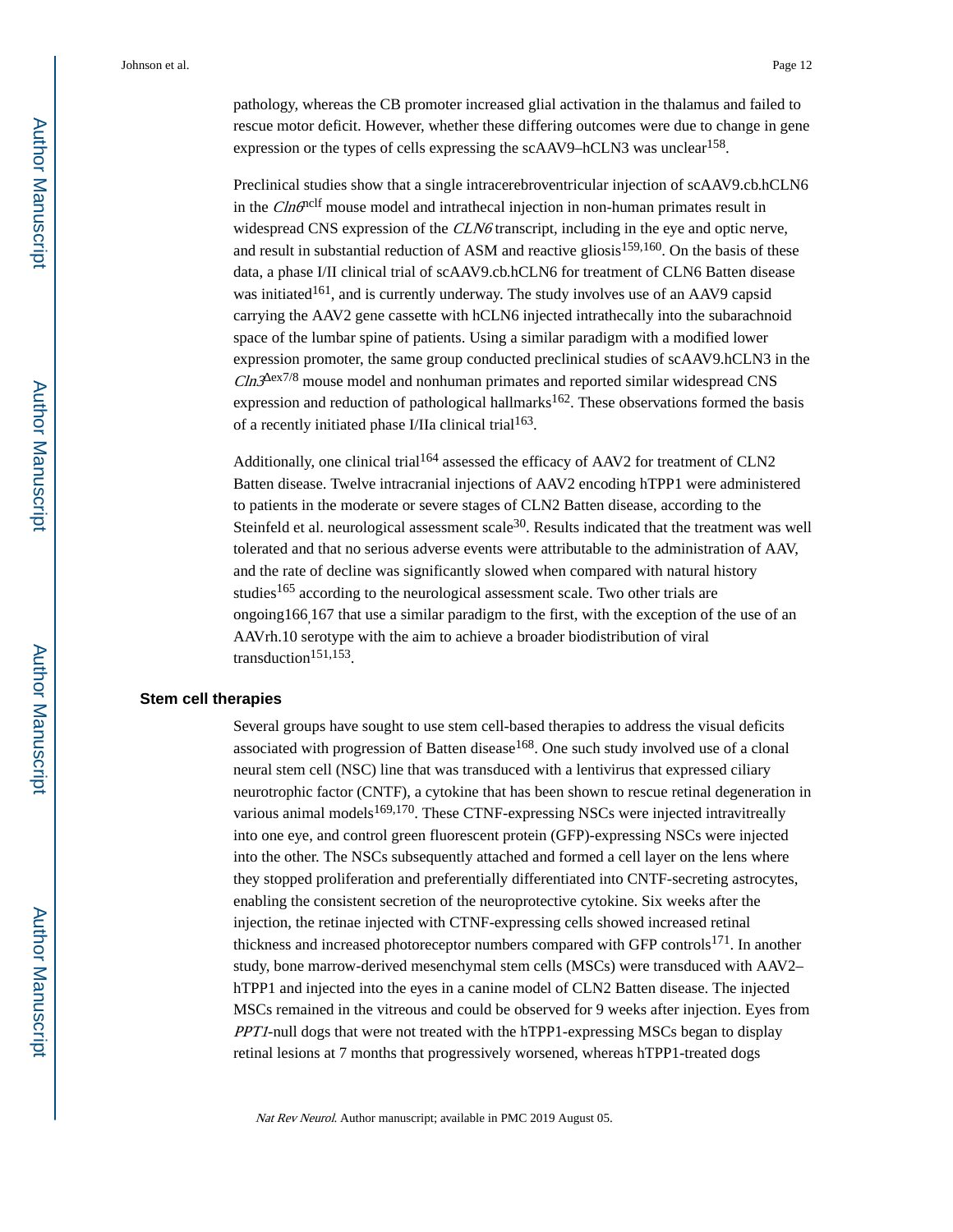developed no eye lesions and had preserved retinal function as observed by retinal histology and electroretinography<sup>172</sup>.

In a phase I dose-escalation trial<sup>173</sup>, human CNS-derived stem cells (HuCNS-SCs) that secreted endogenous TPP1 and PTT1 were engrafted into patients with CLN1 or CLN2 Batten disease. Patients were injected with a total of  $5 \times 10^8$  cells (low dose) or  $1 \times 10^9$  cells (high dose) at six subcortical sites and in both lateral ventricles. The treatment was well tolerated, with no adverse events that were associated with the course of Batten disease. Post-mortem PCR analysis of samples from two of the patients detected engrafted stem cells 357 days and 918 days after injection, indicating integration and longevity of HuCNS-SCs after engraftment<sup>101</sup>.

#### **Small-molecule therapies**

Over the past few decades, several pharmaceutical and biological agents (referred to collectively here as small-molecule therapies) have been tested in various models of Batten disease. On the basis of the pathogenesis of Batten disease, preclinical approaches have predominately focused on small molecules that improve lysosomal or autophagic health, serve as immune modulators or neuroprotective agents, or increase transcript or protein abundance.

**Pharmacological chaperones and readthrough technologies.—**Lysosomal enzymes undergo a careful quality check process. Much of the quality control process is completed in the endoplasmic reticulum, where these enzymes are produced before trafficking to the lysosome, although some evidence supports a Golgi-mediated quality check that involves trafficking of the protein back to the endoplasmic reticulum for degradation $174$ . Enzymes that are unstable or improperly folded might not be trafficked to the lysosome, might accumulate inappropriately in other organelles or might be prematurely degraded<sup>175</sup>. As many patients with Batten disease carry missense mutations that can result in enzymes that are present but only partially functional, pharmacological chaperones are a promising therapeutic agent for these individuals<sup>176</sup>. Pharmacological chaperones are small molecules that bind to and stabilize target proteins in the endoplasmic reticulum, enabling them to be properly trafficked to the lysosome and circumvent premature degradation<sup>177,178</sup>. Although a number of chaperones have been tested preclinically in a number of lysosomal storage disorders, only a few of these agents have moved forward to clinical trials $177$ . In Batten disease, one study of the efficacy of chaperones in lymphoblast lines from patients with CLN1 disease showed a twofold increase in PPT1 activity<sup>179</sup>. Currently, no other pharmacological chaperones have been tested in Batten disease cell lines or animal models.

Nonsense mutations that yield premature stop codons and truncated protein products or nonsense-mediated decay have been reported in patients with Batten disease<sup>180</sup>. Compounds that increase transcript and/or protein abundance, such as readthrough compounds (compounds that override premature termination codons (PTCs) resulting from nonsense mutations) and antisense oligonucleotides, have been tested with varying success. Ataluren (also known as PTC124) is an orally administered small molecule that prevents premature translation termination at PTCs by interacting with the ribosome and promoting insertion of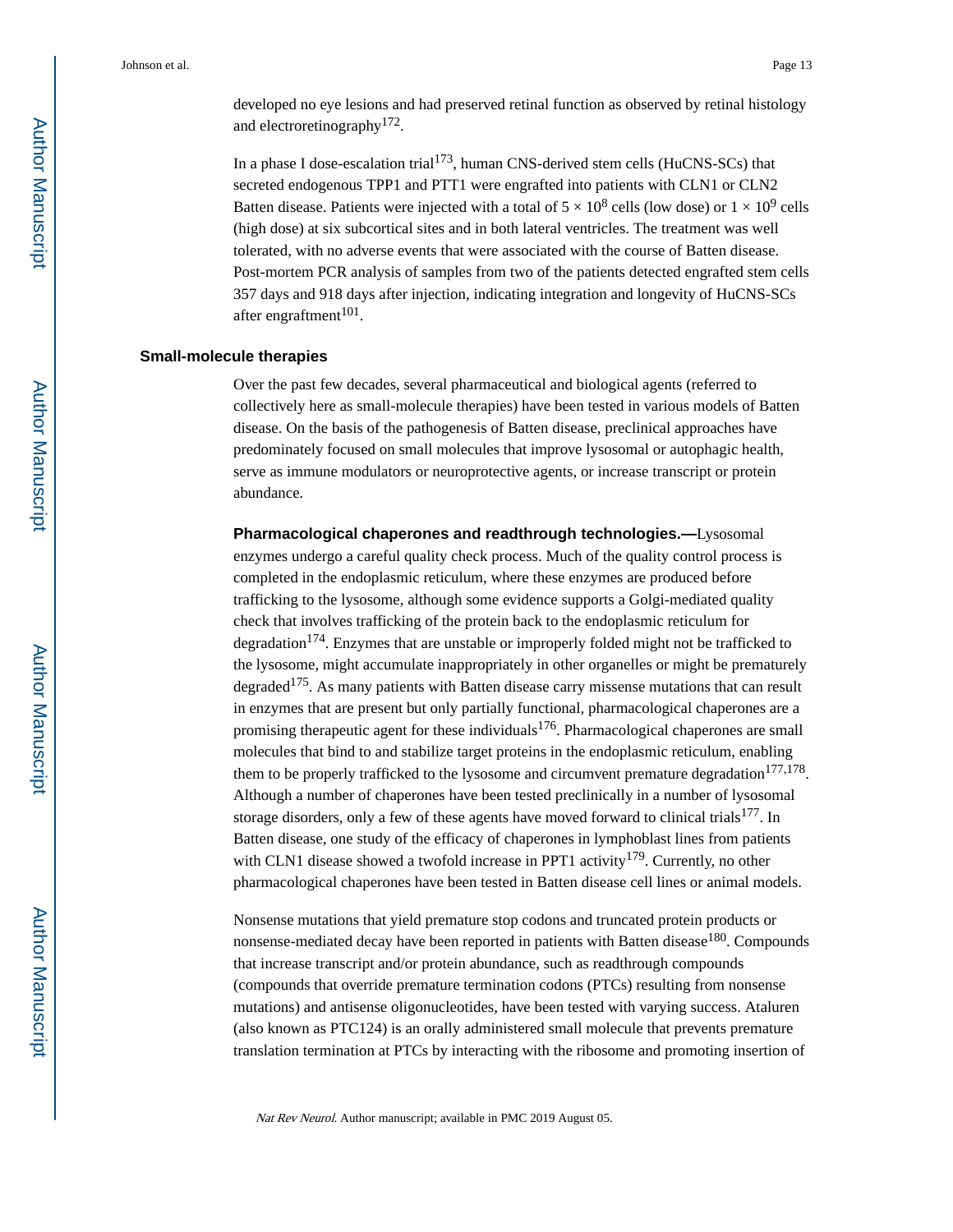near-cognate tRNAs at the nonsense site<sup>181</sup>. Ataluren treatment increased transcript levels in several cell lines from patients with CLN1 Batten disease and in several tissues in mouse models of CLN1 disease but was not able to cross the BBB at appropriate doses. Similarly, gentamicin, an aminoglycoside antibiotic that binds to the aminoacyl-tRNA site of the 30S subunit, successfully increased *PPT1* and *TPP1* transcript levels and enzyme activity in cell lines from patients with CLN1 or CLN2 Batten disease<sup>182,183</sup> but has not been tested in mouse models of Batten disease to date. Antisense oligonucleotides, small modified nucleic acids that bind to target RNA sequences to elicit a specific change in translation, have been used successfully in various genetic diseases<sup>184</sup> (including spinal muscular atrophy) but have yet to be applied to Batten disease.

**Autophagy modulators and substrate reduction therapies.—**Deficits in autophagy have been implicated in several neurodegenerative diseases, including amyotrophic lateral sclerosis (ALS), AD and  $PD^{185-187}$ . In several mouse models of Batten disease, membranebound LC3-II (a characteristic marker of autophagic membranes) was shown to be a constituent of storage material pathology, which is suggestive of immature autophagosome formation and improper autophagosome–lysosome fusion<sup>188–190</sup>. Additionally, CLN3 has been found to interact with the autophagic enzymes ATG3 and ATG7, which further implies a role for autophagy in Batten disease pathology<sup>191</sup>. Autophagy modulators have been explored as small-molecule therapeutics for Batten disease. Specifically, small-molecule PPARα agonists, such as fenofibrate, bezafibrate and gemfibrozil, were found to have beneficial effects in lymphoblast lines from patients with CLN3 Batten disease, including mitigation of autophagy deficits<sup>192-194</sup>. The FDA-approved agent gemfibrozil was later shown to have benefits in a mouse model of CLN2 Batten disease, in which it decreased cellular accumulates, improved motor coordination and increased longevity<sup>195</sup>. Mechanistically, PPARα is known to enhance levels of transcription factor EB (TFEB), which subsequently binds to promoters of genes involved in lysosome biogenesis, increasing their expression<sup>196,197</sup>. TFEB translocation to the nucleus can be targeted therapeutically by inhibition of protein kinase B (AKT). Transport of TFEB to the nucleus is regulated by AKT-driven phosphorylation of TFEB, and inhibition of that phosphorylation results in increased nuclear TFEB and activation of the coordinated lysosomal expression and regulation (CLEAR) signalling network. TFEB activation similarly resulted in enhanced clearance of aggregates, improved behaviour and increased longevity in multiple mouse models of Batten disease, which demonstrates the therapeutic potential of targeting this pathway198. The therapeutic potential of targeting autophagy and/or TFEB through other pathways such as the PI3K–mTOR pathway or AMP-activated protein kinase remains to be examined in Batten disease<sup>199</sup>.

Substrate reduction therapies (SRTs) inhibit the enzymes required for the production of the accumulates that typically aggregate in lysosomal storage disorders. In the context of Batten disease, cysteamine bitartrate (Cystagon; Orphan Europe), an SRT currently used for cystinosis, successfully reduced cysteine thioester accumulates in patients with CLN1 Batten disease, although it did not delay disease progression in the small number of patients observed<sup>200,201</sup>. Further preclinical testing of SRTs is needed to determine the potential of these treatments for patients with Batten disease.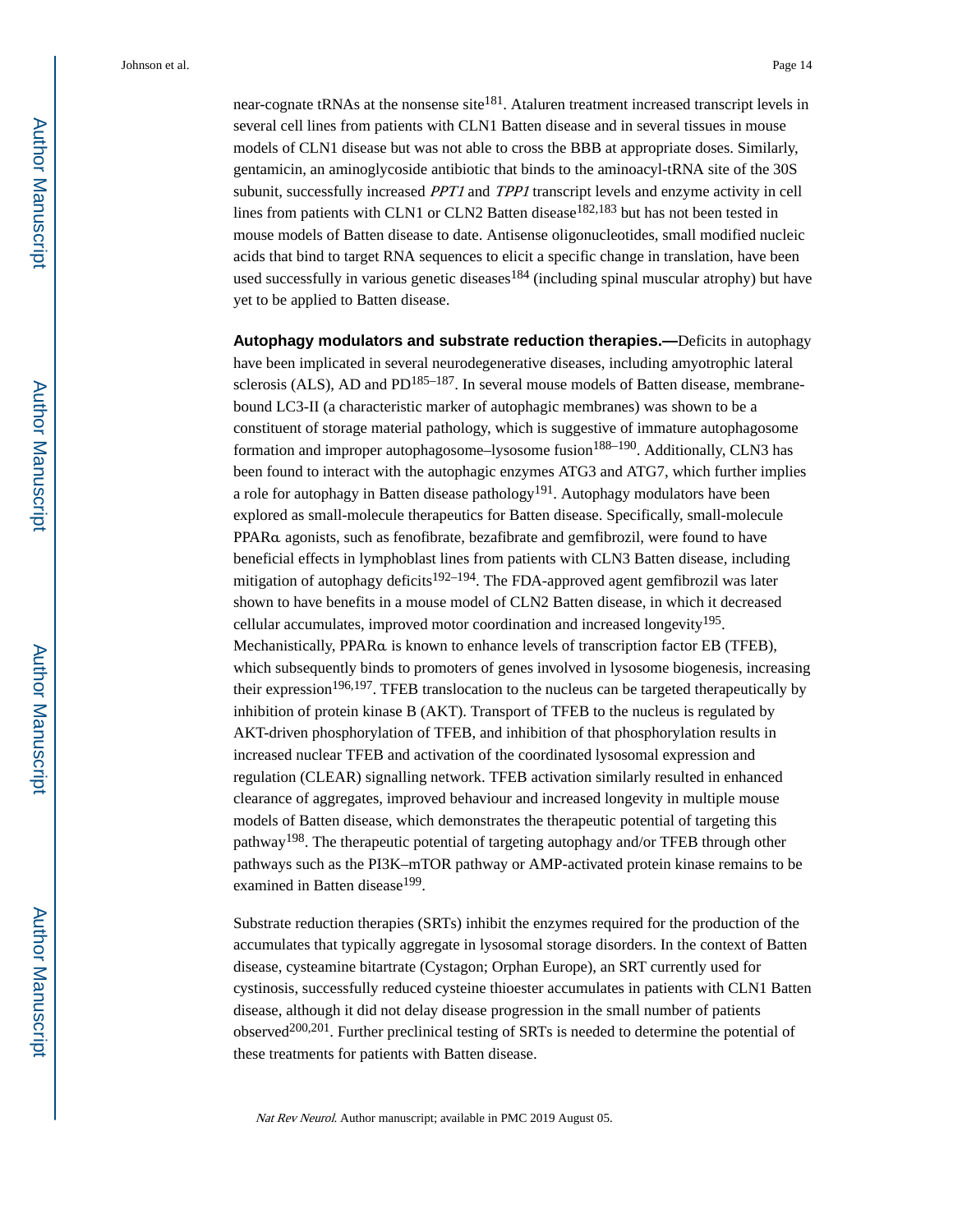**Immune modulators and neuroprotective compounds.—**Neuroinflammation is a prominent feature of Batten disease and has been shown to exacerbate neurodegeneration<sup>202,203</sup>. Additionally, patients with CLN3 Batten disease produce autoantibodies against several proteins, including glutamic acid decarboxylase 2 (GAD2, also known as GAD65) and α-fetoprotein, which suggests an autoimmune component to these diseases<sup>119,124,204,205</sup>. Immunotherapies have been explored in a number of other neurodegenerative diseases, including PD, ALS and AD, with preclinical success<sup>206–209</sup>. Surprisingly, even the complete depletion of all microglia in the brain was well tolerated in AD mouse models and reduced plaque pathology and improved cognition (such as that accomplished by PLX5622, an inhibitor of colony-stimulating factor 1 receptor signalling that is required for microglial survival $)^{210}$ . Immunomodulation has been broadly studied in Batten disease. Treatment of  $Cln3$  mutant mice with mycophenolate mofetil improved motor coordination, reduced levels of serum autoantibodies and reduced neuroinflammation<sup>211</sup>. On the basis of these results, a phase II safety trial of mycophenolate mofetil was initiated in 2011 (ref.<sup>99,212</sup>). Although the compound was well tolerated, it was generally ineffective in preventing clinical outcomes in patients with CLN3 disease. However, as the compound was given for only a short time, further study might be warranted to determine the potential of mycophenolate mofetil in a clinical setting<sup>99</sup>. In CLN1 and CLN3 disease mouse models, the FDA-approved small molecules fingolimod (which impairs lymphocyte emigration into the brain via sphingosine-1-phosphate receptor modulation) and teriflunomide (which reduces the proliferation of activated immune cells via pyrimidine nucleotide synthesis inhibition) reduced neuron loss, brain atrophy and retinal thinning<sup>213–216</sup>. Studies of the efficacy of the steroid prednisolone showed that it reduced levels of GAD65 autoantibodies and improved motor symptoms in older patients with CLN3 Batten disease (aged 17 and 18 years) but did not improve motor symptoms or autoantibody levels in younger patients (aged 6–13 years), though the treatment did have a positive effect on these patients'  $IQs^{217}$ . Additionally, prednisolone produced adverse psychiatric effects and recurrent infections in many patients. However, the efficacy of other steroids is currently being explored in other neurodegenerative diseases, including allopregnanolone in Niemann–Pick disease type C and vamorolone in Duchenne muscular dystrophy<sup>218–220</sup>. Several agents that modulate neuroinflammation indirectly through the regulation of cAMP levels have been screened in preclinical models of Batten disease, including a series of phosphodiesterase 4 inhibitors (rolipram, roflumilast or PF-06266047), all of which had a positive effect on Batten diseaserelated pathologies and behaviours<sup>221</sup>. Taken together, the findings suggest that immunotherapies have clinical relevance to patients with Batten disease but must be weighed carefully against adverse effects of immune modulation<sup>222</sup>.

Lastly, the effects of neuroprotective compounds such as cannabinoids,  $\sigma$ 1 receptor agonists, excitotoxicity and oxidative stress reducers, cytoskeletal stabilizers, c-Abl tyrosine kinase inhibitors and anti-apoptotic compounds have been studied broadly in neurodegenerative disorders223–229. Excitotoxicity has been of particular interest in Batten disease, as increased AMPA receptor activity has been reported in the cerebellum of Cln3 mutant mice, and antagonist treatment substantially improved motor coordination in this model<sup>230,231</sup>. Other neuroprotective compounds studied in the context of Batten disease include flupirtine, an anti-apoptotic compound with multiple modes of action that was beneficial in patient cell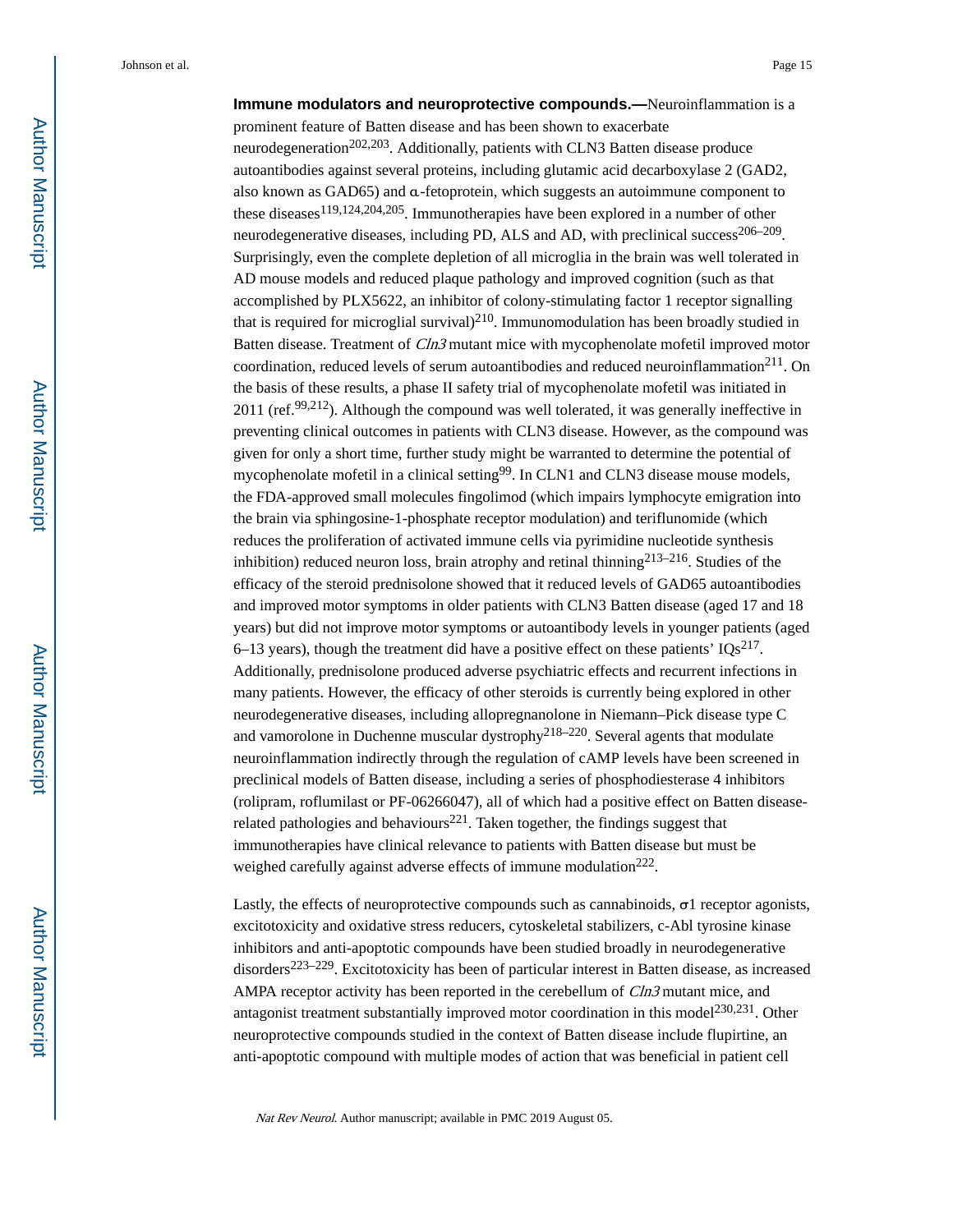lines, and N-(tert-butyl)hydroxylamine, an antioxidant that improved motor coordination and survival in *Ppt1* mutant mice<sup>232,233</sup>. To date, clinical trials have not been initiated for any uniquely neuroprotective compounds specifically for any form of Batten disease, but use of these compounds in other neurodegenerative disease could pave the way for future studies.

**Combinatorial treatments.—Over the past several decades, it has become increasingly** common to target multiple pathologies of the same disease to maximize benefit. In diseases such as Batten disease, in which the genes of interest are expressed across several cell and tissue types, one treatment is unlikely to fend off all clinical presentations. Use of multiple therapies has been shown to improve treatment efficacy in animal models, such as use of teriflunomide with fingolimod in two CLN mouse models, ibuprofen with lamotrigine in Cln3 mutant mice<sup>216,234,235</sup> and AAV2/5–5-PPT1 and bone marrow transplant in Ppt1<sup>-/-</sup> mice. Single molecules that target multiple pathologies or use of various routes of administration for the same therapy might also be beneficial. With gene therapy, the field has seen success with combined forebrain and cerebellar delivery of AAV2–PPT1 in  $PptI^{-/-}$ mice<sup>147</sup>, combined intracranial and intrathecal delivery of AAV9 in  $PptI^{-/-}$  mice and AAV1 and AAV2 delivery across several distinct brain regions<sup>150,155</sup>. Taken together, use of several treatment strategies might offer additional benefits to patients with neurodegenerative disease, but the benefits of this approach must be weighed carefully against the additional adverse effects that combined treatments might bring<sup>236</sup>.

**Therapeutic challenges and considerations.—**Several challenges must be overcome to design a suitable clinical trial in Batten disease, in which patient populations can be small and consequently underpowered, the therapeutic window for treatment can be small or elapsed in some patients and natural history studies can be lacking or incomplete, with the latter issue yielding a lack of reliable, non-invasive outcome measurements of therapeutic efficacy (reviewed previously<sup>237</sup>). Despite the focus of the Batten disease community in the past few years on biomarker discovery in a variety of subtypes, a consistent, robust, noninvasive biomarker has yet to be discovered<sup>238,239</sup>. Additionally, substantial practical challenges exist for patients, clinicians and researchers in that much of the expertise in Batten disease is concentrated in a few facilities, which limits access to clinical information and care<sup>240</sup>.

#### **Conclusion**

The successful development of treatments for rare disease, including Batten disease, requires the development and validation of an arsenal of tools with which to tackle these debilitating conditions. Over the past two decades, scientists and clinicians within the Batten disease community have worked to ensure that tools are in place to enable progression towards effective treatments at an unprecedented pace. Armed with a comprehensive battery of wellcharacterized models of many forms of Batten disease, including large and small animal models and a vast bank of patient cell lines (including libraries of patient-induced pluripotent stem cell lines), as well as well-established pathological and behavioural strategies for monitoring disease progression in these models, the preclinical Batten disease research community sits at a turning point. Modern tools for drug discovery, including highcontent and high-throughput screening and advances in medical chemistry, enable us to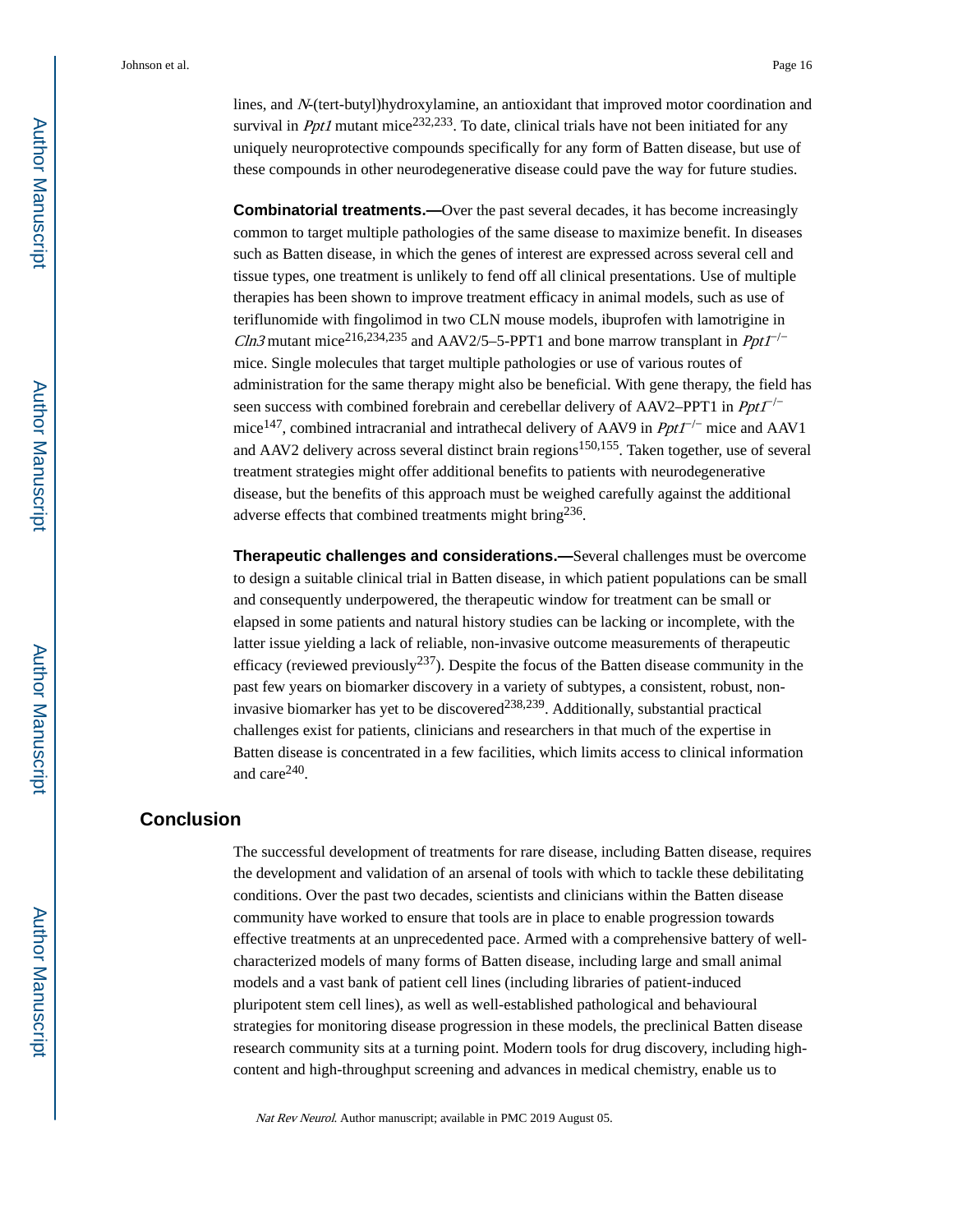move agents through (or eliminate ineffective agents from) the drug discovery pipeline much more efficiently than ever before. Growing partnerships with pharmaceutical companies have provided translational scientists with access to libraries of novel and repurposed agents for screening in Batten disease. Globally, Batten disease clinical research teams are working together to ensure that comprehensive natural history studies, patient registries and diagnostic rating scales are in place well before the launch of clinical trials rather than belatedly trying to develop these resources once a therapy is ready to enter a clinical programme. The advances in ERT, gene therapy and pharmaceuticals in Batten disease, in combination with the genomic medicine revolution that biomedical research is entering, will set an unprecedented pace for the speed of development of much needed therapies for Batten disease. Moreover, access to early patient diagnosis and the ever increasing number of clinical trials opening for patients have drawn new scientists with unique skill sets to the field, and the Batten disease research community is becoming a model of how effective, efficient rare disease research can be accomplished by working together.

#### **Acknowledgements**

T.B.J., J.T.C., K.A.W. and J.M.W. are supported in part by funding to J.M.W. from the Charlotte and Gwenyth Gray Foundation, the Haley's Heroes Foundation, the Beat Batten Foundation and the Sebastian Velona Foundation and from NIH R01NS082283.

#### **References**

- 1. Zeman W & Dyken P Neuronal ceroid-lipofuscinosis (Batten's disease): relationship to amaurotic family idiocy? Pediatrics 44, 570–583 (1969). [PubMed: 5346636]
- 2. Aldrich A & Kielian T Central nervous system fibrosis is associated with fibrocyte-like infiltrates. Am. J. Pathol 179, 2952–2962 (2011). [PubMed: 22015460]
- 3. Rider JA & Rider DL Batten disease: past, present, and future. Am. J. Med. Genet. Suppl 5, 21–26 (1988). [PubMed: 3146319]
- 4. Santavuori P Neuronal ceroid-lipofuscinoses in childhood. Brain Dev 10, 80–83 (1988). [PubMed: 3291628]
- 5. Jalanko A & Braulke T Neuronal ceroid lipofuscinoses. Biochim. Biophys. Acta 1793, 697–709 (2009). [PubMed: 19084560]
- 6. Stengel OC Beretning om et maerkeligt Sygdomstilfaelde hos fire Sødskende I Nærheden af Röraas. Eyr 1, 347–352 (1826).
- 7. Batten FE Cerebral degeneration with symmetrical changes in the maculae in two members of a family. Trans. Ophthalmol. Soc. UK 23, 386–390 (1903).
- 8. Adams HR & Mink JW, University of Rochester Batten Center Study Group. Neurobehavioral features and natural history of juvenile neuronal ceroid lipofuscinosis (Batten disease). J. Child Neurol 28, 1128–1136 (2013). [PubMed: 24014508]
- 9. Haltia M The neuronal ceroid-lipofuscinoses: from past to present. Biochim. Biophys. Acta 1762, 850–856 (2006). [PubMed: 16908122]
- 10. Goebel HH, Zeman W & Pilz H Ultrastructural investigations of peripheral nerves in neuronal ceroid-lipofuscinoses (NCL). J. Neurol 213, 295–303 (1976). [PubMed: 62028]
- 11. Haltia M, Rapola J & Santavuori P Infantile type of so-called neuronal ceroid-lipofuscinosis. Histological and electron microscopic studies. Acta Neuropathol 26, 157–170 (1973). [PubMed: 4763201]
- 12. Anderson GW, Goebel HH & Simonati A Human pathology in NCL. Biochim. Biophys. Acta 1832, 1807–1826 (2013). [PubMed: 23200925]
- 13. Goebel HH Fingerprint inclusions in non-vacuolated lymphocytes in juvenile neuronal ceroidlipofuscinosis. Clin. Neuropathol 4, 210–213 (1985). [PubMed: 2998665]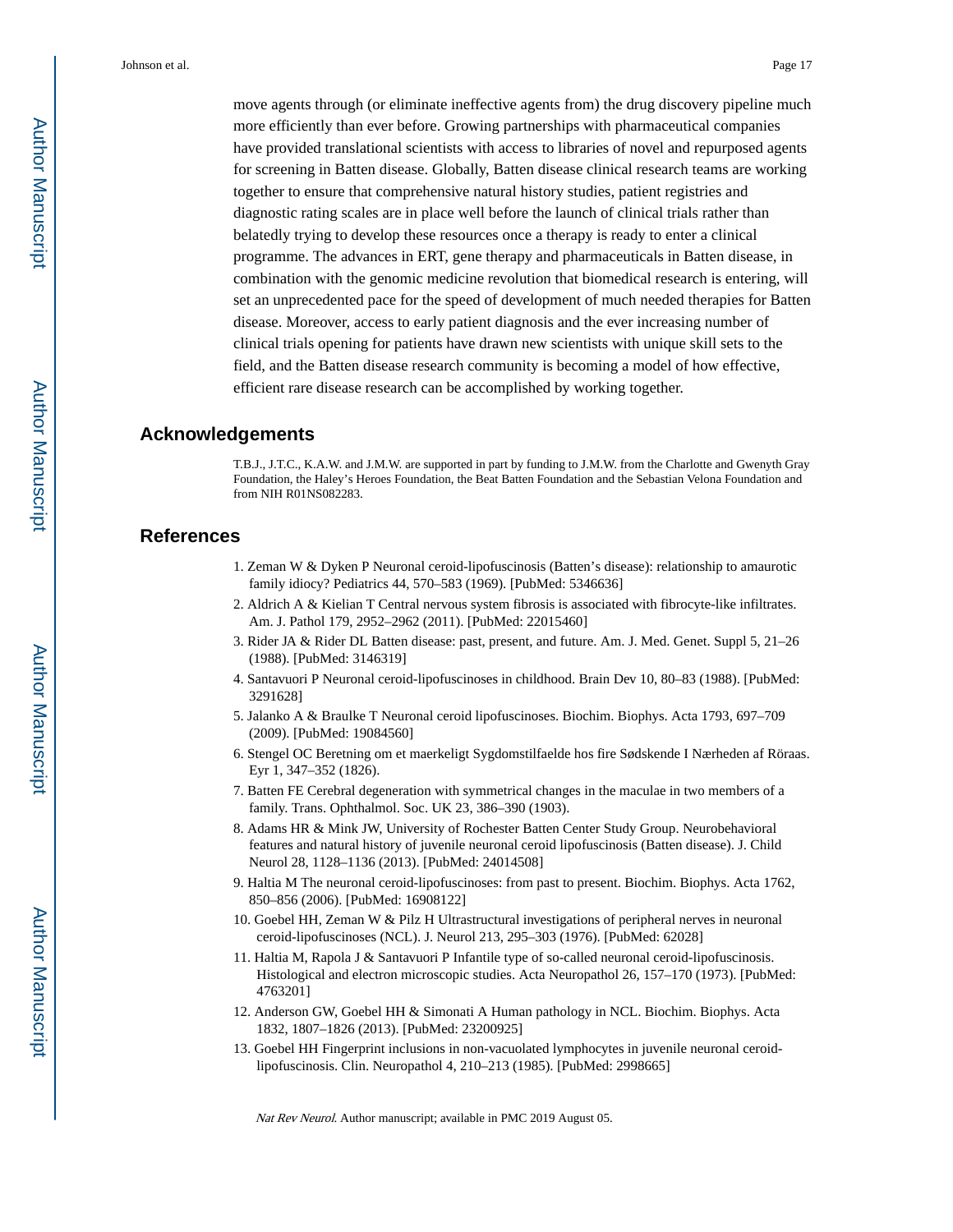- 14. Nijssen PC et al. Autosomal dominant adult neuronal ceroid lipofuscinosis: a novel form of NCL with granular osmiophilic deposits without palmitoyl protein thioesterase 1 deficiency. Brain Pathol 13, 574–581 (2003). [PubMed: 14655761]
- 15. Siintola E et al. Cathepsin D deficiency underlies congenital human neuronal ceroid-lipofuscinosis. Brain 129, 1438–1445 (2006). [PubMed: 16670177]
- 16. Sandbank U Congenital amaurotic idiocy. Pathol. Eur 3, 226–229 (1968). [PubMed: 5688459]
- 17. Humphreys S, Lake BD & Scholtz CL Congenital amaurotic idiocy a pathological, histochemical, biochemical and ultrastructural study. Neuropathol. Appl. Neurobiol 11, 475–484 (1985). [PubMed: 4094650]
- 18. Barohn RJ, Dowd DC & Kagan-Hallet KS Congenital ceroid-lipofuscinosis. Pediatr. Neurol 8, 54– 59 (1992). [PubMed: 1558577]
- 19. Meyer S et al. Congenital CLN disease in two siblings. Wien. Med. Wochenschr 165, 210–213 (2015). [PubMed: 26059544]
- 20. Norman RM & Wood N A congenital form of amaurotic family idiocy. J. Neurol. Psychiatry 4, 175–190 (1941). [PubMed: 21611390]
- 21. Garborg I, Torvik A, Hals J, Tangsrud SE & Lindemann R Congenital neuronal ceroid lipofuscinosis. A case report. Acta Pathol. Microbiol. Immunol. Scand. A 95, 119–125 (1987). [PubMed: 3604683]
- 22. Brown NJ, Corner BD & Dodgson MC A second case in the same family of congenital familial cerebral lipoidosis resembling amaurotic family idiocy. Arch. Dis. Child 29, 48–54 (1954). [PubMed: 13149199]
- 23. Fritchie K et al. Novel mutation and the first prenatal screening of cathepsin D deficiency (CLN10). Acta Neuropathol 117, 201–208 (2009). [PubMed: 18762956]
- 24. Goebel HH et al. Prenatal diagnosis of infantile neuronal ceroid-lipofuscinosis: a combined electron microscopic and molecular genetic approach. Brain Dev 17, 83–88 (1995). [PubMed: 7625554]
- 25. Lerner TJ et al. Isolation of a novel gene underlying Batten disease, CLN3. Cell 82, 949–957 (1995). [PubMed: 7553855]
- 26. Weimer JM, Kriscenski-Perry E, Elshatory Y & Pearce DA The neuronal ceroid lipofuscinoses: mutations in different proteins result in similar disease. Neuromolecular Med 1, 111–124 (2002). [PubMed: 12025857]
- 27. Williams RE & Mole SE New nomenclature and classification scheme for the neuronal ceroid lipofuscinoses. Neurology 79, 183–191 (2012). [PubMed: 22778232]
- 28. Kohan R et al. An integrated strategy for the diagnosis of neuronal ceroid lipofuscinosis types 1 (CLN1) and 2 (CLN2) in eleven Latin American patients. Clin. Genet 76, 372–382 (2009). [PubMed: 19793312]
- 29. Kohan R et al. The neuronal ceroid lipofuscinoses program: a translational research experience in Argentina. Biochim. Biophys. Acta 1852, 2301–2311 (2015). [PubMed: 25976102]
- 30. Steinfeld R et al. Late infantile neuronal ceroid lipofuscinosis: quantitative description of the clinical course in patients with CLN2 mutations. Am. J. Med. Genet 112, 347–354 (2002). [PubMed: 12376936]
- 31. de Blieck EA et al. Methodology of clinical research in rare diseases: development of a research program in juvenile neuronal ceroid lipofuscinosis (JNCL) via creation of a patient registry and collaboration with patient advocates. Contemp. Clin. Trials 35, 48–54 (2013). [PubMed: 23628560]
- 32. Mink JW, Augustine EF, Adams HR, Marshall FJ & Kwon JM Classification and natural history of the neuronal ceroid lipofuscinoses. J. Child Neurol 28, 1101–1105 (2013). [PubMed: 23838030]
- 33. Nickel M et al. Disease characteristics and progression in patients with late-infantile neuronal ceroid lipofuscinosis type 2 (CLN2) disease: an observational cohort study. Lancet Child Adolesc. Health 2, 582–590 (2018). [PubMed: 30119717]
- 34. Simonati A et al. Phenotype and natural history of variant late infantile ceroid-lipofuscinosis 5. Dev. Med. Child Neurol 59, 815–821 (2017). [PubMed: 28542837]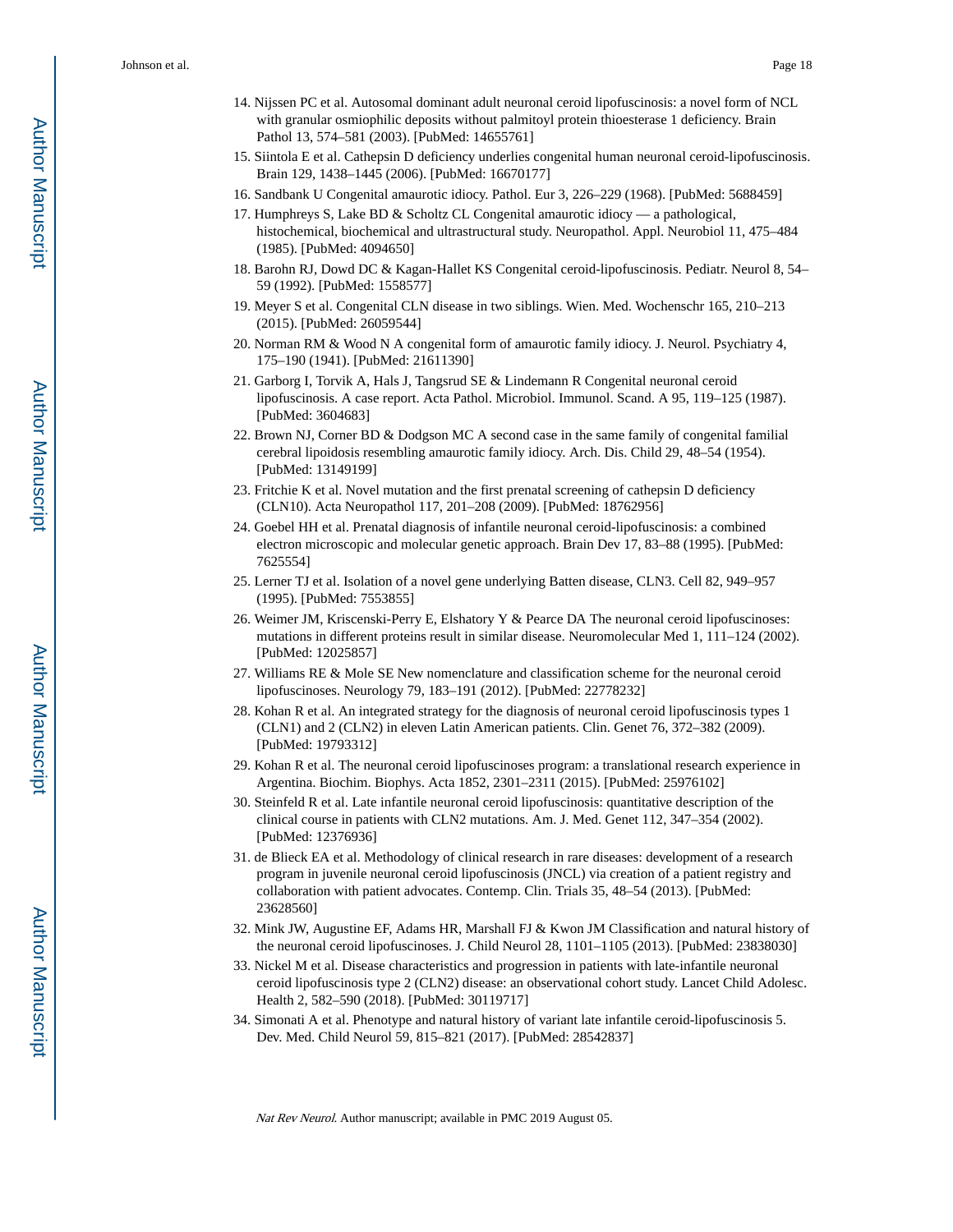- 35. Dolisca SB, Mehta M, Pearce DA, Mink JW & Maria BL Batten disease: clinical aspects, molecular mechanisms, translational science, and future directions. J. Child Neurol 28, 1074–1100 (2013). [PubMed: 23838031]
- 36. Goebel HH & Wisniewski KE Current state of clinical and morphological features in human NCL. Brain Pathol 14, 61–69 (2004). [PubMed: 14997938]
- 37. Williams RE et al. Diagnosis of the neuronal ceroid lipofuscinoses: an update. Biochim. Biophys. Acta 1762, 865–872 (2006). [PubMed: 16930952]
- 38. Radke J, Stenzel W & Goebel HH Human NCL neuropathology. Biochim. Biophys. Acta 1852, 2262–2266 (2015). [PubMed: 25989315]
- 39. Vesa J et al. Mutations in the palmitoyl protein thioesterase gene causing infantile neuronal ceroid lipofuscinosis. Nature 376, 584–587 (1995). [PubMed: 7637805]
- 40. Greaves J & Chamberlain LH Palmitoylation-dependent protein sorting. J. Cell Biol 176, 249–254 (2007). [PubMed: 17242068]
- 41. Kakela R, Somerharju P & Tyynela J Analysis of phospholipid molecular species in brains from patients with infantile and juvenile neuronal-ceroid lipofuscinosis using liquid chromatographyelectrospray ionization mass spectrometry. J. Neurochem 84, 1051–1065 (2003). [PubMed: 12603829]
- 42. Lyly A et al. Deficiency of the INCL protein Ppt1 results in changes in ectopic F1-ATP synthase and altered cholesterol metabolism. Hum. Mol. Genet 17, 1406–1417 (2008). [PubMed: 18245779]
- 43. Ahtiainen L et al. Palmitoyl protein thioesterase 1 (PPT1) deficiency causes endocytic defects connected to abnormal saposin processing. Exp. Cell Res 312, 1540–1553 (2006). [PubMed: 16542649]
- 44. Kielar C et al. Molecular correlates of axonal and synaptic pathology in mouse models of Batten disease. Hum. Mol. Genet 18, 4066–4080 (2009). [PubMed: 19640925]
- 45. Kim SJ et al. Palmitoyl protein thioesterase-1 deficiency impairs synaptic vesicle recycling at nerve terminals, contributing to neuropathology in humans and mice. J. Clin. Invest 118, 3075–3086 (2008). [PubMed: 18704195]
- 46. Das AK et al. Molecular genetics of palmitoyl-protein thioesterase deficiency in the US. J. Clin. Invest 102, 361–370 (1998). [PubMed: 9664077]
- 47. Das AK, Lu JY & Hofmann SL Biochemical analysis of mutations in palmitoyl-protein thioesterase causing infantile and late-onset forms of neuronal ceroid lipofuscinosis. Hum. Mol. Genet 10, 1431–1439 (2001). [PubMed: 11440996]
- 48. Kohan R et al. Neuronal ceroid lipofuscinosis type CLN2: a new rationale for the construction of phenotypic subgroups based on a survey of 25 cases in South America. Gene 516, 114–121 (2013). [PubMed: 23266810]
- 49. Kay GW, Verbeek MM, Furlong JM, Willemsen MAAP & Palmer DN Neuropeptide changes and neuroactive amino acids in CSF from humans and sheep with neuronal ceroid lipofuscinoses (NCLs, Batten disease). Neurochem. Int 55, 783–788 (2009). [PubMed: 19664668]
- 50. Breedveld GJ et al. A new locus for a childhood onset, slowly progressive autosomal recessive spinocerebellar ataxia maps to chromosome 11p15. J. Med. Genet 41, 858–866 (2004). [PubMed: 15520412]
- 51. Sun Y et al. Autosomal recessive spinocerebellar ataxia 7 (SCAR7) is caused by variants in TPP1, the gene involved in classic late-infantile neuronal ceroid lipofuscinosis 2 disease (CLN2 disease). Hum. Mutat 34, 706–713 (2013). [PubMed: 23418007]
- 52. Mole SE, Williams RE & Goebel HH Correlations between genotype, ultrastructural morphology and clinical phenotype in the neuronal ceroid lipofuscinoses. Neurogenetics 6, 107–126 (2005). [PubMed: 15965709]
- 53. Ku CA et al. Detailed clinical phenotype and molecular genetic findings in CLN3-associated isolated retinal degeneration. JAMA Ophthalmol 135, 749–760 (2017). [PubMed: 28542676]
- 54. Santavuori P, Rapola J, Sainio K & Raitta C A variant of Jansky-Bielschowsky disease. Neuropediatrics 13, 135–141 (1982). [PubMed: 7133332]
- 55. Santavuori P et al. The spectrum of Jansky-Bielschowsky disease. Neuropediatrics 22, 92–96 (1991). [PubMed: 1649978]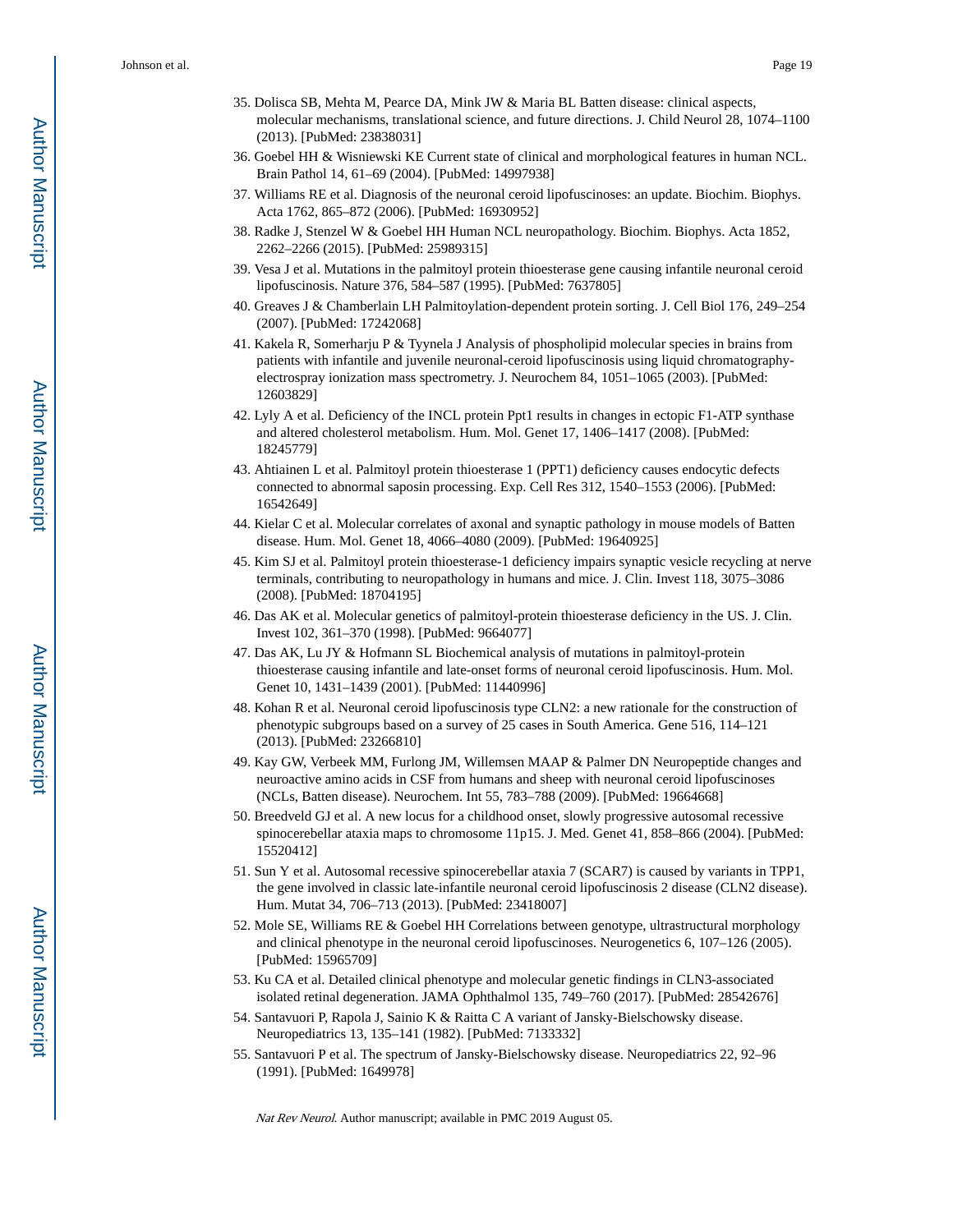- 56. Xin W et al. CLN5 mutations are frequent in juvenile and late-onset non-Finnish patients with NCL. Neurology 74, 565–571 (2010). [PubMed: 20157158]
- 57. Pineda-Trujillo N et al. A CLN5 mutation causing an atypical neuronal ceroid lipofuscinosis of juvenile onset. Neurology 64, 740–742 (2005). [PubMed: 15728307]
- 58. Mancini C et al. Adult-onset autosomal recessive ataxia associated with neuronal ceroid lipofuscinosis type 5 gene (CLN5) mutations. J. Neurol 262, 173–178 (2015). [PubMed: 25359263]
- 59. Haines JL et al. Chromosomal localization of two genes underlying late-infantile neuronal ceroid lipofuscinosis. Neurogenetics 1, 217–222 (1998). [PubMed: 10737126]
- 60. Berkovic SF, Carpenter S, Andermann F, Andermann E & Wolfe LS Kufs' disease: a critical reappraisal. Brain 111, 27–62 (1988). [PubMed: 3284607]
- 61. Fietz M et al. Diagnosis of neuronal ceroid lipofuscinosis type 2 (CLN2 disease): expert recommendations for early detection and laboratory diagnosis. Mol. Genet. Metab 119, 160–167 (2016). [PubMed: 27553878]
- 62. Lake BD, Young EP & Winchester BG Prenatal diagnosis of lysosomal storage diseases. Brain Pathol 8, 133–149 (1998). [PubMed: 9458172]
- 63. Munroe PB et al. Prenatal diagnosis of Batten's disease. Lancet 347, 1014–1015 (1996). [PubMed: 8606564]
- 64. Chow CW, Borg J, Billson VR & Lake BD Fetal tissue involvement in the late infantile type of neuronal ceroid lipofuscinosis. Prenat. Diagn 13, 833–841 (1993). [PubMed: 8278314]
- 65. Rapola J, Salonen R, Ammala P & Santavuori P Prenatal diagnosis of infantile neuronal ceroidlipofuscinosis, INCL: morphological aspects. J. Inherit. Metab. Dis 16, 349–352 (1993). [PubMed: 8411996]
- 66. Martin JJ & de Groote C Involvement of the skin in late infantile and juvenile amaurotic idiocies (neuronal ceroid-lipofuscinoses). Pathol. Eur 9, 263–272 (1974). [PubMed: 4457780]
- 67. Ceuterick C & Martin JJ Diagnostic role of skin or conjunctival biopsies in neurological disorders. An update. J. Neurol. Sci 65, 179–191 (1984). [PubMed: 6434701]
- 68. Brett EM & Lake BD Reassessment of rectal approach to neuropathology in childhood: review of 307 biopsies over 11 years. Arch. Dis. Child 50, 753–762 (1975). [PubMed: 829767]
- 69. Rapola J, Santavuori P & Savilahti E Suction biopsy of rectal mucosa in the diagnosis of infantile and juvenile types of neuronal ceroid lipofuscinoses. Hum. Pathol 15, 352–360 (1984). [PubMed: 6714966]
- 70. Ceuterick-de Groote C & Martin JJ Extracerebral biopsy in lysosomal and peroxisomal disorders. Ultrastructural findings. Brain Pathol 8, 121–132 (1998). [PubMed: 9458171]
- 71. Nita DA, Mole SE & Minassian BA Neuronal ceroid lipofuscinoses. Epilept. Disord 18, 73–88 (2016).
- 72. Anderson G, Smith VV, Malone M & Sebire NJ Blood film examination for vacuolated lymphocytes in the diagnosis of metabolic disorders; retrospective experience of more than 2,500 cases from a single centre. J. Clin. Pathol 58, 1305–1310 (2005). [PubMed: 16311352]
- 73. Goebel HH The neuronal ceroid-lipofuscinoses. J. Child Neurol 10, 424–437 (1995). [PubMed: 8576551]
- 74. Mole SE & Williams RE Neuronal ceroid-lipofuscinoses. GeneReviews [https://](https://www.ncbi.nlm.nih.gov/books/NBK1428) [www.ncbi.nlm.nih.gov/books/NBK1428](https://www.ncbi.nlm.nih.gov/books/NBK1428) (updated 1 Aug 2013).
- 75. Junaid MA, Sklower Brooks S, Wisniewski KE & Pullarkat RK A novel assay for lysosomal pepstatin-insensitive proteinase and its application for the diagnosis of late-infantile neuronal ceroid lipofuscinosis. Clin. Chim. Acta 281, 169–176 (1999). [PubMed: 10217638]
- 76. van Diggelen OP et al. A rapid fluorogenic palmitoyl-protein thioesterase assay: pre- and postnatal diagnosis of INCL. Mol. Genet. Metab 66, 240–244 (1999). [PubMed: 10191108]
- 77. Voznyi YV et al. A new simple enzyme assay for pre- and postnatal diagnosis of infantile neuronal ceroid lipofuscinosis (INCL) and its variants. J. Med. Genet 36, 471–474 (1999). [PubMed: 10874636]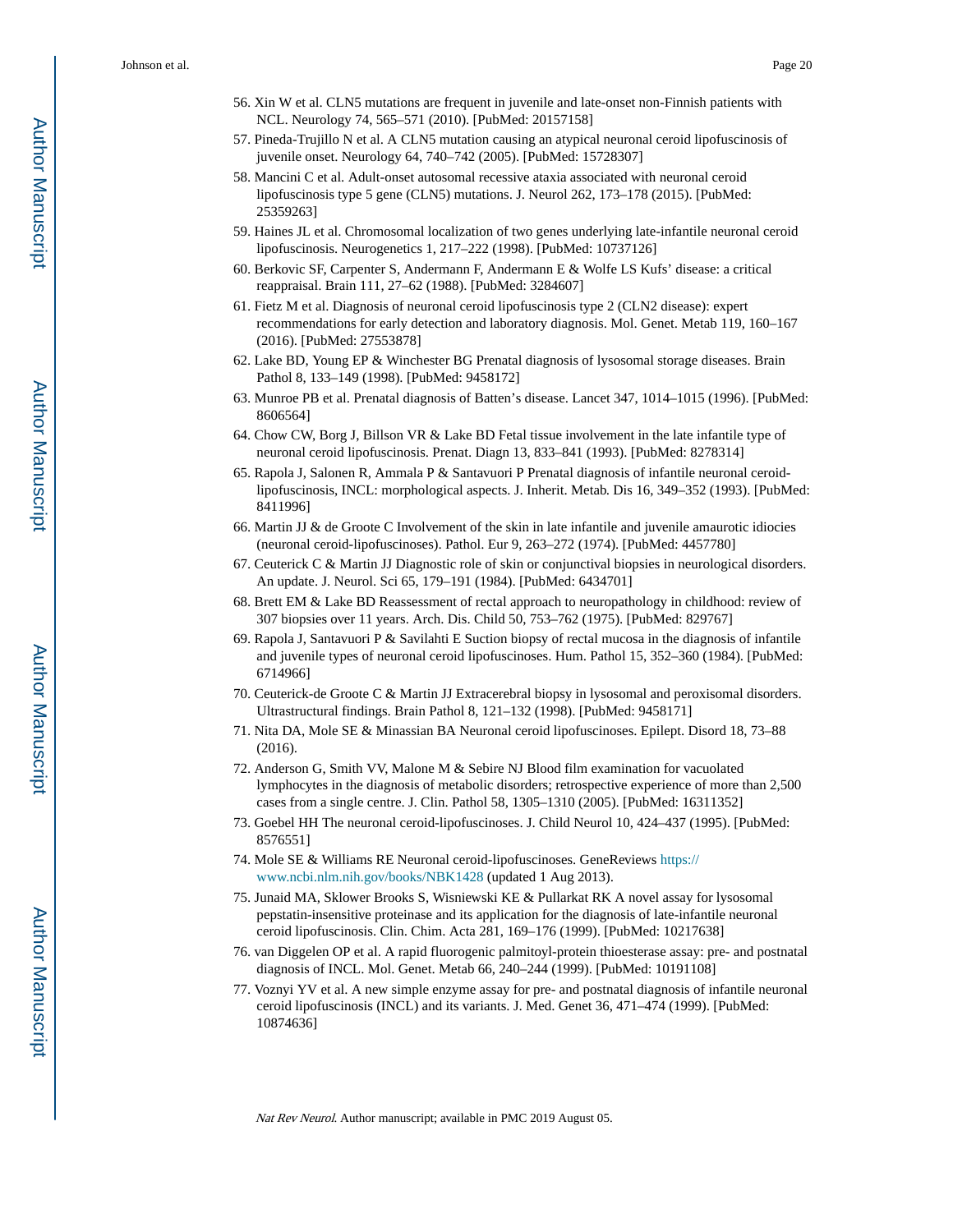- 78. Vines DJ & Warburton MJ Classical late infantile neuronal ceroid lipofuscinosis fibroblasts are deficient in lysosomal tripeptidyl peptidase I. FEBS Lett 443, 131–135 (1999). [PubMed: 9989590]
- 79. Sohar I, Lin L & Lobel P Enzyme-based diagnosis of classical late infantile neuronal ceroid lipofuscinosis: comparison of tripeptidyl peptidase I and pepstatin-insensitive protease assays. Clin. Chem 46, 1005–1008 (2000). [PubMed: 10894849]
- 80. Partanen S et al. A replacement of the active-site aspartic acid residue 293 in mouse cathepsin D affects its intracellular stability, processing and transport in HEK-293 cells. Biochem. J 369, 55–62 (2003). [PubMed: 12350228]
- 81. Mole SE & Cotman SL Genetics of the neuronal ceroid lipofuscinoses (Batten disease). Biochim. Biophys. Acta 1852, 2237–2241 (2015). [PubMed: 26026925]
- 82. Patiño LC et al. Exome sequencing is an efficient tool for variant late-infantile neuronal ceroid lipofuscinosis molecular diagnosis. PLOS ONE 9, e109576 (2014). [PubMed: 25333361]
- 83. Braak H & Goebel HH Loss of pigment-laden stellate cells: a severe alteration of the isocortex in juvenile neuronal ceroid-lipofuscinosis. Acta Neuropathol 42, 53–57 (1978). [PubMed: 654879]
- 84. Braak H & Goebel HH Pigmentoarchitectonic pathology of the isocortex in juvenile neuronal ceroid-lipofuscinosis: axonal enlargements in layer IIIab and cell loss in layer V. Acta Neuropathol 46, 79–83 (1979). [PubMed: 452864]
- 85. Haltia M The neuronal ceroid-lipofuscinoses. J. Neuropathol. Exp. Neurol 62, 1–13 (2003). [PubMed: 12528813]
- 86. Haltia M, Herva R, Suopanki J, Baumann M & Tyynela J Hippocampal lesions in the neuronal ceroid lipofuscinoses. Eur. J. Paediatr. Neurol 5 (Suppl. A), 209–211 (2001). [PubMed: 11588999]
- 87. Tyynela J, Cooper JD, Khan MN, Shemilts SJ & Haltia M Hippocampal pathology in the human neuronal ceroid-lipofuscinoses: distinct patterns of storage deposition, neurodegeneration and glial activation. Brain Pathol 14, 349–357 (2004). [PubMed: 15605981]
- 88. Tyynela J, Suopanki J, Santavuori P, Baumann M & Haltia M Variant late infantile neuronal ceroidlipofuscinosis: pathology and biochemistry. J. Neuropathol. Exp. Neurol 56, 369–375 (1997). [PubMed: 9100667]
- 89. Collins J, Holder GE, Herbert H & Adams GG Batten disease: features to facilitate early diagnosis. Br. J. Ophthalmol 90, 1119–1124 (2006). [PubMed: 16754648]
- 90. Spalton DJ, Taylor DS & Sanders MD Juvenile Batten's disease: an ophthalmological assessment of 26 patients. Br. J. Ophthalmol 64, 726–732 (1980). [PubMed: 7426545]
- 91. Birch DG Retinal degeneration in retinitis pigmentosa and neuronal ceroid lipofuscinosis: an overview. Mol. Genet. Metab 66, 356–366 (1999). [PubMed: 10191129]
- 92. Elleder M & Tyynela J Incidence of neuronal perikaryal spheroids in neuronal ceroid lipofuscinoses (Batten disease). Clin. Neuropathol 17, 184–189 (1998). [PubMed: 9707331]
- 93. Carcel-Trullols J, Kovacs AD & Pearce DA Cell biology of the NCL proteins: what they do and don't do. Biochim. Biophys. Acta 1852, 2242–2255 (2015). [PubMed: 25962910]
- 94. Bond M, Holthaus SM, Tammen I, Tear G & Russell C Use of model organisms for the study of neuronal ceroid lipofuscinosis. Biochim. Biophys. Acta 1832, 1842–1865 (2013). [PubMed: 23338040]
- 95. Courtine G et al. Can experiments in nonhuman primates expedite the translation of treatments for spinal cord injury in humans? Nat. Med 13, 561–566 (2007). [PubMed: 17479102]
- 96. van der Worp HB et al. Can animal models of disease reliably inform human studies? PLOS Med 7, e1000245 (2010). [PubMed: 20361020]
- 97. Kovacs AD & Pearce DA Finding the most appropriate mouse model of juvenile CLN3 (Batten) disease for therapeutic studies: the importance of genetic background and gender. Dis. Model. Mech 8, 351–361 (2015). [PubMed: 26035843]
- 98. Shacka JJ Mouse models of neuronal ceroid lipofuscinoses: useful pre-clinical tools to delineate disease pathophysiology and validate therapeutics. Brain Res. Bull 88, 43–57 (2012). [PubMed: 22502604]
- 99. Augustine EF et al. Short-term administration of mycophenolate is well-tolerated in CLN3 disease (juvenile neuronal ceroid lipofuscinosis). JIMD Rep 10.1007/8904\_2018\_113 (2018).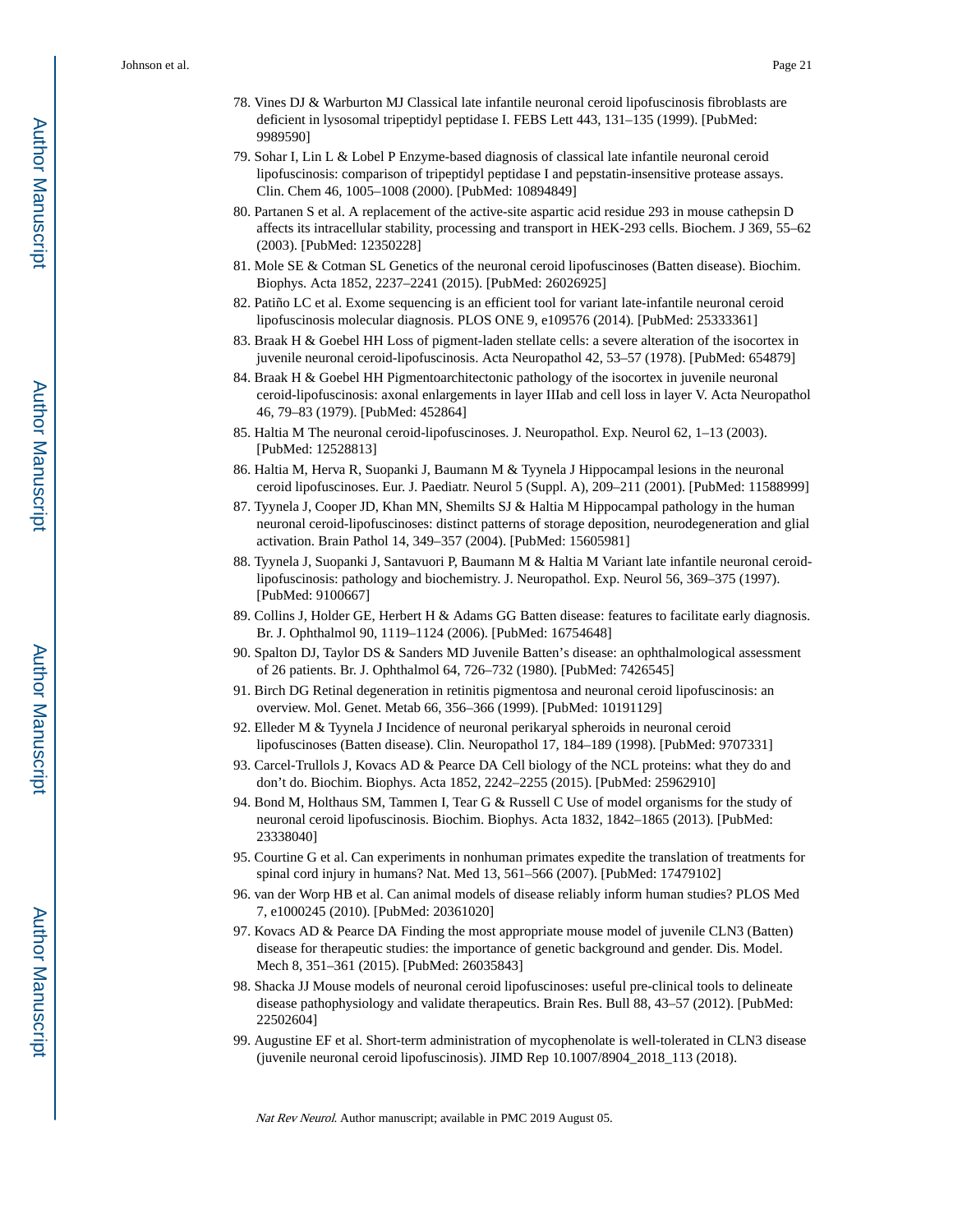- 100. Levin SW et al. Oral cysteamine bitartrate and N-acetylcysteine for patients with infantile neuronal ceroid lipofuscinosis: a pilot study. Lancet Neurol 13, 777–787 (2014). [PubMed: 24997880]
- 101. Selden NR et al. Central nervous system stem cell transplantation for children with neuronal ceroid lipofuscinosis. J. Neurosurg. Pediatr 11, 643–652 (2013). [PubMed: 23581634]
- 102. Weber K & Pearce DA Large animal models for Batten disease: a review. J. Child Neurol 28, 1123–1127 (2013). [PubMed: 24014507]
- 103. Beraldi R, Mdaki K, Kovacs AD & Pearce DA Generation of a Juvenile Batten disease porcine model [abstract O15]. Presented at the 15th International Conference of Neuronal Ceroid Lipofuscinosis (Batten disease) in Boston, MA, USA (2016).
- 104. McBride JL et al. Discovery of a CLN7 model of Batten disease in non-human primates. Neurobiol. Dis 119, 65–78 (2018). [PubMed: 30048804]
- 105. Katz ML et al. A mutation in the CLN8 gene in English Setter dogs with neuronal ceroidlipofuscinosis. Biochem. Biophys. Res. Commun 327, 541–547 (2005). [PubMed: 15629147]
- 106. Melville SA et al. A mutation in canine CLN5 causes neuronal ceroid lipofuscinosis in Border collie dogs. Genomics 86, 287–294 (2005). [PubMed: 16033706]
- 107. Tammen I et al. A missense mutation (c.184C>T) in ovine CLN6 causes neuronal ceroid lipofuscinosis in Merino sheep whereas affected South Hampshire sheep have reduced levels of CLN6 mRNA. Biochim. Biophys. Acta 1762, 898–905 (2006). [PubMed: 17046213]
- 108. Tyynela J et al. Congenital ovine neuronal ceroid lipofuscinosis a cathepsin D deficiency with increased levels of the inactive enzyme. Eur. J. Paediatr. Neurol 5 (Suppl. A), 43–45 (2001). [PubMed: 11589006]
- 109. Wei X et al. Initial experience with a juvenile sheep model for evaluation of the pediatric intracorporeal ventricular assist devices [corrected]. ASAIO J 59, 75–80 (2013). [PubMed: 23254234]
- 110. Sorby-Adams AJ, Vink R & Turner RJ Large animal models of stroke and traumatic brain injury as translational tools. Am. J. Physiol. Regul. Integr. Comp. Physiol 315, R165–R190 (2018). [PubMed: 29537289]
- 111. Swindle MM, Makin A, Herron AJ, Clubb FJ Jr & Frazier KS Swine as models in biomedical research and toxicology testing. Vet. Pathol 49, 344–356 (2012). [PubMed: 21441112]
- 112. Phillips KA et al. Why primate models matter. Am. J. Primatol 76, 801–827 (2014). [PubMed: 24723482]
- 113. Jelsing J et al. The postnatal development of neocortical neurons and glial cells in the Gottingen minipig and the domestic pig brain. J. Exp. Biol 209, 1454–1462 (2006). [PubMed: 16574805]
- 114. Pond WG et al. Perinatal ontogeny of brain growth in the domestic pig. Proc. Soc. Exp. Biol. Med 223, 102–108 (2000). [PubMed: 10632968]
- 115. Beraldi R et al. A novel porcine model of ataxia telangiectasia reproduces neurological features and motor deficits of human disease. Hum. Mol. Genet 24, 6473–6484 (2015). [PubMed: 26374845]
- 116. Welsh MJ, Rogers CS, Stoltz DA, Meyerholz DK & Prather RS Development of a porcine model of cystic fibrosis. Trans. Am. Clin. Climatol. Assoc 120, 149–162 (2009). [PubMed: 19768173]
- 117. Stoltz DA et al. Cystic fibrosis pigs develop lung disease and exhibit defective bacterial eradication at birth. Sci. Transl Med 2, 29ra31 (2010).
- 118. White KA et al. A porcine model of neurofibromatosis type 1 (NF1) that mimics the human disease. JCI Insight 3, 120402 (2018). [PubMed: 29925695]
- 119. Chattopadhyay S et al. An autoantibody inhibitory to glutamic acid decarboxylase in the neurodegenerative disorder Batten disease. Hum. Mol. Genet 11, 1421–1431 (2002). [PubMed: 12023984]
- 120. Andrews WJ, Magee AG, Gardiner PV, Fleming I & Morris TC Paroxysmal nocturnal haemoglobinuria and diabetes mellitus. Ulster Med. J 59, 84–86 (1990). [PubMed: 2349755]
- 121. Hu J et al. Intravenous high-dose enzyme replacement therapy with recombinant palmitoylprotein thioesterase reduces visceral lysosomal storage and modestly prolongs survival in a preclinical mouse model of infantile neuronal ceroid lipofuscinosis. Mol. Genet. Metab 107, 213–221 (2012). [PubMed: 22704978]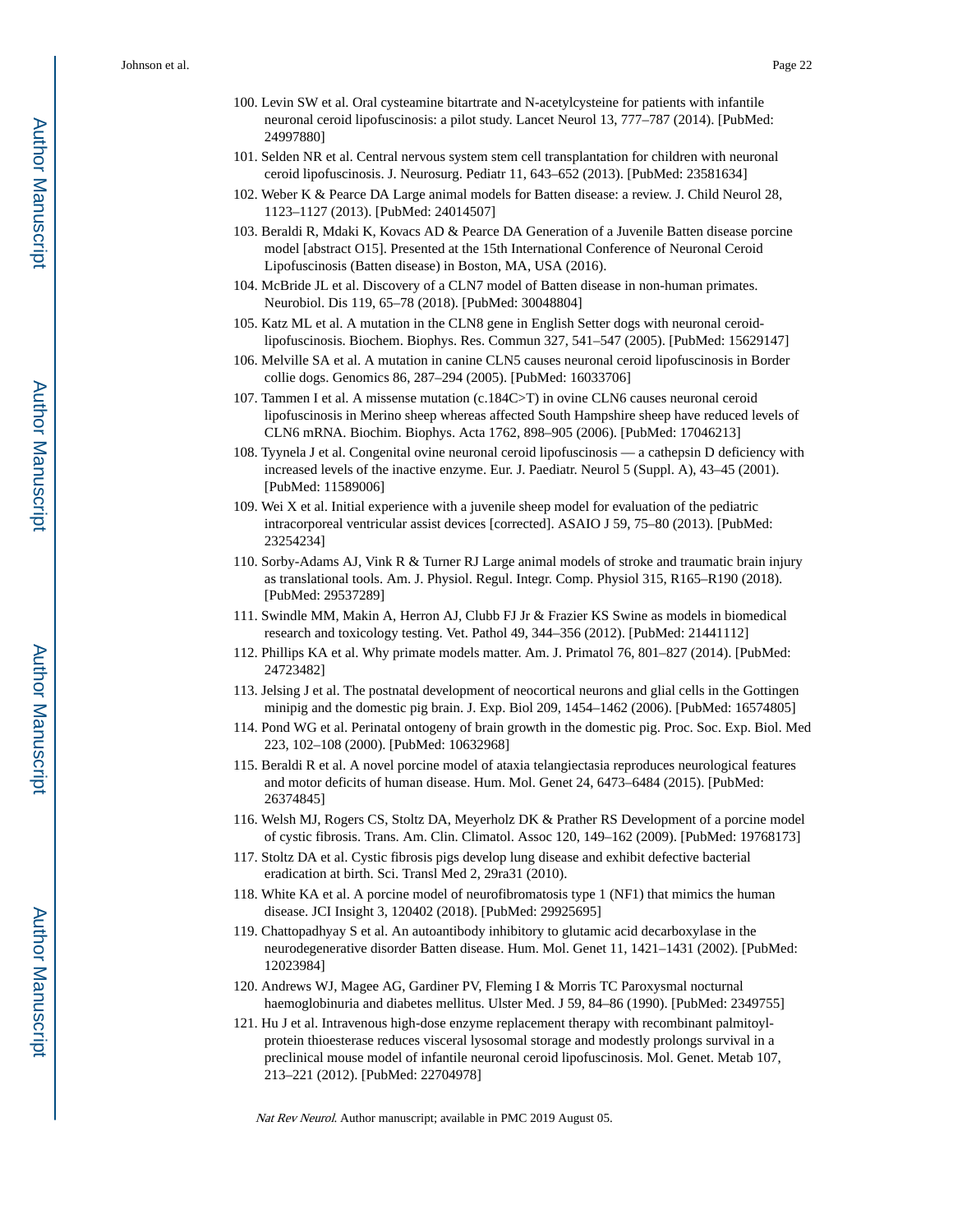- 122. Lu JY, Hu J & Hofmann SL Human recombinant palmitoyl-protein thioesterase-1 (PPT1) for preclinical evaluation of enzyme replacement therapy for infantile neuronal ceroid lipofuscinosis. Mol. Genet. Metab 99, 374–378 (2010). [PubMed: 20036592]
- 123. Lu JY et al. Intrathecal enzyme replacement therapy improves motor function and survival in a preclinical mouse model of infantile neuronal ceroid lipofuscinosis. Mol. Genet. Metab 116, 98– 105 (2015). [PubMed: 25982063]
- 124. Chattopadhyay S, Kriscenski-Perry E, Wenger DA & Pearce DA An autoantibody to GAD65 in sera of patients with juvenile neuronal ceroid lipofuscinoses. Neurology 59, 1816–1817 (2002). [PubMed: 12473787]
- 125. Chang M et al. Intraventricular enzyme replacement improves disease phenotypes in a mouse model of late infantile neuronal ceroid lipofuscinosis. Mol. Ther 16, 649–656 (2008). [PubMed: 18362923]
- 126. Young PP, Fantz CR & Sands MS VEGF disrupts the neonatal blood-brain barrier and increases life span after non-ablative BMT in a murine model of congenital neurodegeneration caused by a lysosomal enzyme deficiency. Exp. Neurol 188, 104–114 (2004). [PubMed: 15191807]
- 127. Neuwelt EA et al. Delivery of hexosaminidase A to the cerebrum after osmotic modification of the blood—brain barrier. Proc. Natl Acad. Sci. USA 78, 5838–5841 (1981). [PubMed: 6946518]
- 128. Saraiva C et al. Nanoparticle-mediated brain drug delivery: Overcoming blood-brain barrier to treat neurodegenerative diseases. J. Control. Release 235, 34–47 (2016). [PubMed: 27208862]
- 129. da Fonseca AC et al. The impact of microglial activation on blood-brain barrier in brain diseases. Front. Cell. Neurosci 8, 362 (2014). [PubMed: 25404894]
- 130. Rite I, Machado A, Cano J & Venero JL Blood-brain barrier disruption induces in vivo degeneration of nigral dopaminergic neurons. J. Neurochem 101, 1567–1582 (2007). [PubMed: 17437543]
- 131. Vuillemenot BR et al. Nonclinical evaluation of CNS-administered TPP1 enzyme replacement in canine CLN2 neuronal ceroid lipofuscinosis. Mol. Genet. Metab 114, 281–293 (2015). [PubMed: 25257657]
- 132. US National Library of Medicine. [ClinicalTrials.gov](http://ClinicalTrials.gov)<https://clinicaltrials.gov/show/NCT01907087> (2018).
- 133. Schulz A et al. Study of intraventricular cerliponase alfa for CLN2 disease. N. Engl. J. Med 378, 1898–1907 (2018). [PubMed: 29688815]
- 134. US National Library of Medicine. [ClinicalTrials.gov](http://ClinicalTrials.gov)<https://clinicaltrials.gov/show/NCT02485899> (2018).
- 135. US National Library of Medicine. [ClinicalTrials.gov](http://ClinicalTrials.gov)<https://clinicaltrials.gov/show/NCT02678689> (2018).
- 136. US National Library of Medicine. [ClinicalTrials.gov](http://ClinicalTrials.gov)<https://clinicaltrials.gov/show/NCT02963350> (2017).
- 137. Worgall S et al. Neurological deterioration in late infantile neuronal ceroid lipofuscinosis. Neurology 69, 521 (2007). [PubMed: 17679671]
- 138. Lobel U et al. Volumetric description of brain atrophy in neuronal ceroid lipofuscinosis 2: supratentorial gray matter shows uniform disease progression. AJNR Am. J. Neuroradiol 37, 1938–1943 (2016). [PubMed: 27231226]
- 139. US National Library of Medicine. [ClinicalTrials.gov](http://ClinicalTrials.gov)<https://clinicaltrials.gov/show/NCT00976352> (2018).
- 140. US National Library of Medicine. [ClinicalTrials.gov](http://ClinicalTrials.gov)<https://clinicaltrials.gov/show/NCT01474343> (2014).
- 141. US National Library of Medicine. [ClinicalTrials.gov](http://ClinicalTrials.gov)<https://clinicaltrials.gov/show/NCT02053064> (2017).
- 142. US National Library of Medicine. [ClinicalTrials.gov](http://ClinicalTrials.gov)<https://clinicaltrials.gov/show/NCT02716246> (2018).
- 143. Sawamoto K, Chen HH, Almeciga-Diaz CJ, Mason RW & Tomatsu S Gene therapy for mucopolysaccharidoses. Mol. Genet. Metab 123, 59–68 (2018). [PubMed: 29295764]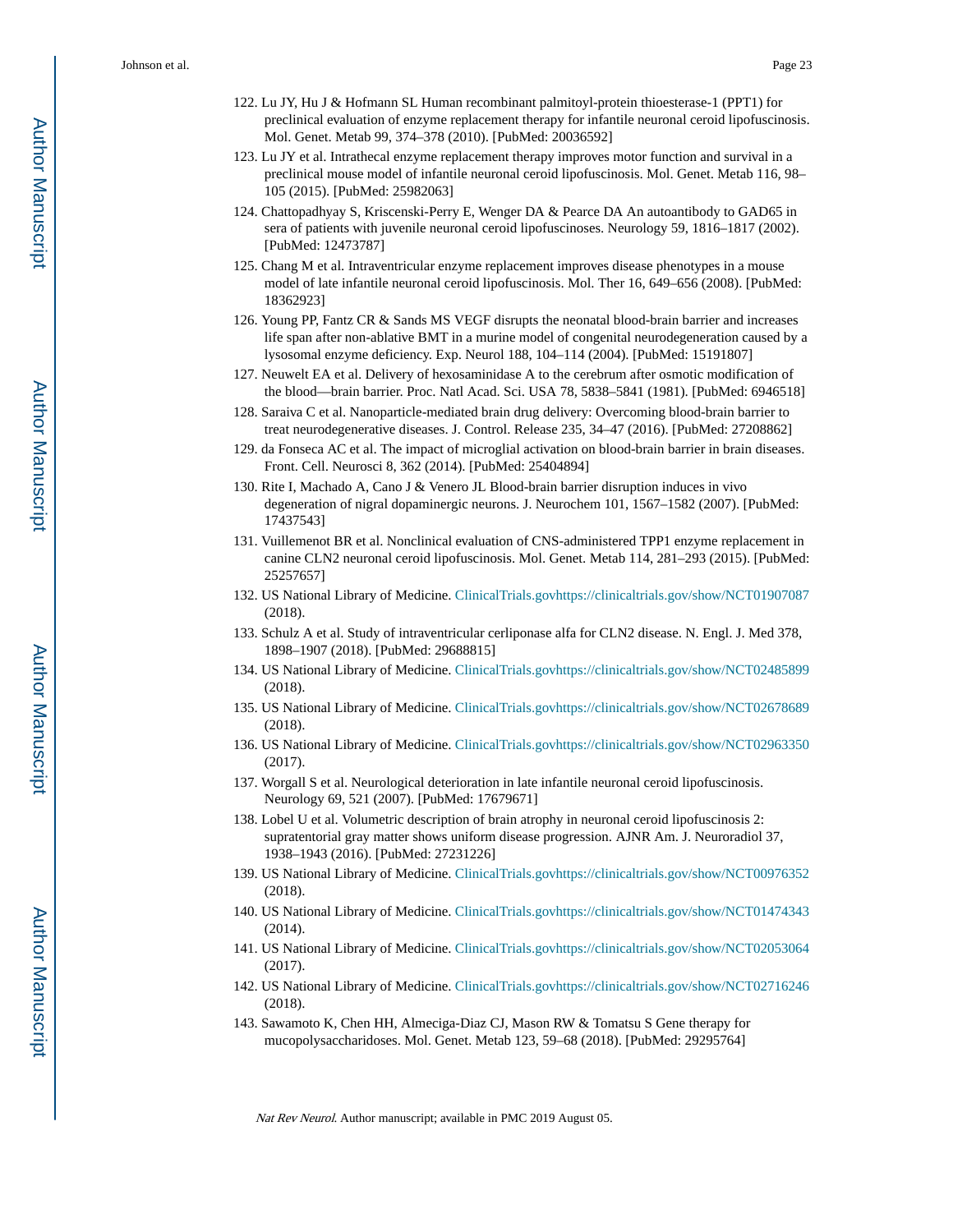- 144. Colella P, Ronzitti G & Mingozzi F Emerging issues in AAV-mediated in vivo gene therapy. Mol. Ther. Methods Clin. Dev 8, 87–104 (2018). [PubMed: 29326962]
- 145. Murlidharan G, Samulski RJ & Asokan A Biology of adeno-associated viral vectors in the central nervous system. Front. Mol. Neurosci 7, 76 (2014). [PubMed: 25285067]
- 146. Griffey M et al. Adeno-associated virus 2-mediated gene therapy decreases autofluorescent storage material and increases brain mass in a murine model of infantile neuronal ceroid lipofuscinosis. Neurobiol. Dis 16, 360–369 (2004). [PubMed: 15193292]
- 147. Griffey MA et al. CNS-directed AAV2-mediated gene therapy ameliorates functional deficits in a murine model of infantile neuronal ceroid lipofuscinosis. Mol. Ther 13, 538–547 (2006). [PubMed: 16364693]
- 148. Katz ML et al. AAV gene transfer delays disease onset in a TPP1-deficient canine model of the late infantile form of Batten disease. Sci. Transl Med 7, 313ra180 (2015).
- 149. Opie SR et al. Identification of amino acid residues in the capsid proteins of adeno-associated virus type 2 that contribute to heparan sulfate proteoglycan binding. J. Virol 77, 6995–7006 (2003). [PubMed: 12768018]
- 150. Cabrera-Salazar MA et al. Timing of therapeutic intervention determines functional and survival outcomes in a mouse model of late infantile batten disease. Mol. Ther 15, 1782–1788 (2007). [PubMed: 17637720]
- 151. Sondhi D et al. Enhanced survival of the LINCL mouse following CLN2 gene transfer using the rh.10 rhesus macaque-derived adeno-associated virus vector. Mol. Ther 15, 481–491 (2007). [PubMed: 17180118]
- 152. Mietzsch M, Broecker F, Reinhardt A, Seeberger PH & Heilbronn R Differential adeno-associated virus serotype-specific interaction patterns with synthetic heparins and other glycans. J. Virol 88, 2991–3003 (2014). [PubMed: 24371066]
- 153. Sondhi D et al. Partial correction of the CNS lysosomal storage defect in a mouse model of juvenile neuronal ceroid lipofuscinosis by neonatal CNS administration of an adeno-associated virus serotype rh.10 vector expressing the human CLN3 gene. Hum. Gene Ther 25, 223–239 (2014). [PubMed: 24372003]
- 154. Macauley SL et al. An anti-neuroinflammatory that targets dysregulated glia enhances the efficacy of CNS-directed gene therapy in murine infantile neuronal ceroid lipofuscinosis. J. Neurosci 34, 13077–13082 (2014). [PubMed: 25253854]
- 155. Shyng C et al. Synergistic effects of treating the spinal cord and brain in CLN1 disease. Proc. Natl Acad. Sci. USA 114, E5920–E5929 (2017). [PubMed: 28673981]
- 156. Kleine Holthaus SM et al. Prevention of photoreceptor cell loss in a Cln6nclf mouse model of Batten disease requires CLN6 gene transfer to bipolar cells. Mol. Ther 26, 1343–1353 (2018). [PubMed: 29606505]
- 157. Cotman SL et al. Cln3(Deltaex7/8) knock-in mice with the common JNCL mutation exhibit progressive neurologic disease that begins before birth. Hum. Mol. Genet 11, 2709–2721 (2002). [PubMed: 12374761]
- 158. Bosch ME et al. Self-complementary AAV9 gene delivery partially corrects pathology associated with juvenile neuronal ceroid lipofuscinosis (CLN3). J. Neurosci 36, 9669–9682 (2016). [PubMed: 27629717]
- 159. Cain JT. Testing safety and efficacy of AAV9-CLN6 gene therapy in a mouse model of CLN6- Batten disease [P11].. Presented at the 15th International Conference of Neuronal Ceroid Lipofuscinosis (Batten disease); Boston, MA, USA. 2016.
- 160. Likhite S. Gene therapy for the CLN6 Batten disease: in vivo validation and safety study into a non-human primate model [P48].. Presented at the 15th International Conference of Neuronal Ceroid Lipofuscinosis (Batten disease); Boston, MA, USA. 2016.
- 161. US National Library of Medicine. [ClinicalTrials.gov](http://ClinicalTrials.gov)<https://clinicaltrials.gov/show/NCT02725580> (2018).
- 162. Johnson TB. Intrathecal scAAV9-CLN3 administration: potential gene therapy for CLN3-Batten disease [abstract].. Presented at the 16th International Conference on Neuronal Ceroid Lipofuscinosis; 2018.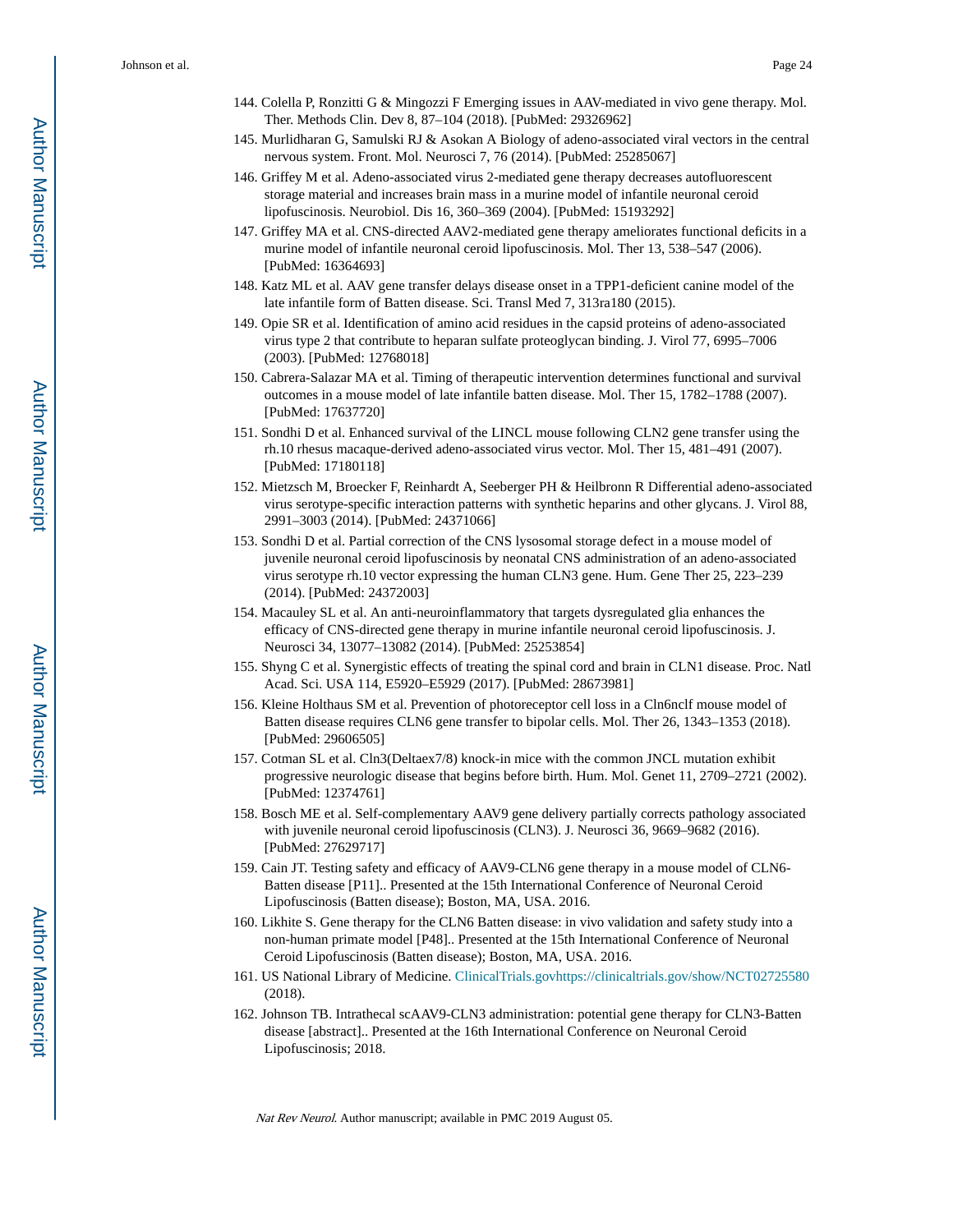- 163. US National Library of Medicine. [ClinicalTrials.gov](http://ClinicalTrials.gov)[https://ClinicalTrials.gov/ct2/show/](https://ClinicalTrials.gov/ct2/show/NCT03770572) [NCT03770572](https://ClinicalTrials.gov/ct2/show/NCT03770572) (2018).
- 164. US National Library of Medicine. [ClinicalTrials.gov](http://ClinicalTrials.gov)<https://clinicaltrials.gov/show/NCT00151216> (2018).
- 165. Worgall S et al. Treatment of late infantile neuronal ceroid lipofuscinosis by CNS administration of a serotype 2 adeno-associated virus expressing CLN2 cDNA. Hum. Gene Ther 19, 463–474 (2008). [PubMed: 18473686]
- 166. US National Library of Medicine. [ClinicalTrials.gov](http://ClinicalTrials.gov)<https://clinicaltrials.gov/show/NCT01161576> (2018).
- 167. US National Library of Medicine. [ClinicalTrials.gov](http://ClinicalTrials.gov)<https://clinicaltrials.gov/show/NCT01414985> (2018).
- 168. Wiley LA et al. Using patient-specific induced pluripotent stem cells and wild-type mice to develop a gene augmentation-based strategy to treat CLN3-associated retinal degeneration. Hum. Gene Ther 27, 835–846 (2016). [PubMed: 27400765]
- 169. Wenzel A, Grimm C, Samardzija M & Reme CE Molecular mechanisms of light-induced photoreceptor apoptosis and neuroprotection for retinal degeneration. Prog. Retin. Eye Res 24, 275–306 (2005). [PubMed: 15610977]
- 170. Wen R, Tao W, Li Y & Sieving PA CNTF and retina. Prog. Retin. Eye Res 31, 136–151 (2012). [PubMed: 22182585]
- 171. Jankowiak W et al. Sustained neural stem cell-based intraocular delivery of CNTF attenuates photoreceptor loss in the nclf mouse model of neuronal ceroid lipofuscinosis. PLOS ONE 10, e0127204 (2015). [PubMed: 25992714]
- 172. Tracy CJ et al. Intravitreal implantation of TPP1-transduced stem cells delays retinal degeneration in canine CLN2 neuronal ceroid lipofuscinosis. Exp. Eye Res 152, 77–87 (2016). [PubMed: 27637672]
- 173. US National Library of Medicine. [ClinicalTrials.gov](http://ClinicalTrials.gov)<https://clinicaltrials.gov/show/NCT00337636> (2015).
- 174. Arvan P, Zhao X, Ramos-Castaneda J & Chang A Secretory pathway quality control operating in Golgi, plasmalemmal, and endosomal systems. Traffic 3, 771–780 (2002). [PubMed: 12383343]
- 175. Ellgaard L & Helenius A ER quality control: towards an understanding at the molecular level. Curr. Opin. Cell Biol 13, 431–437 (2001). [PubMed: 11454449]
- 176. Parenti G Treating lysosomal storage diseases with pharmacological chaperones: from concept to clinics. EMBO Mol. Med 1, 268–279 (2009). [PubMed: 20049730]
- 177. Valenzano KJ et al. Identification and characterization of pharmacological chaperones to correct enzyme deficiencies in lysosomal storage disorders. Assay Drug Dev. Technol 9, 213–235 (2011). [PubMed: 21612550]
- 178. Fan JQ A counterintuitive approach to treat enzyme deficiencies: use of enzyme inhibitors for restoring mutant enzyme activity. Biol. Chem 389, 1–11 (2008). [PubMed: 18095864]
- 179. Dawson G, Schroeder C & Dawson PE Palmitoyl:protein thioesterase (PPT1) inhibitors can act as pharmacological chaperones in infantile Batten disease. Biochem. Biophys. Res. Commun 395, 66–69 (2010). [PubMed: 20346914]
- 180. Kousi M, Lehesjoki AE & Mole SE Update of the mutation spectrum and clinical correlations of over 360 mutations in eight genes that underlie the neuronal ceroid lipofuscinoses. Hum. Mutat 33, 42–63 (2012). [PubMed: 21990111]
- 181. Roy B et al. Ataluren stimulates ribosomal selection of near-cognate tRNAs to promote nonsense suppression. Proc. Natl Acad. Sci. USA 113, 12508–12513 (2016). [PubMed: 27702906]
- 182. Sleat DE, Sohar I, Gin RM & Lobel P Aminoglycoside-mediated suppression of nonsense mutations in late infantile neuronal ceroid lipofuscinosis. Eur. J. Paediatr. Neurol 5 (Suppl. A), 57–62 (2001).
- 183. Miller JN, Chan CH & Pearce DA The role of nonsense-mediated decay in neuronal ceroid lipofuscinosis. Hum. Mol. Genet 22, 2723–2734 (2013). [PubMed: 23539563]
- 184. Schoch KM & Miller TM Antisense oligonucleotides: translation from mouse models to human neurodegenerative diseases. Neuron 94, 1056–1070 (2017). [PubMed: 28641106]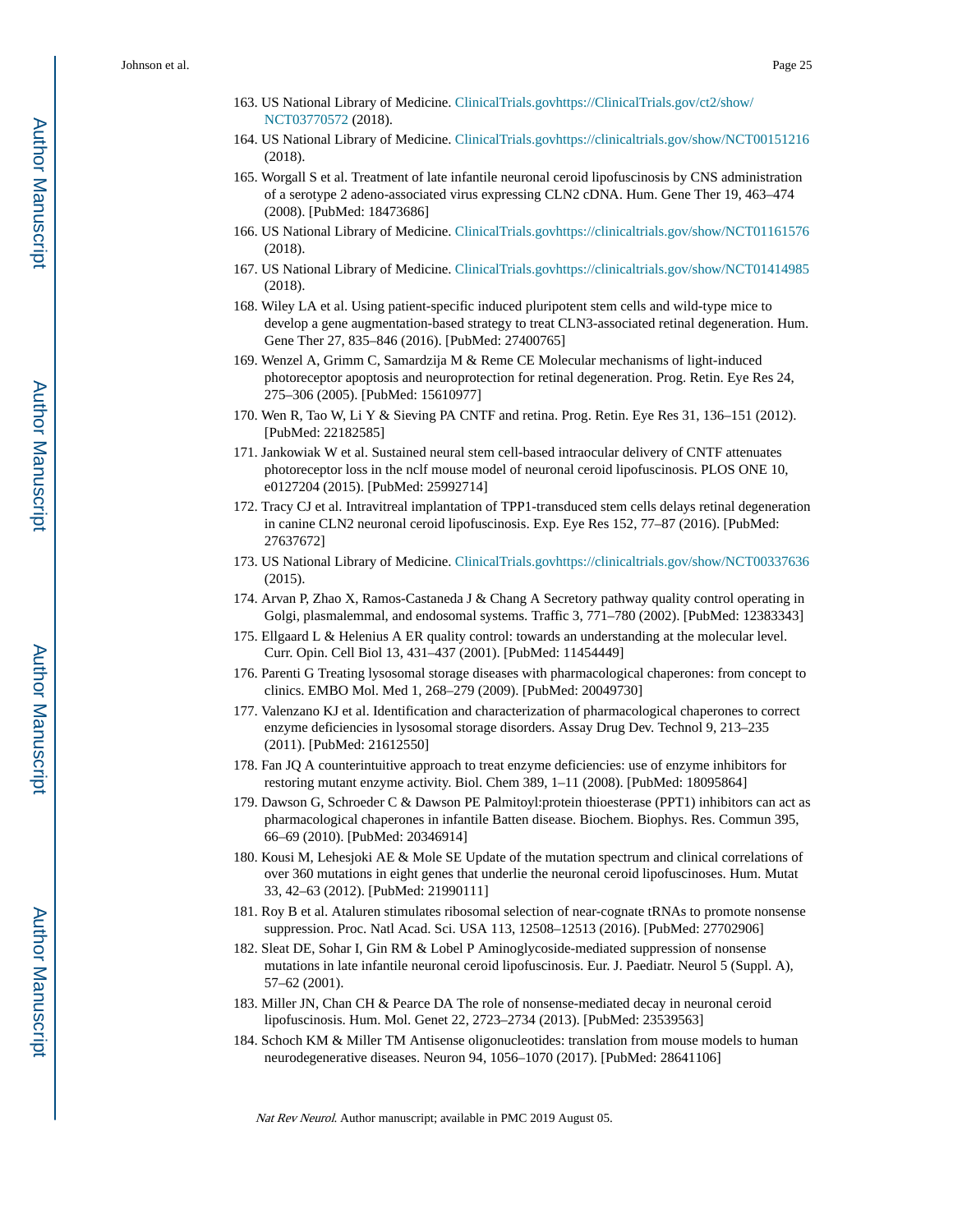- 185. Ramesh N & Pandey UB Autophagy Dysregulation in ALS: when protein aggregates get out of hand. Front. Mol. Neurosci 10, 263 (2017). [PubMed: 28878620]
- 186. Uddin MS et al. Autophagy and Alzheimer's disease: from molecular mechanisms to therapeutic implications. Front. Aging Neurosci 10, 04 (2018). [PubMed: 29441009]
- 187. Wang B, Abraham N, Gao G & Yang Q Dysregulation of autophagy and mitochondrial function in Parkinson's disease. Transl Neurodegener 5, 19 (2016). [PubMed: 27822367]
- 188. Koike M et al. Participation of autophagy in storage of lysosomes in neurons from mouse models of neuronal ceroid-lipofuscinoses (Batten disease). Am. J. Pathol 167, 1713–1728 (2005). [PubMed: 16314482]
- 189. Cao Y et al. Autophagy is disrupted in a knock-in mouse model of juvenile neuronal ceroid lipofuscinosis. J. Biol. Chem 281, 20483–20493 (2006). [PubMed: 16714284]
- 190. Cotman SL & Staropoli JF The juvenile Batten disease protein, CLN3, and its role in regulating anterograde and retrograde post-Golgi trafficking. Clin. Lipidol 7, 79–91 (2012). [PubMed: 22545070]
- 191. Behrends C, Sowa ME, Gygi SP & Harper JW Network organization of the human autophagy system. Nature 466, 68–76 (2010). [PubMed: 20562859]
- 192. Hong M et al. Fibrates inhibit the apoptosis of Batten disease lymphoblast cells via autophagy recovery and regulation of mitochondrial membrane potential. In Vitro Cell. Dev. Biol. Anim 52, 349–355 (2016). [PubMed: 26659390]
- 193. Combs CK, Bates P, Karlo JC & Landreth GE Regulation of beta-amyloid stimulated proinflammatory responses by peroxisome proliferator-activated receptor alpha. Neurochem. Int 39, 449–457 (2001). [PubMed: 11578780]
- 194. Deplanque D et al. Peroxisome proliferator-activated receptor-alpha activation as a mechanism of preventive neuroprotection induced by chronic fenofibrate treatment. J. Neurosci 23, 6264–6271 (2003). [PubMed: 12867511]
- 195. Ghosh A, Rangasamy SB, Modi KK & Pahan K Gemfibrozil, food and drug administrationapproved lipid-lowering drug, increases longevity in mouse model of late infantile neuronal ceroid lipofuscinosis. J. Neurochem 141, 423–435 (2017). [PubMed: 28199020]
- 196. Ghosh A et al. Activation of peroxisome proliferator-activated receptor alpha induces lysosomal biogenesis in brain cells: implications for lysosomal storage disorders. J. Biol. Chem 290, 10309–10324 (2015). [PubMed: 25750174]
- 197. Sardiello M et al. A gene network regulating lysosomal biogenesis and function. Science 325, 473–477 (2009). [PubMed: 19556463]
- 198. Palmieri M et al. mTORC1-independent TFEB activation via Akt inhibition promotes cellular clearance in neurodegenerative storage diseases. Nat. Commun 8, 14338 (2017). [PubMed: 28165011]
- 199. Heras-Sandoval D, Perez-Rojas JM, Hernandez-Damian J & Pedraza-Chaverri J The role of PI3K/AKT/mTOR pathway in the modulation of autophagy and the clearance of protein aggregates in neurodegeneration. Cell Signal 26, 2694–2701 (2014). [PubMed: 25173700]
- 200. Gavin M et al. Substrate reduction therapy in four patients with milder CLN1 mutations and juvenile-onset Batten disease using cysteamine bitartrate. JIMD Rep 11, 87–92 (2013). [PubMed: 23588842]
- 201. US National Library of Medicine. [ClinicalTrials.gov](http://ClinicalTrials.gov)<https://clinicaltrials.gov/show/NCT00028262> (2016).
- 202. Groh J et al. Immune cells perturb axons and impair neuronal survival in a mouse model of infantile neuronal ceroid lipofuscinosis. Brain 136, 1083–1101 (2013). [PubMed: 23485853]
- 203. Groh J et al. Sialoadhesin promotes neuroinflammation-related disease progression in two mouse models of CLN disease. Glia 64, 792–809 (2016). [PubMed: 26775238]
- 204. Ramirez-Montealegre D et al. Autoimmunity to glutamic acid decarboxylase in the neurodegenerative disorder Batten disease. Neurology 64, 743–745 (2005). [PubMed: 15728308]
- 205. Castaneda JA & Pearce DA Identification of alpha-fetoprotein as an autoantigen in juvenile Batten disease. Neurobiol. Dis 29, 92–102 (2008). [PubMed: 17931875]
- 206. De Virgilio A et al. Parkinson's disease: autoimmunity and neuroinflammation. Autoimmun. Rev 15, 1005–1011 (2016). [PubMed: 27497913]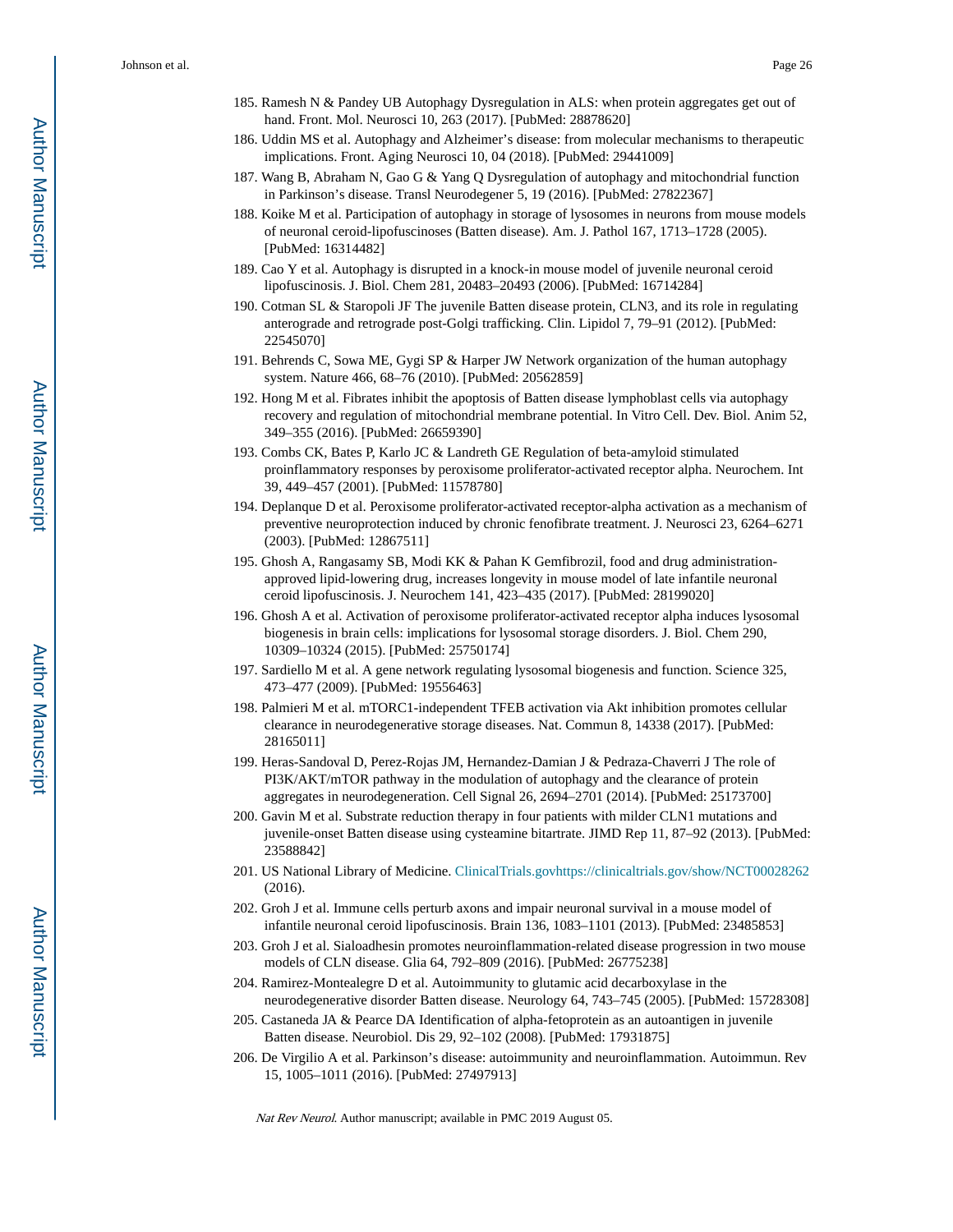- 207. Khalid SI, Ampie L, Kelly R, Ladha SS & Dardis C Immune modulation in the treatment of amyotrophic lateral sclerosis: a review of clinical trials. Front. Neurol 8, 486 (2017). [PubMed: 28993751]
- 208. McGeer PL, Rogers J, McGeer & Inflammation, E. G. Antiinflammatory agents, and Alzheimer's disease: the last 22 years. J. Alzheimers Dis 54, 853–857 (2016). [PubMed: 27716676]
- 209. Spangenberg EE & Green KN Inflammation in Alzheimer's disease: lessons learned from microglia-depletion models. Brain Behav. Immun 61, 1–11 (2017). [PubMed: 27395435]
- 210. Dagher NN et al. Colony-stimulating factor 1 receptor inhibition prevents microglial plaque association and improves cognition in 3xTg-AD mice. J. Neuroinflamm 12, 139 (2015).
- 211. Seehafer SS et al. Immunosuppression alters disease severity in juvenile Batten disease mice. J. Neuroimmunol 230, 169–172 (2011). [PubMed: 20937531]
- 212. US National Library of Medicine. [ClinicalTrials.gov](http://ClinicalTrials.gov)<https://clinicaltrials.gov/show/NCT01399047> (2017).
- 213. Brinkmann V et al. Fingolimod (FTY720): discovery and development of an oral drug to treat multiple sclerosis. Nat. Rev. Drug Discov 9, 883–897 (2010). [PubMed: 21031003]
- 214. Chun J & Brinkmann V A mechanistically novel, first oral therapy for multiple sclerosis: the development of fingolimod (FTY720, Gilenya). Discov. Med 12, 213–228 (2011). [PubMed: 21955849]
- 215. Melzer N & Meuth SG Disease-modifying therapy in multiple sclerosis and chronic inflammatory demyelinating polyradiculoneuropathy: common and divergent current and future strategies. Clin. Exp. Immunol 175, 359–372 (2014). [PubMed: 24032475]
- 216. Groh J, Berve K & Martini R Fingolimod and teriflunomide attenuate neurodegeneration in mouse models of neuronal ceroid lipofuscinosis. Mol. Ther 25, 1889–1899 (2017). [PubMed: 28506594]
- 217. Aberg L et al. Intermittent prednisolone and autoantibodies to GAD65 in juvenile neuronal ceroid lipofuscinosis. Neurology 70, 1218–1220 (2008). [PubMed: 18378887]
- 218. Ahmad I et al. Allopregnanolone treatment, both as a single injection or repetitively, delays demyelination and enhances survival of Niemann-Pick C mice. J. Neurosci. Res 82, 811–821 (2005). [PubMed: 16273542]
- 219. Mellon SH, Gong W & Schonemann MD Endogenous and synthetic neurosteroids in treatment of Niemann-Pick Type C disease. Brain Res. Rev 57, 410–420 (2008). [PubMed: 17629950]
- 220. Reeves EKM, Hoffman EP, Nagaraju K, Damsker JM & McCall JM VBP15: preclinical characterization of a novel anti-inflammatory delta 9,11 steroid. Bioorg. Med. Chem 21, 2241– 2249 (2013). [PubMed: 23498916]
- 221. Aldrich A et al. Efficacy of phosphodiesterase-4 inhibitors in juvenile Batten disease (CLN3). Ann. Neurol 80, 909–923 (2016). [PubMed: 27804148]
- 222. Amor S et al. Inflammation in neurodegenerative diseases—an update. Immunology 142, 151– 166 (2014). [PubMed: 24329535]
- 223. Osuna-Zazuetal MA, Ponce-Gomez JA & Perez-Neri I Neuroprotective mechanisms of cannabinoids in brain ischemia and neurodegenerative disorders [Spanish]. Invest. Clin 56, 188– 200 (2015). [PubMed: 26299059]
- 224. Nguyen L et al. Role of sigma-1 receptors in neurodegenerative diseases. J. Pharmacol. Sci 127, 17–29 (2015). [PubMed: 25704014]
- 225. Dong XX, Wang Y & Qin ZH Molecular mechanisms of excitotoxicity and their relevance to pathogenesis of neurodegenerative diseases. Acta Pharmacol. Sin 30, 379–387 (2009). [PubMed: 19343058]
- 226. Benitez-King G, Ramirez-Rodriguez G, Ortiz L & Meza I The neuronal cytoskeleton as a potential therapeutical target in neurodegenerative diseases and schizophrenia. Curr. Drug Targets CNS Neurol. Disord 3, 515–533 (2004). [PubMed: 15581421]
- 227. Kim GH, Kim JE, Rhie SJ & Yoon S The role of oxidative stress in neurodegenerative diseases. Exp. Neurobiol 24, 325–340 (2015). [PubMed: 26713080]
- 228. Karuppagounder SS et al. The c-Abl inhibitor, nilotinib, protects dopaminergic neurons in a preclinical animal model of Parkinson's disease. Sci. Rep 4, 4874 (2014). [PubMed: 24786396]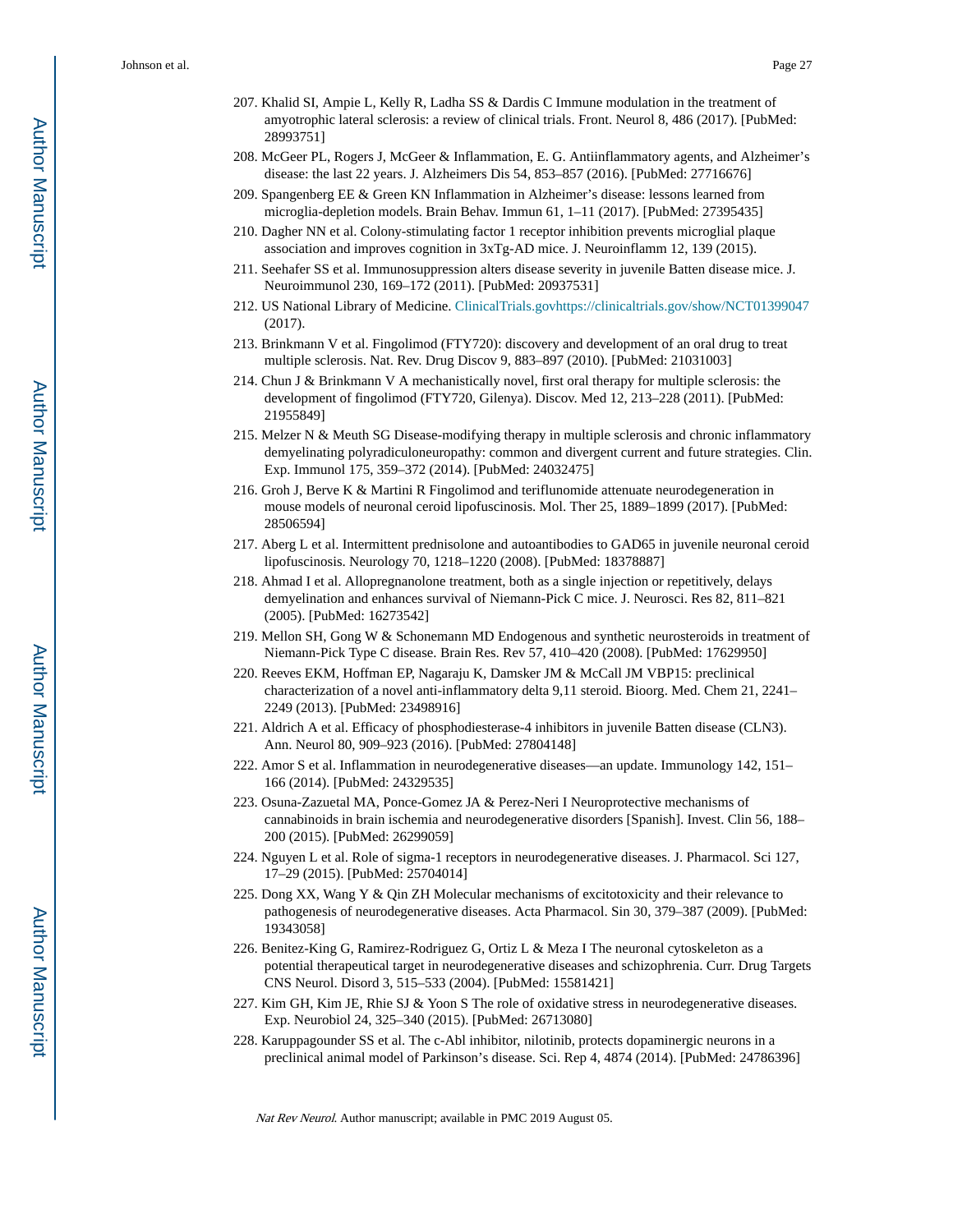- 229. Zhang S, Tang MB, Luo HY, Shi CH & Xu YM Necroptosis in neurodegenerative diseases: a potential therapeutic target. Cell Death Dis 8, e2905 (2017). [PubMed: 28661482]
- 230. Kovacs AD et al. Temporary inhibition of AMPA receptors induces a prolonged improvement of motor performance in a mouse model of juvenile Batten disease. Neuropharmacology 60, 405– 409 (2010). [PubMed: 20971125]
- 231. Kovacs AD & Pearce DA Attenuation of AMPA receptor activity improves motor skills in a mouse model of juvenile Batten disease. Exp. Neurol 209, 288–291 (2008). [PubMed: 17963751]
- 232. Sarkar C et al. Neuroprotection and lifespan extension in Ppt1(−/−) mice by NtBuHA: therapeutic implications for INCL. Nat. Neurosci 16, 1608–1617 (2013). [PubMed: 24056696]
- 233. Dhar S et al. Flupirtine blocks apoptosis in batten patient lymphoblasts and in human postmitotic CLN3-and CLN2-deficient neurons. Ann. Neurol 51, 448–466 (2002). [PubMed: 11921051]
- 234. Cooper J et al. Testing combinatorial therapies for juvenile Batten disease. Mol. Genet. Metab 123, S33 (2018).
- 235. Macauley SL et al. Synergistic effects of central nervous system-directed gene therapy and bone marrow transplantation in the murine model of infantile neuronal ceroid lipofuscinosis. Ann. Neurol 71, 797–804 (2012). [PubMed: 22368049]
- 236. Agrawal N et al. Identification of combinatorial drug regimens for treatment of Huntington's disease using Drosophila. Proc. Natl Acad. Sci. USA 102, 3777–3781 (2005). [PubMed: 15716359]
- 237. Augustine EF, Adams HR & Mink JW Clinical trials in rare disease: challenges and opportunities. J. Child Neurol 28, 1142–1150 (2013). [PubMed: 24014509]
- 238. Timm D et al. Searching for novel biomarkers using a mouse model of CLN3-Batten disease. PLOS ONE 13, e0201470 (2018). [PubMed: 30086172]
- 239. Hersrud SL, Geraets RD, Weber KL, Chan CH & Pearce DA Plasma biomarkers for neuronal ceroid lipofuscinosis. FEBS J 283, 459–471 (2016). [PubMed: 26565144]
- 240. Stoller JK The challenge of rare diseases. Chest 153, 1309–1314 (2018). [PubMed: 29325986]
- 241. US Department of Health & Human Services. Developing products for rare diseases & conditions FDA.gov <https://www.fda.gov/ForIndustry/ucm2005525.htm> (updated 10 May 2018).
- 242. Cialone J et al. Quantitative telemedicine ratings in Batten disease: implications for rare disease research. Neurology 77, 1808–1811 (2011). [PubMed: 22013181]
- 243. Marshall FJ et al. A clinical rating scale for Batten disease: reliable and relevant for clinical trials. Neurology 65, 275–279 (2005). [PubMed: 16043799]
- 244. Schulz A et al. The DEM-CHILD NCL patient database: a tool for the evaluation of therapies in neuronal ceroid lipofuscinoses (NCL). Eur. J. Paediatr. Neurol 19, S16 (2015).
- 245. Sanford Research. Welcome to the Coordination of Rare Diseases at Sanford (CoRDS)! Sanford Research<http://www.sanfordresearch.org/SpecialPrograms/cords/>(2018).
- 246. Vanhanen SL et al. Neuroradiological findings (MRS, MRI, SPECT) in infantile neuronal ceroidlipofuscinosis (infantile CLN1) at different stages of the disease. Neuropediatrics 35, 27–35 (2004). [PubMed: 15002049]
- 247. Vanhanen SL, Raininko R, Autti T & Santavuori P MRI evaluation of the brain in infantile neuronal ceroid-lipofuscinosis. Part 2: MRI findings in 21 patients. J. Child Neurol 10, 444–450 (1995). [PubMed: 8576553]
- 248. Vanhanen SL, Raininko R & Santavuori P Early differential diagnosis of infantile neuronal ceroid lipofuscinosis, Rett syndrome, and Krabbe disease by CT and MR. AJNR Am. J. Neuroradiol 15, 1443–1453 (1994). [PubMed: 7985561]
- 249. Vanhanen SL, Raininko R, Santavuori P, Autti T & Haltia M MRI evaluation of the brain in infantile neuronal ceroid-lipofuscinosis. Part 1: postmortem MRI with histopathologic correlation. J. Child Neurol 10, 438–443 (1995). [PubMed: 8576552]
- 250. Vanhanen SL, Sainio K, Lappi M & Santavuori P EEG and evoked potentials in infantile neuronal ceroid-lipofuscinosis. Dev. Med. Child Neurol 39, 456–463 (1997). [PubMed: 9285436]
- 251. Veneselli E, Biancheri R, Buoni S & Fois A Clinical and EEG findings in 18 cases of late infantile neuronal ceroid lipofuscinosis. Brain Dev 23, 306–311 (2001). [PubMed: 11504601]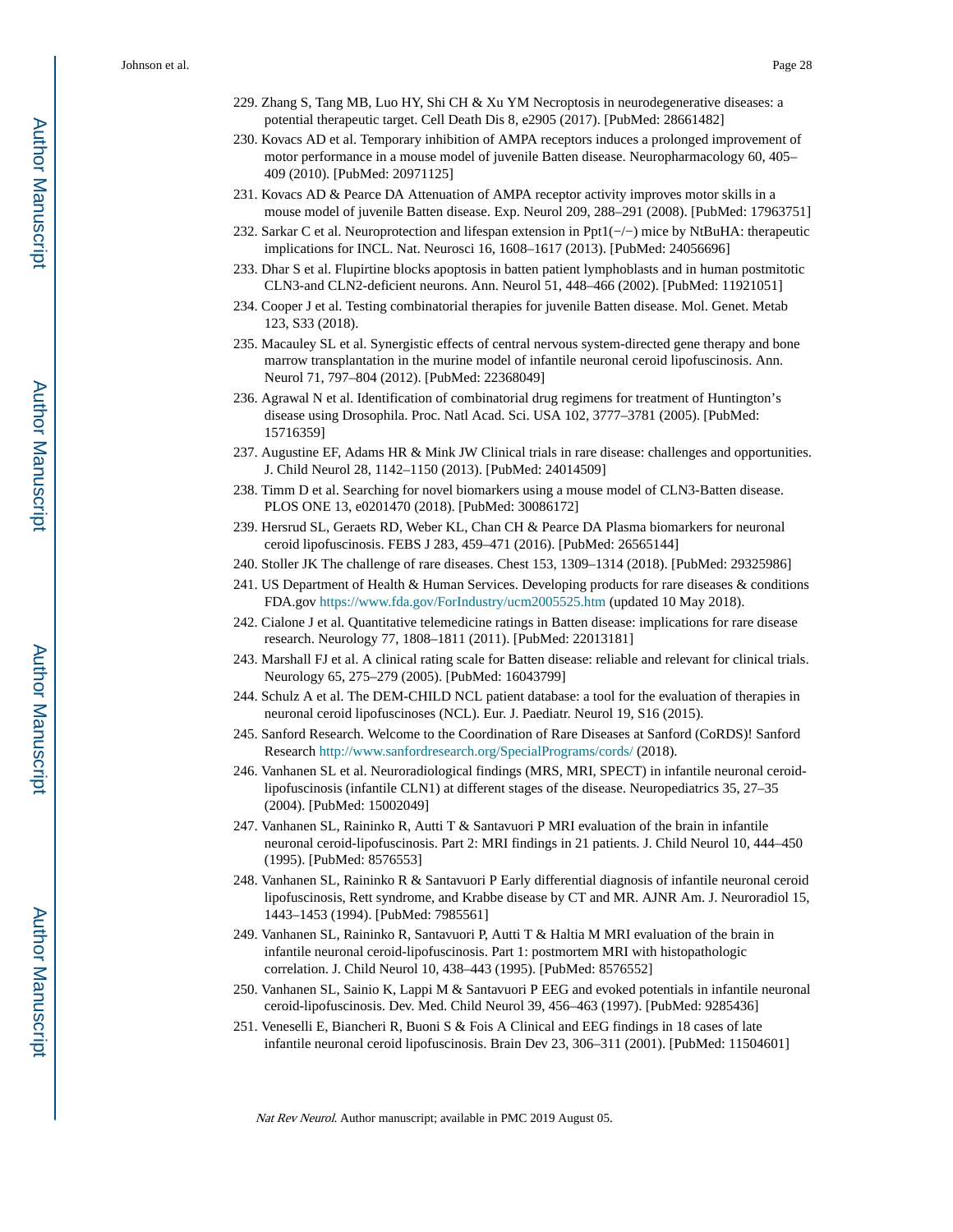- 252. Westmoreland BF, Groover RV & Sharbrough FW Electrographic findings in three types of cerebromacular degeneration. Mayo Clin. Proc 54, 12–21 (1979). [PubMed: 759732]
- 253. Kohlschutter A, Gardiner RM & Goebel HH Human forms of neuronal ceroid-lipofuscinosis (Batten disease): consensus on diagnostic criteria, Hamburg 1992. J. Inherit. Metab. Dis 16, 241– 244 (1993). [PubMed: 8411970]
- 254. Baker EH, Levin SW, Zhang Z & Mukherjee AB MRI brain volume measurements in infantile neuronal ceroid lipofuscinosis. AJNR Am. J. Neuroradiol 38, 376–382 (2017). [PubMed: 27765741]
- 255. Santavuori P, Raininko R, Vanhanen SL, Launes J & Sainio K MRI of the brain, EEG sleep spindles and SPECT in the early diagnosis of infantile neuronal ceroid lipofuscinosis. Dev. Med. Child Neurol 34, 61–65 (1992). [PubMed: 1544516]
- 256. Seitz D et al. MR imaging and localized proton MR spectroscopy in late infantile neuronal ceroid lipofuscinosis. AJNR Am. J. Neuroradiol 19, 1373–1377 (1998). [PubMed: 9726485]
- 257. Dyke JP et al. Assessment of disease severity in late infantile neuronal ceroid lipofuscinosis using multiparametric MR imaging. AJNR Am. J. Neuroradiol 34, 884–889 (2013). [PubMed: 23042927]
- 258. Dyke JP et al. Assessing disease severity in late infantile neuronal ceroid lipofuscinosis using quantitative MR diffusion-weighted imaging. AJNR Am. J. Neuroradiol 28, 1232–1236 (2007). [PubMed: 17698521]
- 259. Williams RE et al. Management strategies for CLN2 disease. Pediatr. Neurol 69, 102–112 (2017). [PubMed: 28335910]
- 260. Autti T, Raininko R, Launes J, Nuutila A & Santavuori P Jansky-Bielschowsky variant disease: CT, MRI, and SPECT findings. Pediatr. Neurol 8, 121–126 (1992). [PubMed: 1580955]
- 261. Autti T, Raininko R, Vanhanen SL & Santavuori P Magnetic resonance techniques in neuronal ceroid lipofuscinoses and some other lysosomal diseases affecting the brain. Curr. Opin. Neurol 10, 519–524 (1997). [PubMed: 9425568]
- 262. Jarvela I et al. Clinical and magnetic resonance imaging findings in Batten disease: analysis of the major mutation (1.02-kb deletion). Ann. Neurol 42, 799–802 (1997). [PubMed: 9392580]
- 263. Eksandh LB et al. Full-field ERG in patients with Batten/Spielmeyer-Vogt disease caused by mutations in the CLN3 gene. Ophthalmic Genet 21, 69–77 (2000). [PubMed: 10916181]
- 264. Santavuori P, Vanhanen SL & Autti T Clinical and neuroradiological diagnostic aspects of neuronal ceroid lipofuscinoses disorders. Eur. J. Paediatr. Neurol 5 (Suppl. A), 157–161 (2001). [PubMed: 11588989]
- 265. Cialone J et al. Females experience a more severe disease course in Batten disease. J. Inherit. Metab. Dis 35, 549–555 (2012). [PubMed: 22167274]
- 266. Boustany RM, Alroy J & Kolodny EH Clinical classification of neuronal ceroid-lipofuscinosis subtypes. Am. J. Med. Genet. Suppl 5, 47–58 (1988). [PubMed: 3146329]
- 267. Burneo JG et al. Adult-onset neuronal ceroid lipofuscinosis (Kufs disease) with autosomal dominant inheritance in Alabama. Epilepsia 44, 841–846 (2003). [PubMed: 12790899]
- 268. Holmberg V et al. Phenotype-genotype correlation in eight patients with Finnish variant late infantile NCL (CLN5). Neurology 55, 579–581 (2000). [PubMed: 10953198]
- 269. Canafoglia L et al. Electroclinical spectrum of the neuronal ceroid lipofuscinoses associated with CLN6 mutations. Neurology 85, 316–324 (2015). [PubMed: 26115733]
- 270. Beesley C et al. CLN8 disease caused by large genomic deletions. Mol. Genet. Genomic Med 5, 85–91 (2017). [PubMed: 28116333]
- 271. Allen NM et al. Variant late-infantile neuronal ceroid lipofuscinosis due to a novel heterozygous CLN8 mutation and de novo 8p23.3 deletion. Clin. Genet 81, 602–604 (2012). [PubMed: 22220808]
- 272. Reinhardt K et al. Novel CLN8 mutations confirm the clinical and ethnic diversity of late infantile neuronal ceroid lipofuscinosis. Clin. Genet 77, 79–85 (2010). [PubMed: 19807737]
- 273. Doccini S et al. Early infantile neuronal ceroid lipofuscinosis (CLN10 disease) associated with a novel mutation in CTSD. J. Neurol 263, 1029–1032 (2016). [PubMed: 27072142]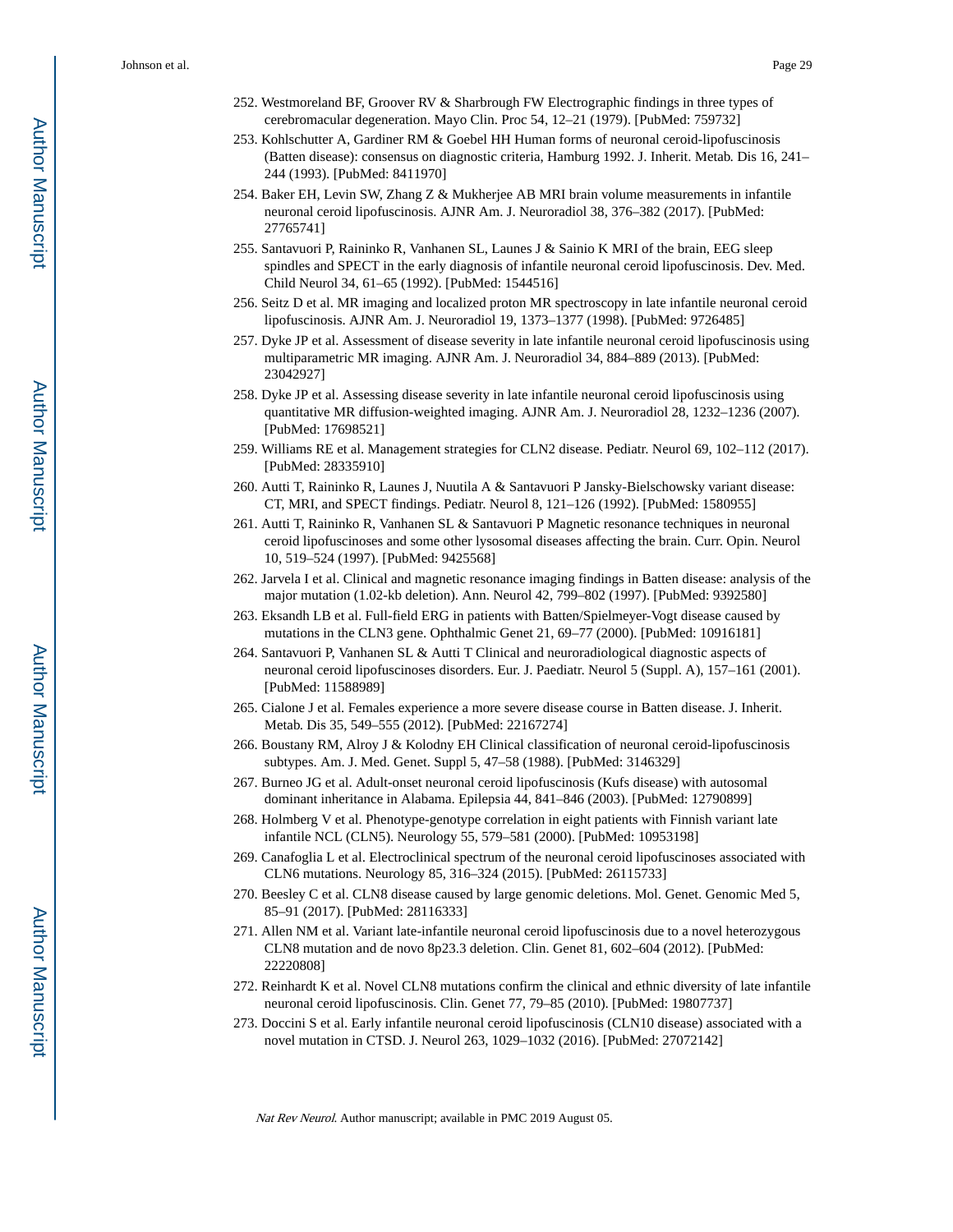- 274. Varvagiannis K et al. Congenital neuronal ceroid lipofuscinosis with a novel CTSD gene mutation: a rare cause of neonatal-onset neurodegenerative disorder. Neuropediatrics 49, 150– 153 (2018). [PubMed: 29284168]
- 275. Smith KR et al. Strikingly different clinicopathological phenotypes determined by progranulinmutation dosage. Am. J. Hum. Genet 90, 1102–1107 (2012). [PubMed: 22608501]
- 276. Di Fabio R et al. Pseudo-dominant inheritance of a novel CTSF mutation associated with type B Kufs disease. Neurology 83, 1769–1770 (2014). [PubMed: 25274848]
- 277. Smith KR et al. Cathepsin F mutations cause Type B Kufs disease, an adult-onset neuronal ceroid lipofuscinosis. Hum. Mol. Genet 22, 1417–1423 (2013). [PubMed: 23297359]
- 278. Gupta P et al. Disruption of PPT1 or PPT2 causes neuronal ceroid lipofuscinosis in knockout mice. Proc. Natl Acad. Sci. USA 98, 13566–13571 (2001). [PubMed: 11717424]
- 279. Tamaki SJ et al. Neuroprotection of host cells by human central nervous system stem cells in a mouse model of infantile neuronal ceroid lipofuscinosis. Cell Stem Cell 5, 310–319 (2009). [PubMed: 19733542]
- 280. Griffey M, Macauley SL, Ogilvie JM & Sands MS AAV2-mediated ocular gene therapy for infantile neuronal ceroid lipofuscinosis. Mol. Ther 12, 413–421 (2005). [PubMed: 15979943]
- 281. Wei H et al. Disruption of adaptive energy metabolism and elevated ribosomal p-S6K1 levels contribute to INCL pathogenesis: partial rescue by resveratrol. Hum. Mol. Genet 20, 1111–1121 (2011). [PubMed: 21224254]
- 282. Roberts MS et al. Combination small molecule PPT1 mimetic and CNS-directed gene therapy as a treatment for infantile neuronal ceroid lipofuscinosis. J. Inherit. Metab. Dis 35, 847–857 (2012). [PubMed: 22310926]
- 283. Rozenberg AJ, Lykken E, Spratt K, Miller TJ & Gray SJ Combination dosing of CLN1 gene therapy extends lifespan in a mouse model of infantile neuronal ceroid lipofuscinosis. Mol. Genet. Metab 123, S124 (2018).
- 284. Bible E, Gupta P, Hofmann SL & Cooper JD Regional and cellular neuropathology in the palmitoyl protein thioesterase-1 null mutant mouse model of infantile neuronal ceroid lipofuscinosis. Neurobiol. Dis 16, 346–359 (2004). [PubMed: 15193291]
- 285. Kielar C et al. Successive neuron loss in the thalamus and cortex in a mouse model of infantile neuronal ceroid lipofuscinosis. Neurobiol. Dis 25, 150–162 (2007). [PubMed: 17046272]
- 286. Macauley SL et al. Cerebellar pathology and motor deficits in the palmitoyl protein thioesterase 1-deficient mouse. Exp. Neurol 217, 124–135 (2009). [PubMed: 19416667]
- 287. Meng Y et al. A basic ApoE-based peptide mediator to deliver proteins across the blood-brain barrier: long-term efficacy, toxicity, and mechanism. Mol. Ther 25, 1531–1543 (2017). [PubMed: 28456380]
- 288. Miller JN, Kovács AD & Pearce DA The novel Cln1(R151X) mouse model of infantile neuronal ceroid lipofuscinosis (INCL) for testing nonsense suppression therapy. Hum. Mol. Genet 24, 185–196 (2015). [PubMed: 25205113]
- 289. Thada V, Miller JN, Kovacs AD & Pearce DA Tissue-specific variation in nonsense mutant transcript level and drug-induced read-through efficiency in the Cln1(R151X) mouse model of INCL. J. Cell. Mol. Med 20, 381–385 (2016). [PubMed: 26648046]
- 290. Xu S et al. Large-volume intrathecal enzyme delivery increases survival of a mouse model of late infantile neuronal ceroid lipofuscinosis. Mol. Ther 19, 1842–1848 (2011). [PubMed: 21730969]
- 291. Passini MA et al. Intracranial delivery of CLN2 reduces brain pathology in a mouse model of classical late infantile neuronal ceroid lipofuscinosis. J. Neurosci 26, 1334–1342 (2006). [PubMed: 16452657]
- 292. Lin L & Lobel P Production and characterization of recombinant human CLN2 protein for enzyme-replacement therapy in late infantile neuronal ceroid lipofuscinosis. Biochem. J 357, 49– 55 (2001). [PubMed: 11415435]
- 293. Geraets RD et al. A tailored mouse model of CLN2 disease: a nonsense mutant for testing personalized therapies. PLOS ONE 12, e0176526 (2017). [PubMed: 28464005]
- 294. Katz ML et al. A mouse gene knockout model for juvenile ceroid-lipofuscinosis (Batten disease). J. Neurosci. Res 57, 551–556 (1999). [PubMed: 10440905]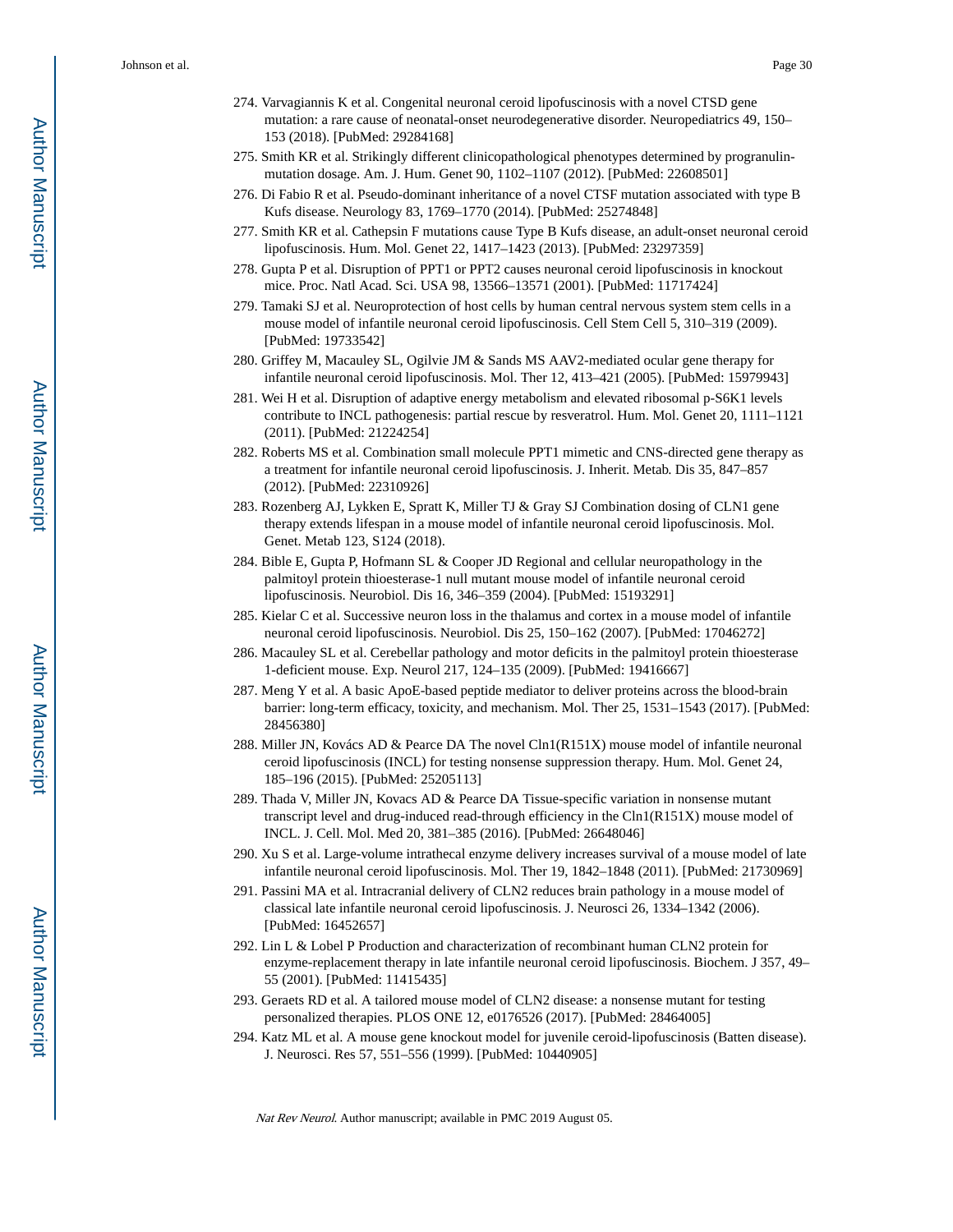- 295. Pontikis CC et al. Late onset neurodegeneration in the Cln3−/− mouse model of juvenile neuronal ceroid lipofuscinosis is preceded by low level glial activation. Brain Res 1023, 231–242 (2004). [PubMed: 15374749]
- 296. Pontikis CC, Cotman SL, MacDonald ME & Cooper JD Thalamocortical neuron loss and localized astrocytosis in the Cln3Deltaex7/8 knock-in mouse model of Batten disease. Neurobiol. Dis 20, 823–836 (2005). [PubMed: 16006136]
- 297. Katz ML, Johnson GS, Tullis GE & Lei B Phenotypic characterization of a mouse model of juvenile neuronal ceroid lipofuscinosis. Neurobiol. Dis 29, 242–253 (2008). [PubMed: 17962032]
- 298. Osorio NS et al. Neurodevelopmental delay in the Cln3Deltaex7/8 mouse model for Batten disease. Genes Brain Behav 8, 337–345 (2009). [PubMed: 19243453]
- 299. Weimer JM et al. Cerebellar defects in a mouse model of juvenile neuronal ceroid lipofuscinosis. Brain Res 1266, 93–107 (2009). [PubMed: 19230832]
- 300. Schultz ML et al. Modulating membrane fluidity corrects Batten disease phenotypes in vitro and in vivo. Neurobiol. Dis 115, 182–193 (2018). [PubMed: 29660499]
- 301. Mitchison HM, Lim MJ & Cooper JD Selectivity and types of cell death in the neuronal ceroid lipofuscinoses. Brain Pathol 14, 86–96 (2004). [PubMed: 14997941]
- 302. Weimer JM et al. Visual deficits in a mouse model of Batten disease are the result of optic nerve degeneration and loss of dorsal lateral geniculate thalamic neurons. Neurobiol. Dis 22, 284–293 (2006). [PubMed: 16412658]
- 303. Weimer JM et al. Alterations in striatal dopamine catabolism precede loss of substantia nigra neurons in a mouse model of juvenile neuronal ceroid lipofuscinosis. Brain Res 1162, 98–112 (2007). [PubMed: 17617387]
- 304. Sappington RM, Pearce DA & Calkins DJ Optic nerve degeneration in a murine model of juvenile ceroid lipofuscinosis. Invest. Ophthalmol. Vis. Sci 44, 3725–3731 (2003). [PubMed: 12939285]
- 305. Kovacs AD et al. Age-dependent therapeutic effect of memantine in a mouse model of juvenile Batten disease. Neuropharmacology 63, 769–775 (2012). [PubMed: 22683643]
- 306. Kleine Holthaus SM, Smith AJ, Mole SE & Ali RR Gene therapy approaches to treat the neurodegeneration and visual failure in neuronal ceroid lipofuscinoses. Adv. Exp. Med. Biol 1074, 91–99 (2018). [PubMed: 29721932]
- 307. Rosato FE et al. Selective arterial stimulation of secretin in localization of gastrinomas. Surg. Gynecol. Obstet 171, 196–200 (1990). [PubMed: 2166970]
- 308. Morgan JP et al. A murine model of variant late infantile ceroid lipofuscinosis recapitulates behavioral and pathological phenotypes of human disease. PLOS ONE 8, e78694 (2013). [PubMed: 24223841]
- 309. Bronson RT, Lake BD, Cook S, Taylor S & Davisson MT Motor neuron degeneration of mice is a model of neuronal ceroid lipofuscinosis (Batten's disease). Ann. Neurol 33, 381–385 (1993). [PubMed: 7683855]
- 310. Chang B et al. Retinal degeneration in motor neuron degeneration: a mouse model of ceroid lipofuscinosis. Invest. Ophthalmol. Vis. Sci 35, 1071–1076 (1994). [PubMed: 8125718]
- 311. Messer A, Manley K & Plummer JA An early-onset congenic strain of the motor neuron degeneration (mnd) mouse. Mol. Genet. Metab 66, 393–397 (1999). [PubMed: 10191135]
- 312. Fujita K et al. Increase of glial fibrillary acidic protein fragments in the spinal cord of motor neuron degeneration mutant mouse. Brain Res 785, 31–40 (1998). [PubMed: 9526038]
- 313. Kuronen M et al. Galactolipid deficiency in the early pathogenesis of neuronal ceroid lipofuscinosis model Cln8mnd: implications to delayed myelination and oligodendrocyte maturation. Neuropathol. Appl. Neurobiol 38, 471–486 (2012). [PubMed: 22044361]
- 314. Bolivar VJ, Scott Ganus J & Messer A The development of behavioral abnormalities in the motor neuron degeneration (mnd) mouse. Brain Res 937, 74–82 (2002). [PubMed: 12020865]
- 315. Bertamini M et al. Mitochondrial oxidative metabolism in motor neuron degeneration (mnd) mouse central nervous system. Eur. J. Neurosci 16, 2291–2296 (2002). [PubMed: 12492423]
- 316. Elger B et al. Optimized synthesis of AMPA receptor antagonist ZK 187638 and neurobehavioral activity in a mouse model of neuronal ceroid lipofuscinosis. ChemMedChem 1, 1142–1148 (2006). [PubMed: 16972289]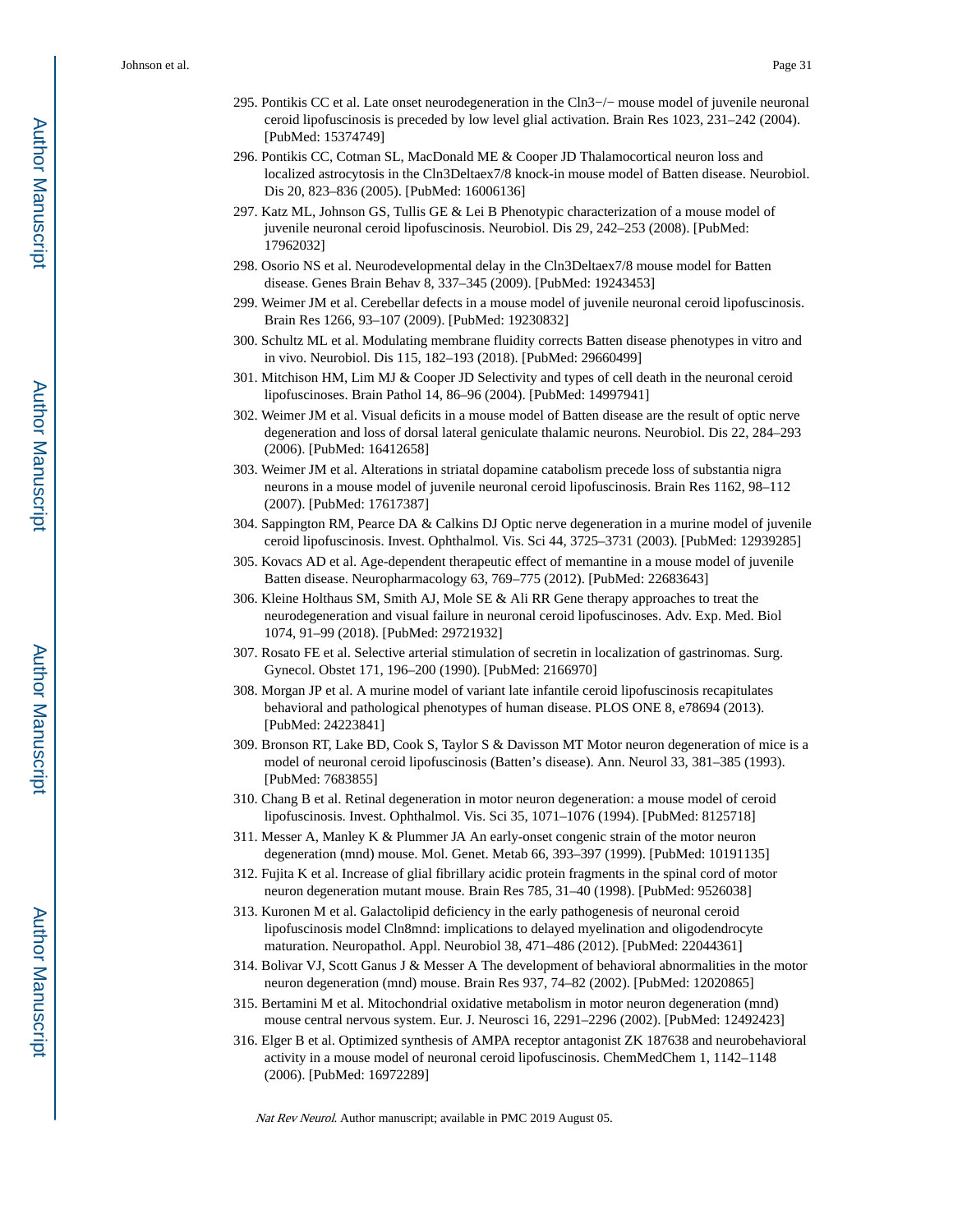- 317. Katz ML, Rice LM & Gao CL Dietary carnitine supplements slow disease progression in a putative mouse model for hereditary ceroid-lipofuscinosis. J. Neurosci. Res 50, 123–132 (1997). [PubMed: 9379488]
- 318. Zeman RJ, Peng H & Etlinger JD Clenbuterol retards loss of motor function in motor neuron degeneration mice. Exp. Neurol 187, 460–467 (2004). [PubMed: 15144872]
- 319. Koch S et al. Morphologic and functional correlates of synaptic pathology in the cathepsin D knockout mouse model of congenital neuronal ceroid lipofuscinosis. J. Neuropathol. Exp. Neurol 70, 1089–1096 (2011). [PubMed: 22082660]
- 320. Koike M et al. Cathepsin D deficiency induces lysosomal storage with ceroid lipofuscin in mouse CNS neurons. J. Neurosci 20, 6898–6906 (2000). [PubMed: 10995834]
- 321. Partanen S et al. Synaptic changes in the thalamocortical system of cathepsin D-deficient mice: a model of human congenital neuronal ceroid-lipofuscinosis. J. Neuropathol. Exp. Neurol 67, 16– 29 (2008). [PubMed: 18091563]
- 322. Shevtsova Z et al. CNS-expressed cathepsin D prevents lymphopenia in a murine model of congenital neuronal ceroid lipofuscinosis. Am. J. Pathol 177, 271–279 (2010). [PubMed: 20489146]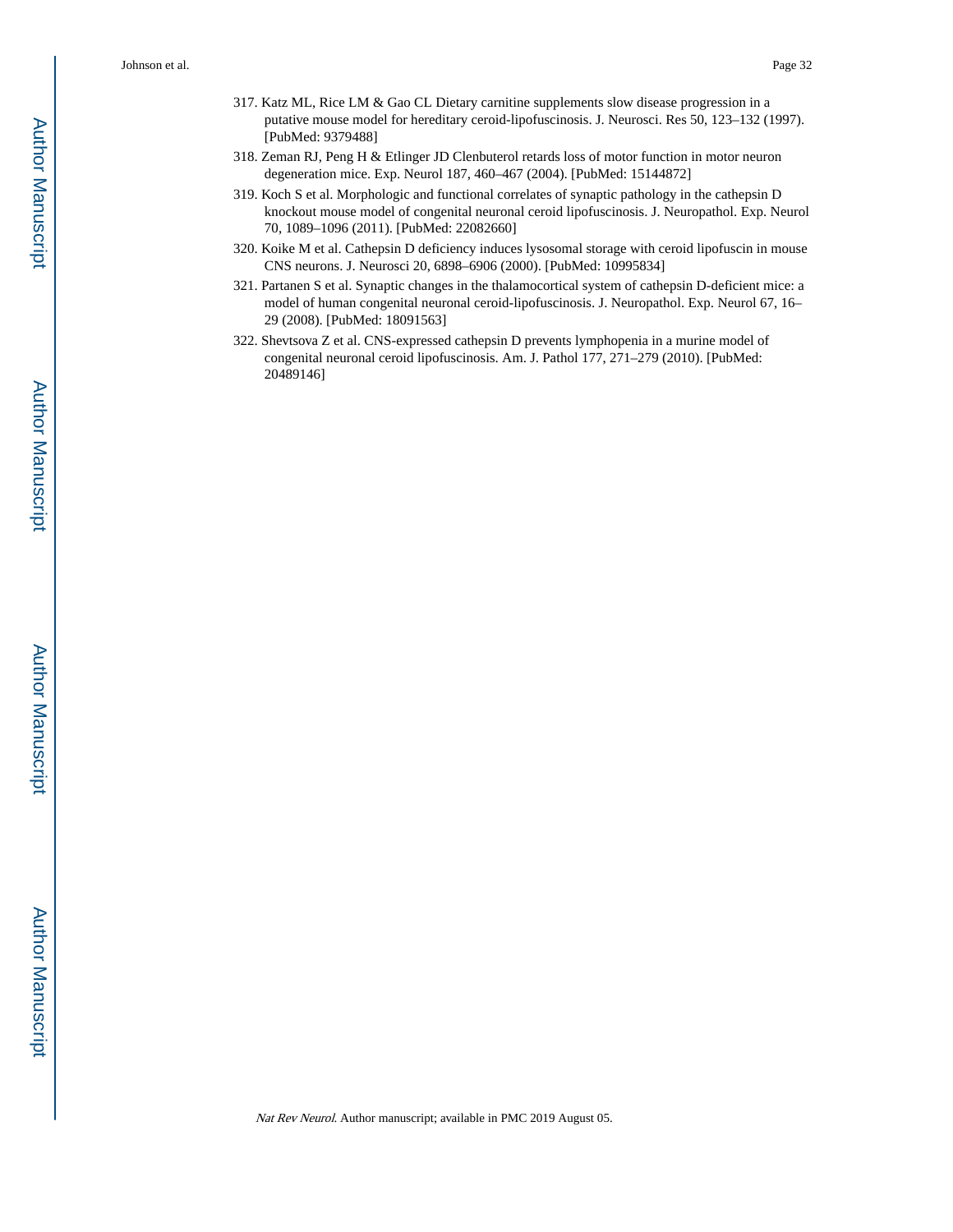#### **Box 1 |**

#### **Developing comprehensive tools for studying Batten disease**

For >30 years, a number of patient advocacy groups have worked tirelessly with federal, academic and private partners to change the drug development system, which seemingly worked against drug discovery for rare diseases and condemned them to remain essentially orphaned. In 1983, the US Congress passed the Orphan Drug Act, which uses tax credits, grants and extended market exclusivity to incentivize development of treatments for rare diseases. Many countries worldwide followed with similar initiatives. In 2002, the US Rare Disease Act was enacted and strengthened therapy development efforts by establishing the Office of Rare Diseases and allocating increased research funding. Even with these giant strides forward, most rare diseases still have ineffective treatments and cures. In 2016, the US 21st Century Cures Act was enacted to "expedite the discovery, development and delivery of new treatment and cures and maintain America's global status as the leader in biomedical innovation." These combined efforts have enabled the development and marketing of drugs for rare diseases and have increased the number of treatments brought to market from fewer than 10 between 1973 and 1983 to well over  $600$  to date $^{241}$ .

However, for many diseases, including Batten disease, the fight is not over. By definition, patients with rare diseases are few. Methodologies for finding patients and tracking natural history as well as standardized disease outcome tools are needed.

#### **Standardized patient rating scale**

The University of Rochester Batten Center developed a Unified Batten Disease Rating Scale (UBDRS). The UBDRS initially focused on evaluating and tracking the disease progression of patients with CLN3 Batten disease but subsequently has been developed for use in establishing patient ratings for various forms of Batten disease<sup>8,31,242,243</sup>.

#### **Comprehensive natural history studies**

Over the past decade, efforts have been made to develop detailed natural histories of individual forms of Batten disease, an essential resource required for successful and efficacious clinical studies $8,32,34$ . In the past few years, the DEM-CHILD International NCL Registry was established through a European and US-based consortium to continuously develop and refine patient assessment tools, monitor the prevalence of each form of Batten disease and develop detailed natural history studies that link genetic mutation information with clinical data for all forms of Batten disease $^{244}$ .

#### **Centralized patient registries**

A number of patient advocacy groups, family foundations and academic research teams, including the Batten Disease Support and Research Association, have driven efforts to collate comprehensive registries of patients with Batten disease worldwide. These group registries focus on one form of the disease, for example, the Weill Cornell CNS scale<sup>137</sup> and the Hamburg CLN2 scale<sup>30</sup>. In the past few years, the Coordination of Rare Diseases at Sanford (CoRDS) programme has included development of a centralized international patient registry for all forms of Batten disease with the goal of connecting as many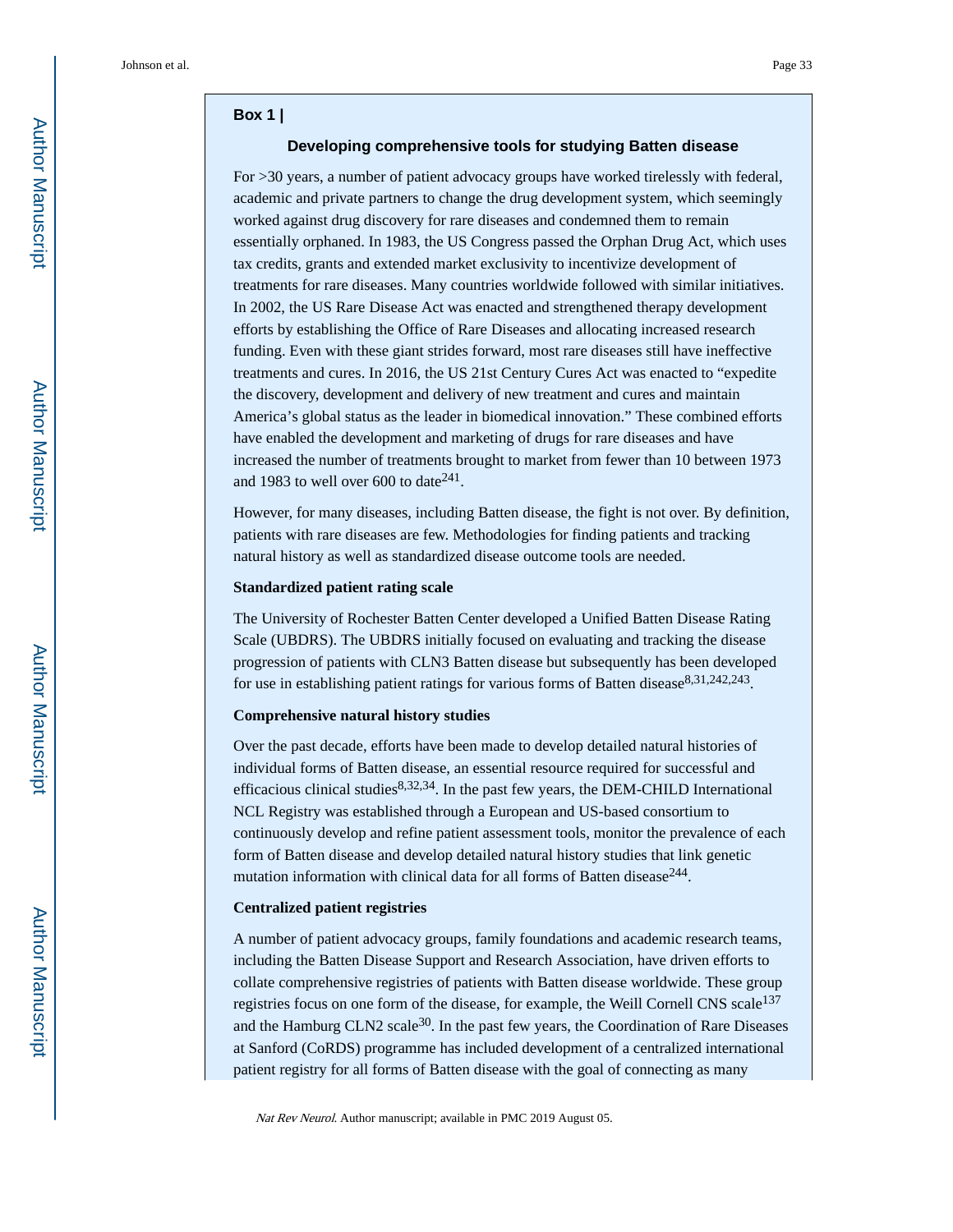patients with Batten disease with clinicians and researchers as possible to help advance treatments and cures for these rare diseases $^{245}$ .

Development and continuous refinement of these tools will ensure that, when therapies do become available, the necessary resources for successful clinical programmes are in place. Moreover, rather than working separately, many of these efforts are coordinated to ensure information from one programme works in concert with that from other efforts.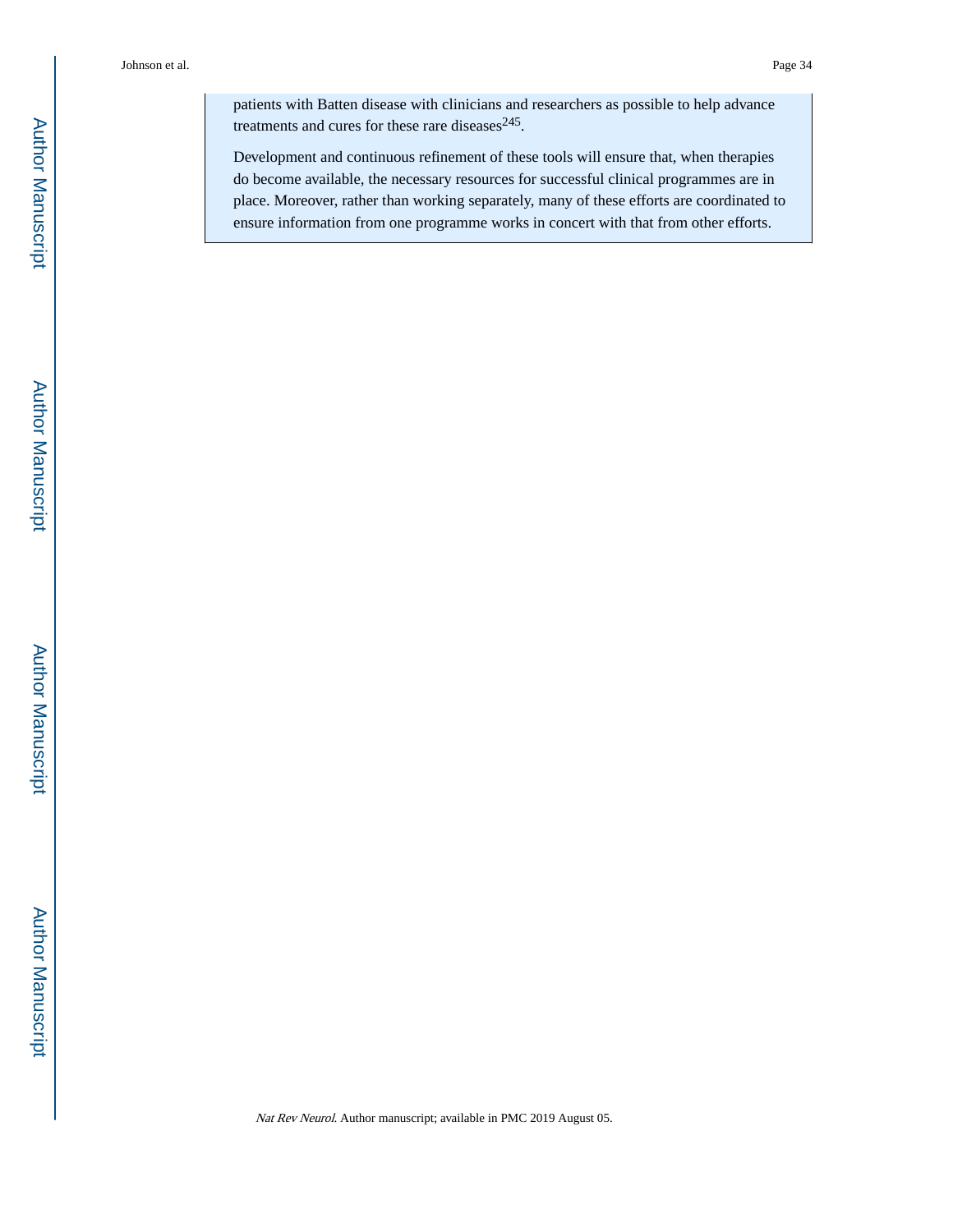#### **Key points**

- **•** The FDA approval of the enzyme replacement therapy cerliponase alfa (Brineura) for the treatment of CLN2 Batten disease is an important milestone in Batten disease therapy.
- **•** Promising results from preclinical research indicate that gene therapy particularly approaches that use adeno-associated virus — represents a promising treatment option for patients in the near future.
- **•** Many of the preclinical strategies being explored for the treatment of one form of Batten disease could have applications across multiple subtypes of Batten disease and even other lysosomal storage disorders.
- **•** Investigators now recognize that a single treatment might not be sufficient to halt disease progression and are exploring combinatorial approaches to tackle multiple aspects of Batten disease progression.
- **•** A battery of new preclinical and clinical tools have been developed that facilitate effective therapy development in Batten disease, enabling an unprecedented acceleration in drug discovery for these fatal disorders.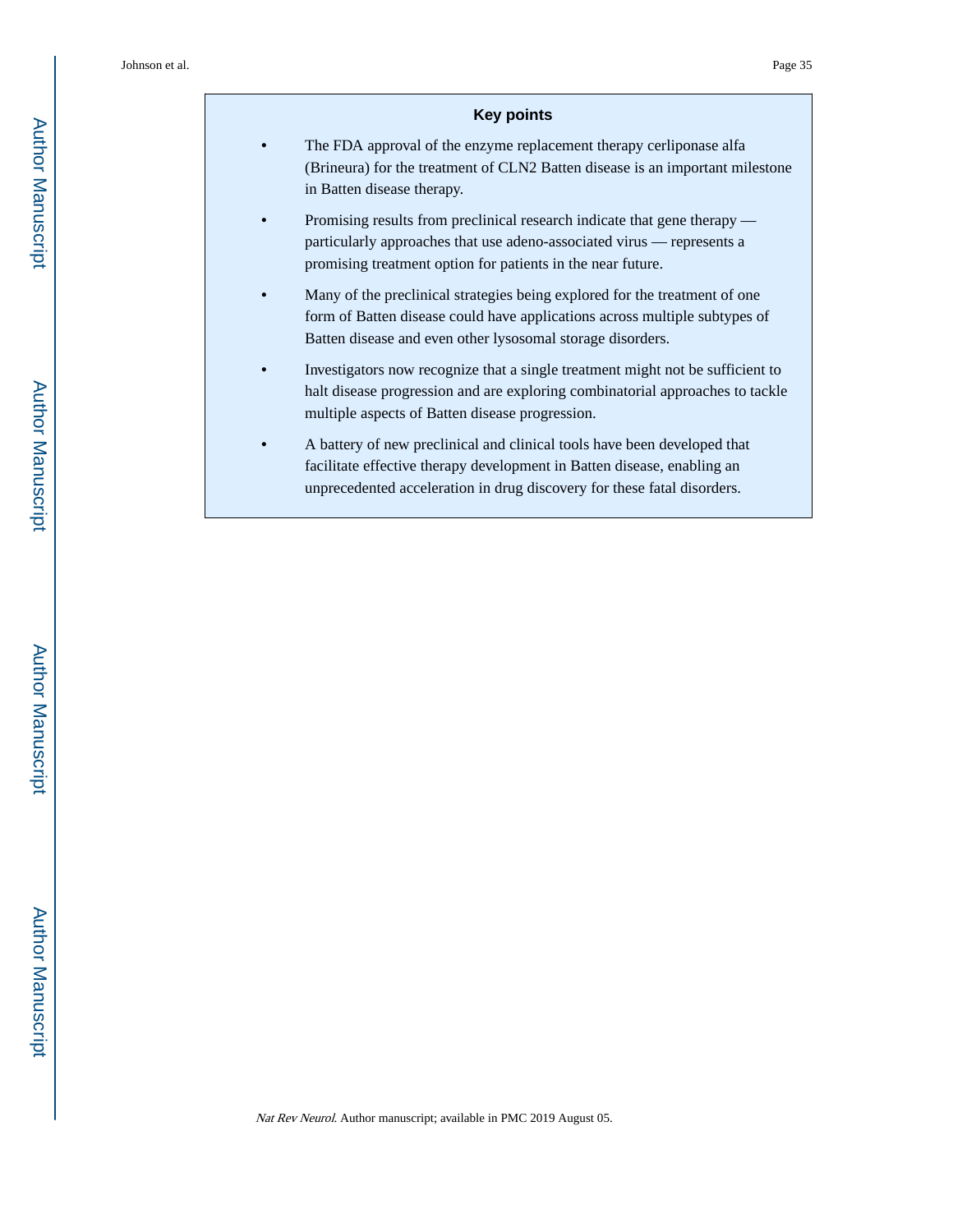Johnson et al. Page 36



#### **Fig. 1. Gene therapy and enzyme replacement therapy strategies in Batten disease.**

**a** | Gene therapy as a treatment for Batten disease. Viral vectors are being explored to introduce a corrected copy of the genes mutated in Batten disease. Tropism, biodistribution and carrying capacity must be considered in selecting the type or serotype of virus to ensure the most efficient delivery. Modified adeno-associated viruses (AAVs) target expression of the CLN genes to affected cells. Once transduced into the cell, the target transgene is episomally expressed (1) (solid arrows), although limited evidence supports low-level random integration (2) (dashed arrows). The transgene is then translated, and the mature protein is trafficked to its resident location, with careful monitoring after viral transduction to ensure targeting to the correct sites. **b** | Enzyme replacement therapy (ERT) as a treatment for Batten disease. Multiple forms of Batten disease result from mutations in soluble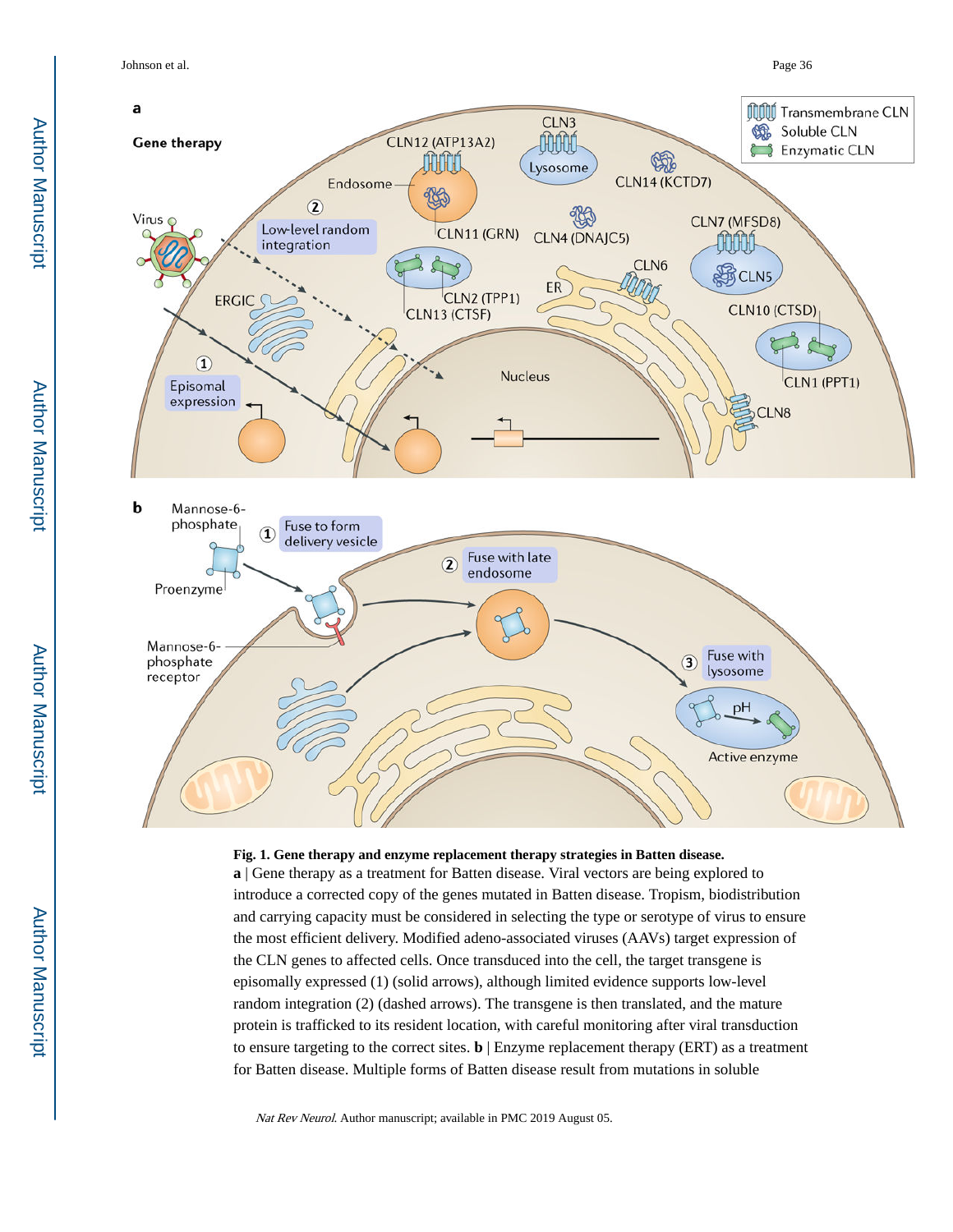lysosomal enzymes and thus might be amenable to cross-correction by ERT to partially restore levels of these enzymes in the CNS. This strategy, successfully demonstrated by cerliponase alfa, is currently available for treatment of CLN2 Batten disease. Cerliponase alfa, a recombinant proenzyme containing a mannose-6-phosphate post-translational modification, is delivered intraventricularly to the patient's brain. This proenzyme is targeted to the mannose-6-phosphate receptor on the plasma membrane and endocytosed into the cell (1), where it fuses with the late endosome (2) before being delivered to the lysosome, where the acidic environment autocatalytically converts the enzyme to the mature, active form (3). CLN3, battenin; CLN5, ceroid lipofuscinosis neuronal protein 5; CLN6, ceroid lipofuscinosis neuronal protein 6; CLN8, ceroid lipofuscinosis neuronal protein 8; CTSD, cathepsin D; CTSF, cathepsin F; ER, endoplasmic reticulum; ERGIC, endoplasmic reticulum-Golgi intermediate compartment; PPT1, palmitoyl protein thioesterase; TPP1, tripeptidyl peptidase.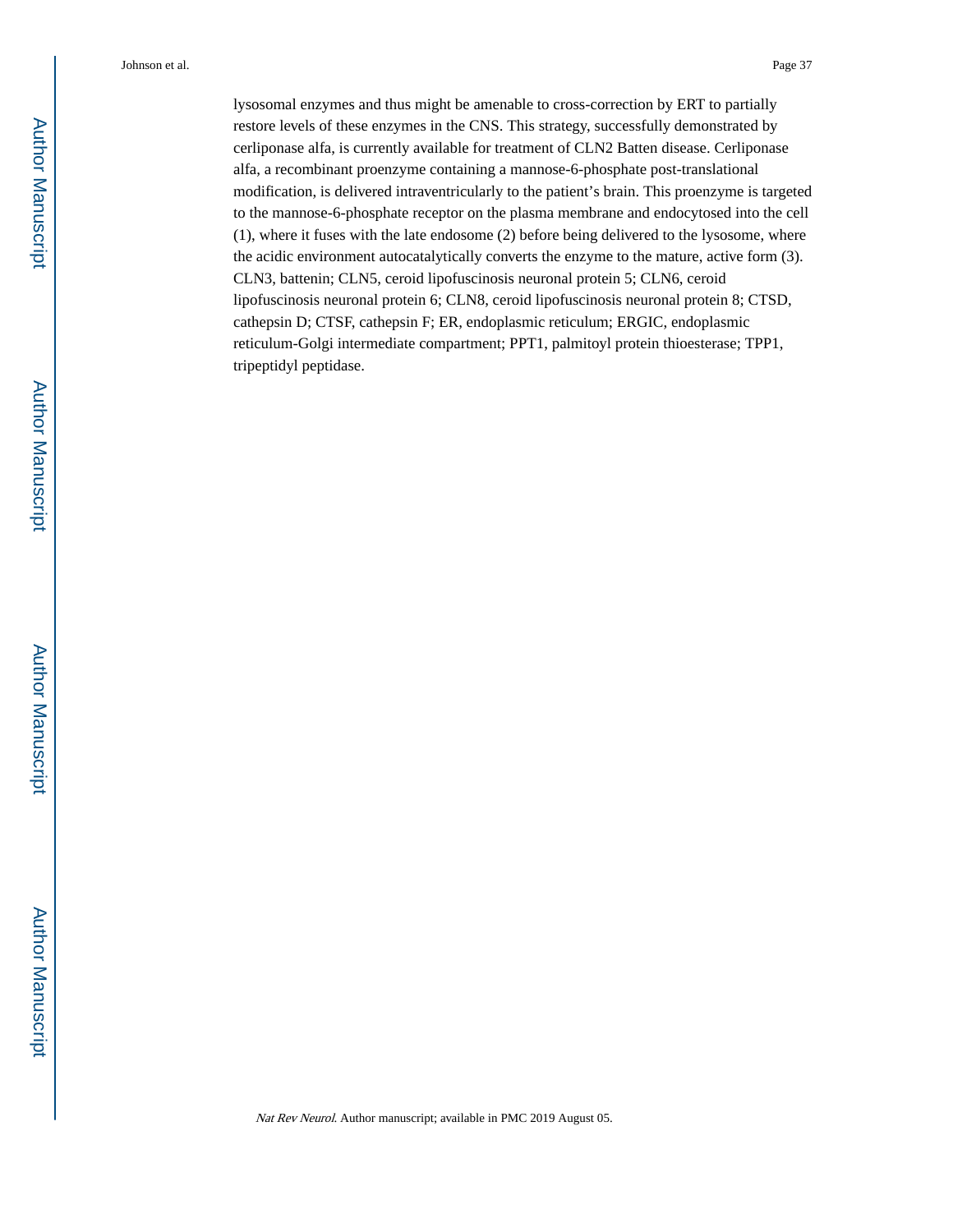Author Manuscript **Author Manuscript** 

Author Manuscript

**Author Manuscript** 

Author Manuscript

Author Manuscript

# **Table 1 |**

Batten disease subtypes and their clinical presentation Batten disease subtypes and their clinical presentation

| NCL subtype (affected gene)                   | з<br>Neuroradiological imaging findings                                                                                                                                                        | <b>EEG</b> abnormalities                                                                                                                                         | <b>Behavioural tendencies</b>                                | Visual changes                                                               | Microscopic findings               | Major clinical manifestations                                                                                                                      |
|-----------------------------------------------|------------------------------------------------------------------------------------------------------------------------------------------------------------------------------------------------|------------------------------------------------------------------------------------------------------------------------------------------------------------------|--------------------------------------------------------------|------------------------------------------------------------------------------|------------------------------------|----------------------------------------------------------------------------------------------------------------------------------------------------|
| CLN1 (PPT1) <sup>38,71,246-255</sup>          | Hyperintense, periventricular high-signal rims of white matter; decreased NAA and<br>increased choline; and severely enlarged lateral ventricles                                               | tion to<br>passive eye opening and/or closing; background activity<br>Loss of sleep spindles at ~2 years; attenuated reac<br>disturbances; and reduced amplitude | Irritability and hyperexcitability                           | Optic atrophy; unrecordable ERG at 4<br>years; and blindness                 | <b>GRODS</b>                       | myoclonic jerks; decelerated head growth; and death by 10 years of<br>Motor coordination loss; choreoathetosis; stereotypic movements;<br>age      |
| CLN2 (TPP1) <sup>38</sup> ,71,243,253,256-259 | Infratentorial atrophy; hypointense thalamic nuclei; reduction in NAA; increased<br>myo-inositol and Glu:Gln ratio in the white matter; and severely enlarged lateral<br>ventricles            | activity; focal spikes; absence of sleep spindles; and large<br>Occipital spike in response to slow flash; irregular slow<br>VEPs and SEPs                       | Behavioural disturbances, Including<br>anxiety and agitation | Progressive vision loss leading to<br>blindness; and diminished ERG          | CLPs                               | choreoathetosis; hypotonia; seizures; and death in early adolescence<br>Myoclonus; ataxia; motor decline; spasticity; dystonic features;           |
| CLN3 (CLN3) <sup>35</sup> ,38,71,253,260-265  | Cerebellar atrophy; enlarged third ventricle and cerebral sulci; and hypointense<br>thalamic nuclei                                                                                            | Progressive background disorganization; and spike-and-<br>slow-wave complexes                                                                                    | Anxiety; aggression; delayed speech;<br>and depression       | Progressive loss of vision; and<br>pigmentary retinopathy                    | FPPs and vacuolated<br>lymphocytes | Seizures; rigidity; hypokinesia; impaired balance; myoclonus; and<br>death in second or third decade                                               |
| СLN4 (DNAJC5)38,71,253,266,267                | Parieto-occipital cortical atrophy; cerebellar atrophy; hyperintense periventricular<br>areas; and corpus callosum thinning                                                                    | Slow background; polyphasic spikes; and slow-wave<br>discharges                                                                                                  | Inappropriate laughter                                       | No visual impairment                                                         | GRODs; CLPs; and FPPs              | Myoclonus; grand mal seizures; dementia; ataxia; and facial<br>dyskinesia                                                                          |
| CLN5 (CLN5) <sup>38,54,55,71,264,268</sup>    | Cerebellar atrophy; diminished signal intensity in thalamic nuclei; and increased<br>signal intensity in periventricular white matter and internal capsule                                     | Large VEPs and SEPs; and occipital spikes in response to<br>slow flash                                                                                           | $\frac{1}{2}$                                                | Progressive visual decline leading to<br>blindness; and macular degeneration | GRODs; CLPs; and FPPs              | Clumsiness; seizures; dementia; motor coordination loss;<br>myoclonus; and death between 14 and 36 years of age                                    |
| CLN6 (CLN6) <sup>38,71,269</sup>              | Deep cortical layer-specific neuron loss; and cerebellar atrophy                                                                                                                               | Background slowing; and high-amplitude discharges in<br>response to photic stimulation                                                                           | $\frac{1}{2}$                                                | Visual failure leading to blindness                                          | CLPs; RLC; and FPPs                | Motor decline; seizures; dysarthria; and ataxia                                                                                                    |
| CLN7 (MFSD8) <sup>38,71</sup>                 | Cerebellar atrophy; corpus callosum thinning; and hypointense thalamic nuclei                                                                                                                  | Occipital spikes; and background slowing                                                                                                                         | Personality changes                                          | Visual failure leading to blindness                                          | CLPs; RLC; and FPPs                | Motor decline; seizures; and myoclonus                                                                                                             |
| CLN8 (CLN8)38,71,270-272                      | Cerebellar atrophy; corpus callosum thinning; and hyperintensity of white matter                                                                                                               | epileptiform discharges; and abnormal VEPs and SEPs<br>Slow background; components of high amplitude;                                                            | Irritability; restlessness; and inactivity                   | Retinopathy; visual decline at around<br>4-6 years of age; and ERG absent    | GRODs; CLPs; and FPPs              | Myoclonus; tonic-clonic seizures; motor decline; and progressive<br>dementia                                                                       |
| CLN10 (CTSD) 15-22,38,71,273,274              | ventricles; hypointense cerebral and cerebellar white matter, and decreased NAA<br>Diminished head growth in utero; myoclonic fetal seizures; enlarged lateral<br>and increase in myo-inositol | Completely depleted EEG pattern                                                                                                                                  | $\frac{1}{2}$                                                | g                                                                            | <b>GRODS</b>                       | extreme microcephaly; overriding sutures; and death within hours<br>Severe respiratory distress at birth; axial and limb hypotonia;<br>after birth |
| CLN11 (GRN) <sup>38,71,275</sup>              | Cerebellar atrophy                                                                                                                                                                             | Polyspike-wave discharges with posterior emphasis; and<br>severe attenuation of rod and cone responses                                                           | $\widehat{\mathbb{E}}$                                       | Progressive vision loss; and retinal<br>dystrophy                            | FPPs                               | Myoclonic seizures; cerebellar ataxia; and cognitive decline                                                                                       |
| CLN12 (ATPI3A2) <sup>38,66,271-273</sup>      | Cortical and subcortical atrophy; and decreased glucose use in grey matter,<br>especially the thalamus and posterior association cortex                                                        | g                                                                                                                                                                | Mood disturbances and dysarthric<br>speech                   | No visual changes                                                            | GRODS                              | Loss of coordination; myoclonus; seizures; spasticity; rigidity;<br>akinesia; and muscular atrophy                                                 |
| CLN13 (CTSF) <sup>38,71,276,277</sup>         | Cerebellar atrophy; frontal and parietal cortical atrophy; and periventricular<br>hyperintensities                                                                                             | No epileptiform activity                                                                                                                                         | Abnomalities and depression<br>Behaviour and personality     | g                                                                            | FPPs                               | Dementia; seizures; motor coordination decline; ataxia; tremor;<br>dysarthria; and hyperreflexia                                                   |
| СLN14 (КСТD7)38,66,276-278                    | Cortical and cerebellar atrophy; and corpus callosum thinning                                                                                                                                  | epileptiform discharges; photosensitivity; and occipital<br>Slow dysrhythmia; multifocal high-amplitude<br>spikes                                                | ŝ                                                            | Visual loss; diminished pupillary light<br>reflex; and optic atrophy         | GRODs; CLPs; RLC; and<br>FPPs      | Motor decline; myoclonic seizures; ataxia; myoclonus; and<br>dysarthria                                                                            |
| $\vdots$                                      | $\frac{1}{2}$<br>$\frac{1}{2}$<br>$\ddot{\cdot}$<br>$\frac{1}{2}$                                                                                                                              | ֓׆<br>֧֞֝֬<br>化二甲基苯甲酸 医心包 医心包 医心包 医心包 医心包 医心包 医心包 医心包 医心包的                                                                                                       |                                                              | j<br>$\ddot{ }$<br>$\overline{\phantom{a}}$                                  | f                                  | $\ddot{a}$                                                                                                                                         |

Nat Rev Neurol. Author manuscript; available in PMC 2019 August 05.

CLPs, curvilinear profiles; Fingerprint profiles; GRODs, granular depty. The Spacety As AAA, Akacety as a care in the NCL, neuronal ceroid lipofuscinose; NAA, NAA, Accetyl aspartate; NCL, neuronal ceroid inclust RLC, recel N-acetyl aspartate; NCL, neuronal ceroid lipofuscinose; ND, not determined; RLC, rectilinear complex; SEP, somatosensory evoked potential; VEP, visual evoked CLPs, curvilinear profiles; ERG, electroretinogram; FPPs, fingerprint profiles; GRODs, granular deposits; NAA, potential.

<sup>2</sup>Clinical hallmarks of Batten disease are a combination of retinopathy, dementa, seizures, cerebral atrophy and cognitive dysfunction 10.19.32.35; presented here are variations depending on the subtype. Clinical hallmarks of Batten disease are a combination of retinopathy, dementia, seizures, cerebral atrophy and cognitive dysfunction10,19,32,35; presented here are variations depending on the subtype.